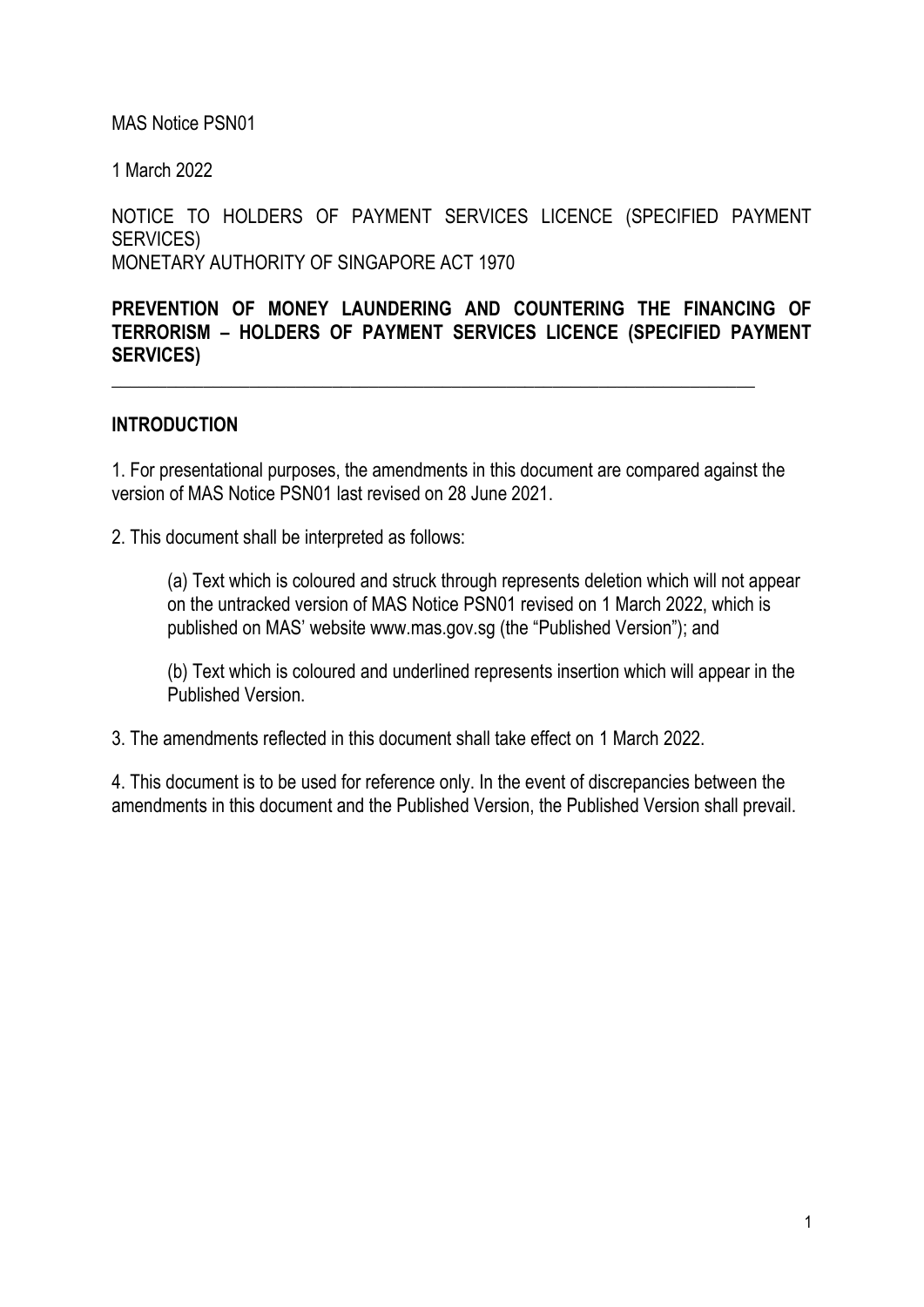#### MAS Notice PSN01

5 December 2019 Last revised on 28 June 2021 1 March 2022 (Refer to endnotes for history of amendments)

NOTICE TO HOLDERS OF PAYMENT SERVICES LICENCE (SPECIFIED PAYMENT SERVICES) MONETARY AUTHORITY OF SINGAPORE ACT 1970, CAP. 186

**PREVENTION OF MONEY LAUNDERING AND COUNTERING THE FINANCING OF TERRORISM – HOLDERS OF PAYMENT SERVICES LICENCE (SPECIFIED PAYMENT SERVICES)**

\_\_\_\_\_\_\_\_\_\_\_\_\_\_\_\_\_\_\_\_\_\_\_\_\_\_\_\_\_\_\_\_\_\_\_\_\_\_\_\_\_\_\_\_\_\_\_\_\_\_\_\_\_\_\_\_\_\_\_\_\_\_\_\_\_\_\_\_\_\_

## **1 INTRODUCTION**

1.1 This Notice is issued pursuant to section 27B of the Monetary Authority of Singapore Act 1970 (Cap. 186) ("MAS Act").

[MAS Notice PSN01 (Amendment) 2022]

1.2 This Notice shall take effect from 28 January 2020.

#### **2 DEFINITIONS**

 $2.1$  For the purposes of this Notice  $-$ 

"AML/CFT" means anti-money laundering and countering the financing of terrorism;

"Authority" means the Monetary Authority of Singapore;

"bank" has the same meaning as in section 2(1) of the Banking Act 1970;

[MAS Notice PSN01 (Amendment) 2022]

"bank in Singapore" has the same meaning as in section 2(1) of the Banking Act 1970;

[MAS Notice PSN01 (Amendment) 2022]

"bearer negotiable instrument" means —

- (a) a traveller's cheque; or
- (b) any negotiable instrument that is in bearer form, indorsed without any restriction, made out to a fictitious payee or otherwise in such form that title thereto passes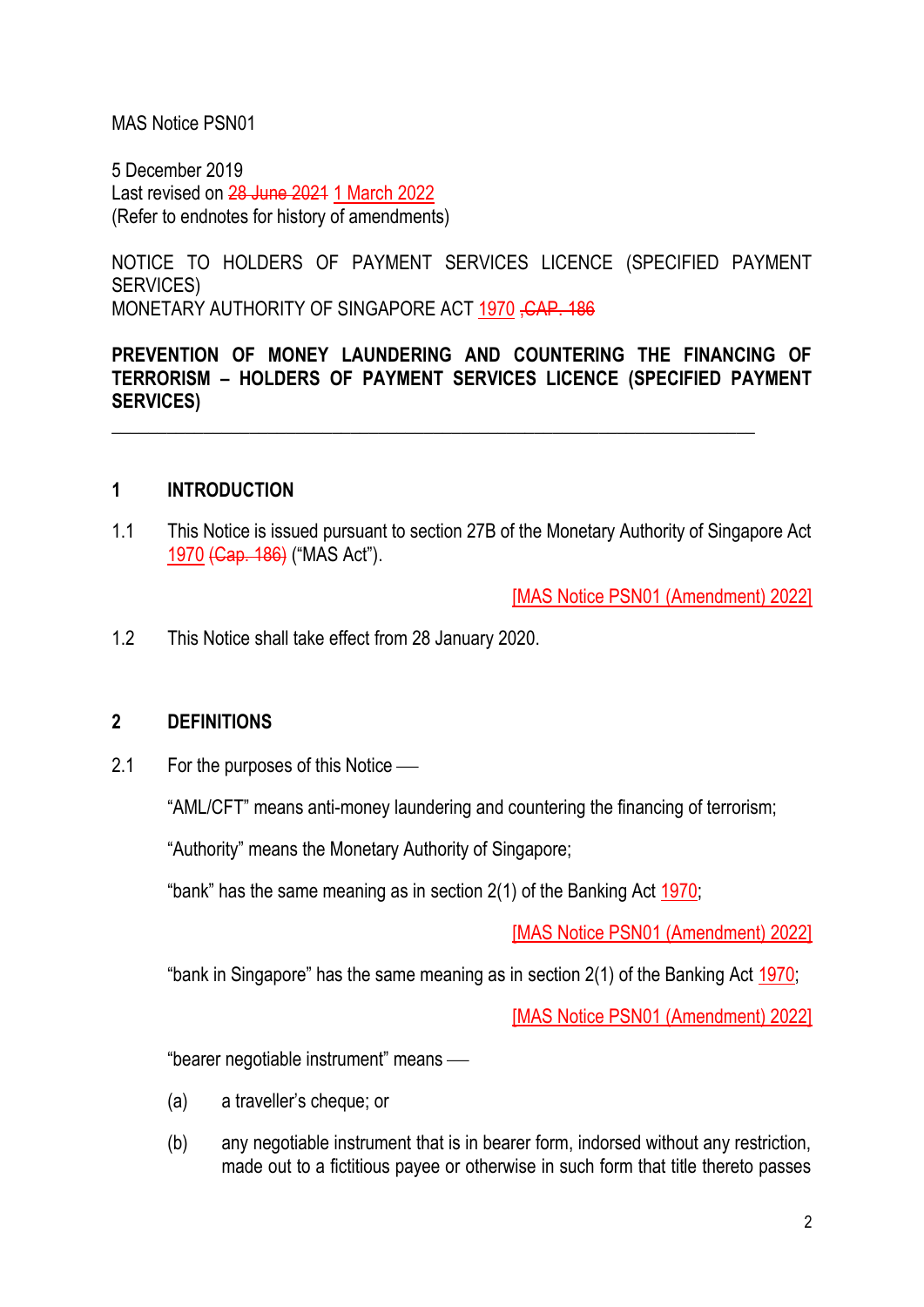upon delivery,

and includes a negotiable instrument that has been signed but with the payee's name omitted;

"beneficial owner", in relation to a customer of a payment service provider, means the natural person who ultimately owns or controls the customer or the natural person on whose behalf a transaction is conducted or business relations are established, and includes any person who exercises ultimate effective control over a legal person or legal arrangement in the course of carrying on its business of providing a specified payment service;

"beneficiary institution" means the financial institution that receives the wire transfer from the ordering institution, directly or through an intermediary institution, and makes the funds available to the wire transfer beneficiary;

"business relations" means the opening or maintenance of an account (whether a payment account or otherwise) by the payment service provider for the purposes of accepting, processing or executing any transaction in the name of a person (whether a natural person, legal person or legal arrangement);

"cash" means physical currency notes and coins (whether of Singapore or of a foreign country or jurisdiction) which are legal tender and circulate as money in the country or jurisdiction of issue;

[MAS Notice PSN01 (Amendment) 2022]

"CDD measures" or "customer due diligence measures" means the measures required by paragraph 7;

"CDSA" means the Corruption, Drug Trafficking and Other Serious Crimes (Confiscation of Benefits) Act 1992 (Cap. 65A);

[MAS Notice PSN01 (Amendment) 2022]

"connected party" —

- (a) in relation to a legal person (other than a partnership), means any director or any natural person having executive authority in the legal person;
- $(b)$  in relation to a legal person that is a partnership, means any partner or manager<sup>1</sup>; and
- (c) in relation to a legal arrangement, means any natural person having executive authority in the legal arrangement;

"cross-border wire transfer" means a wire transfer where the ordering institution and the

<sup>&</sup>lt;sup>1</sup> In the case of a limited liability partnership or a limited partnership.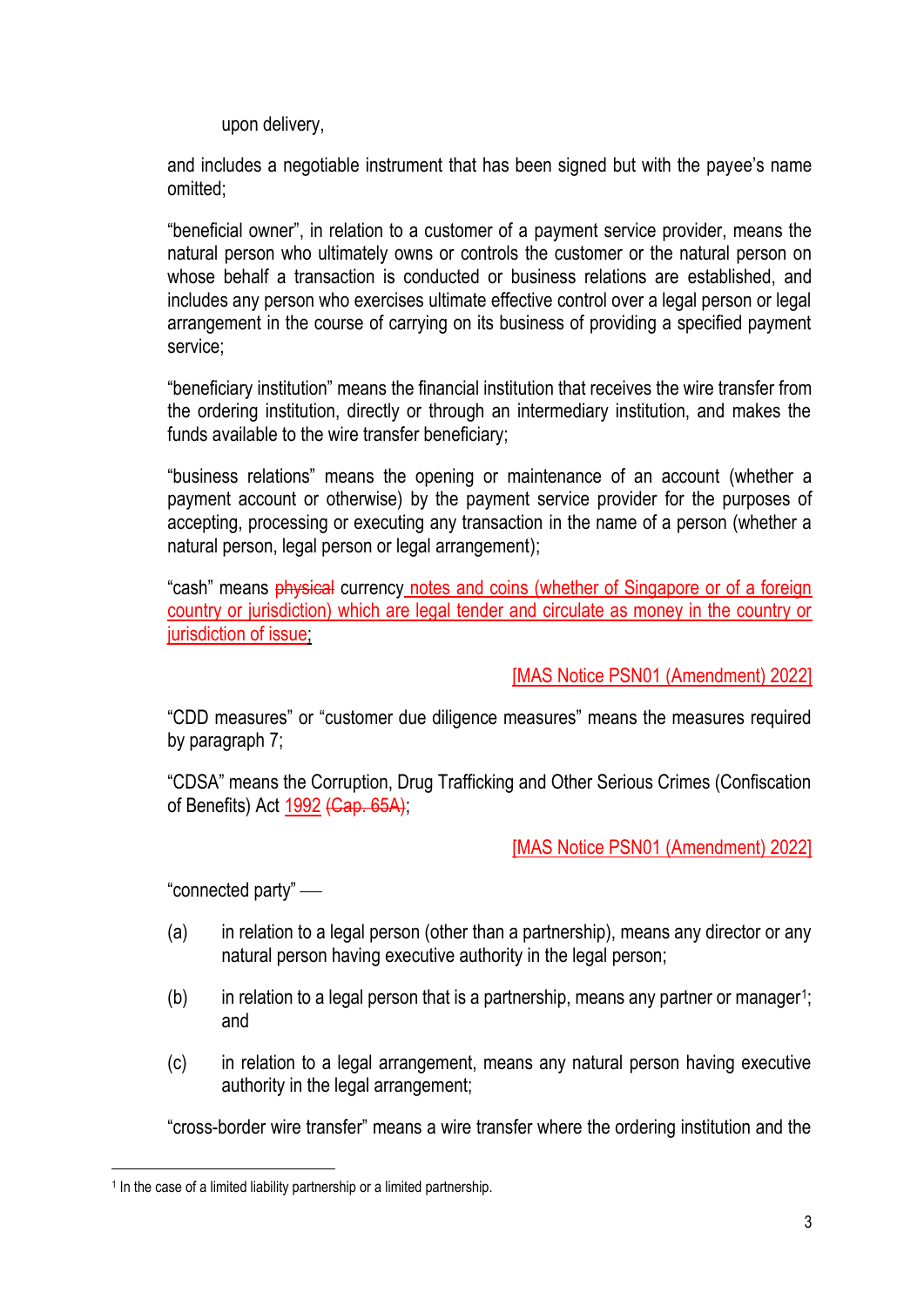beneficiary institution are located in different countries or jurisdictions and also refers to any chain of wire transfer in which at least one of the financial institutions involved is located in a different country or jurisdiction;

"customer", in relation to a payment service provider, means a person (whether a natural person, legal person or legal arrangement) —

- (a) with whom the payment service provider establishes or intends to establish business relations; or
- (b) for whom the payment service provider undertakes or intends to undertake any transaction without an account being opened;

"domestic wire transfer" means a wire transfer where the ordering institution and beneficiary institution are located in the same country or jurisdiction and also refers to any chain of wire transfer that takes place entirely within a country or jurisdiction, even though the system used to transfer the payment message may be located in another country or jurisdiction;

#### [MAS Notice PSN01 (Amendment) 2022]

"exempted product" means -

- (a) where the product involves an account issuance service, the product:
	- (i) does not allow the withdrawal of any cash;
	- (ii) does not allow a refund of any amount in excess of S\$100 in cash from each payment account to any person, except:
		- (A) upon the production of an identification document of the holder of the payment account that bears a photograph of that holder and is in force; and
		- (B) where the person has a policy of keeping records of the refund and identification document mentioned in sub-paragraph (A) for at least 5 years after the date on which the refund is made; and
	- (iii) is not able to contain an amount of money or the currency equivalent of emoney of more than S\$1,000;
- (b) where the product involves a domestic money transfer service, the product satisfies at least two of the following requirements:
	- (i) is to be used only as a means of payment for goods or services;
	- (ii) is funded from an identifiable source;
	- (iii) the payment transaction value does not exceed S\$20,000;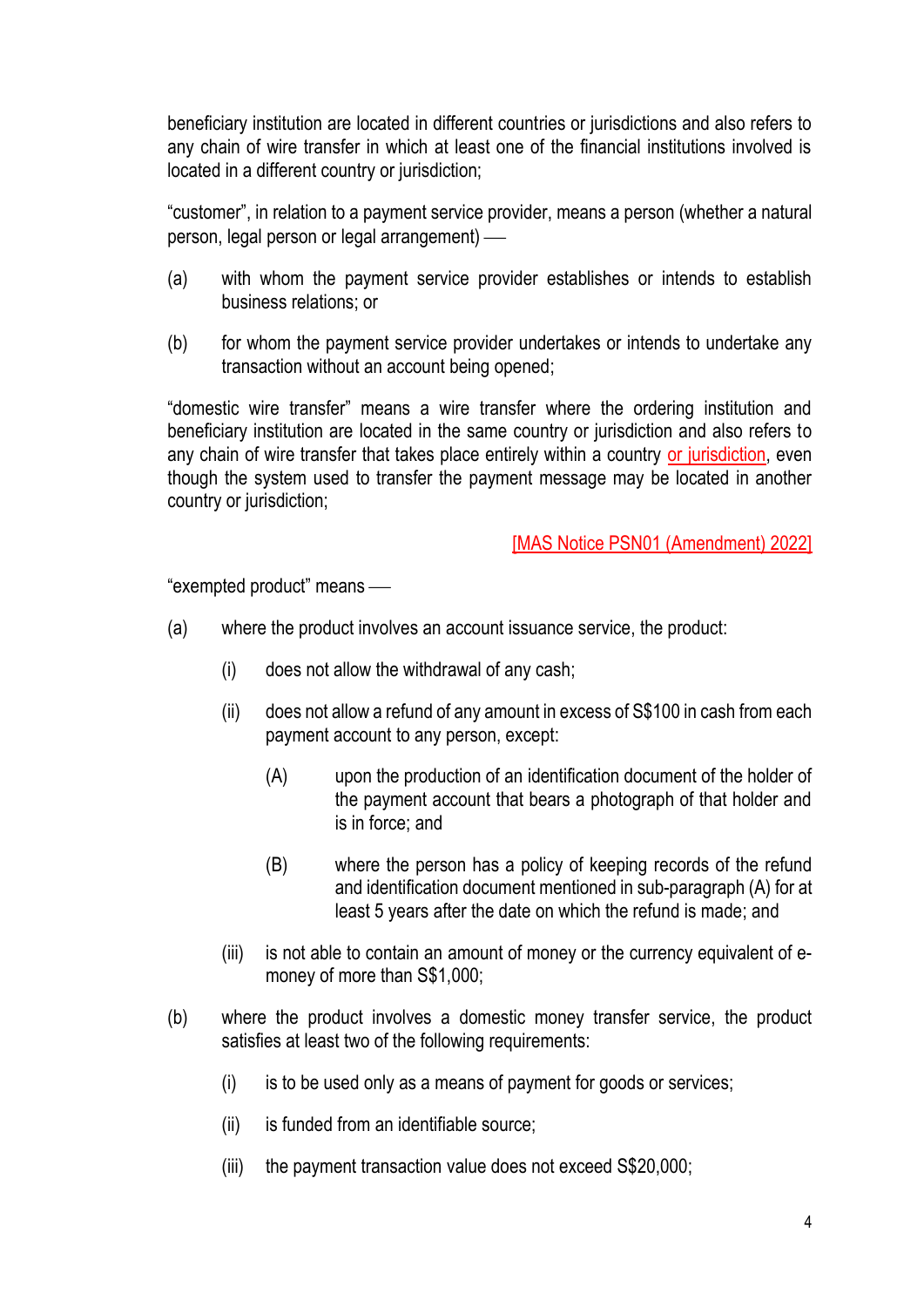(c) where the product involves a cross-border money transfer service, the product is to be used only as a means of payment for goods or services and is funded from an identifiable source;

"FATF" means the Financial Action Task Force;

"FX counterparty", in relation to an FX transaction entered into by the payment service provider, means the person on whose behalf the FX transaction is conducted;

"FX transaction" means a transaction (not being a money-changing transaction) for the purchase or sale of foreign currency without the use of foreign currency notes;

"government entity" means a government of a country or jurisdiction, a ministry within such a government, or an agency specially established by such a government through written law:

"identifiable source" has the same meaning as in Regulation 28(7) of the Payment Services Regulations 2019;

"legal arrangement" means a trust or other similar arrangement;

"legal person" means an entity other than a natural person that can establish a permanent customer relationship with a financial institution or otherwise own property;

"merchant bank" has the same meaning as in section 2(1) of the Banking Act 1970;

[MAS Notice PSN01 (Amendment) 2022]

"merchant bank in Singapore" has the same meaning as in section 2(1) of the Banking Act 1970;

[MAS Notice PSN01 (Amendment) 2021]

[MAS Notice PSN01 (Amendment) 2022]

"officer" —

- (a) in relation to a payment service provider that is a legal person (other than a partnership), means any director or any member of the committee of management of the legal person;
- (b) in relation to a payment service provider that is a partnership, means any partner or manager; and
- (c) in relation to a payment service provider that is a legal arrangement, means any member of the committee of management of the legal arrangement;

"ordering institution" means the financial institution that initiates the wire transfer and transfers the funds upon receiving the request for a wire transfer on behalf of the wire transfer originator;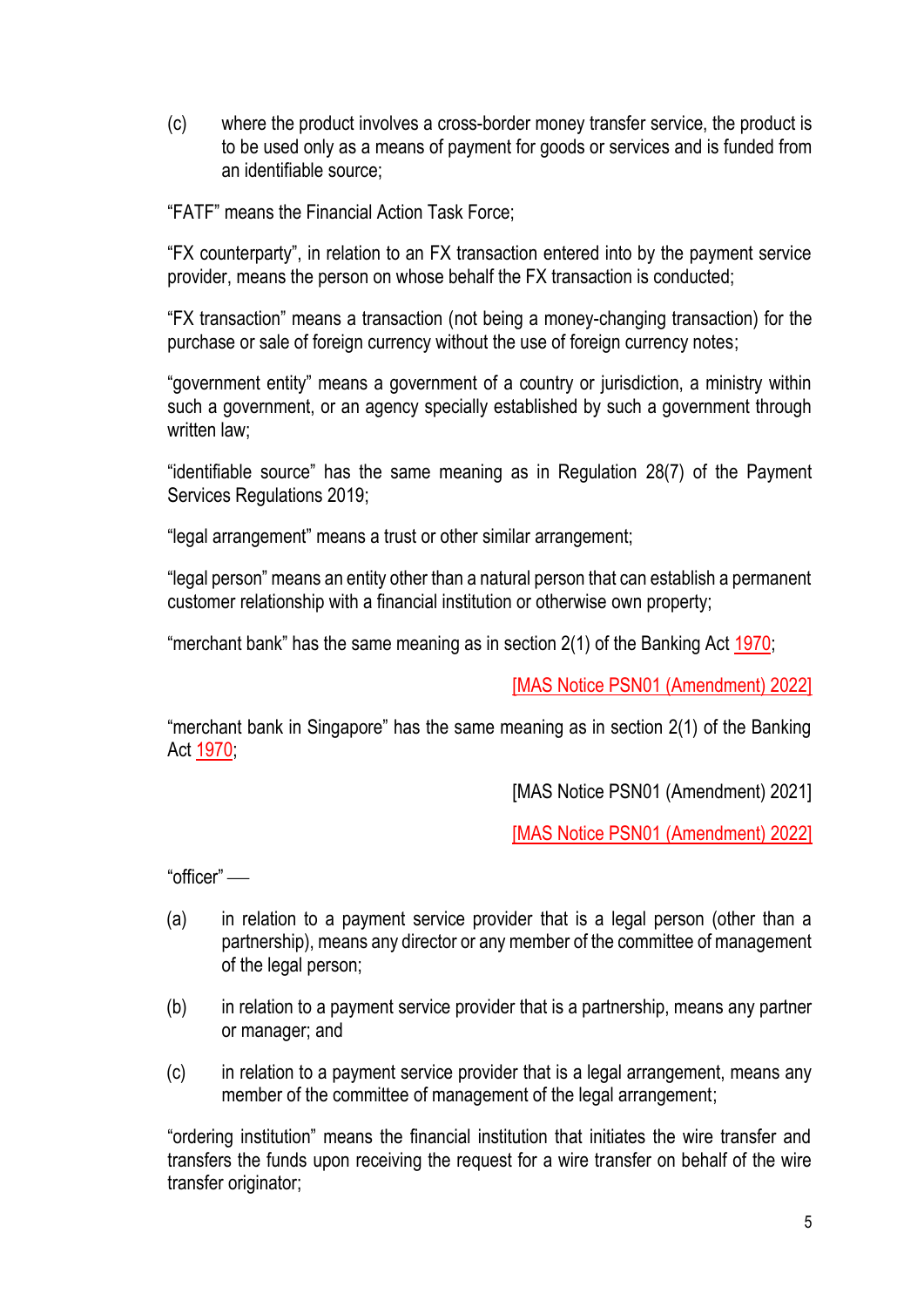"partnership" means a partnership, a limited partnership within the meaning of the Limited Partnerships Act 2008 (Cap. 163B) or a limited liability partnership within the meaning of the Limited Liability Partnerships Act 2005 (Cap. 163A);

[MAS Notice PSN01 (Amendment) 2022]

"payment for goods or services" means payment or part payment of goods or services to a merchant;

"personal data" has the same meaning as defined in section 2(1) of the Personal Data Protection Act 2012 (Act 26 of 2012);

# [MAS Notice PSN01 (Amendment) 2022]

"product", for the purposes of the definitions of specified product and exempted product and paragraph 3.3, means a facility which is offered by a payment service provider to its customers in relation to one or more payment services under the same terms and conditions;

"reasonable measures" means appropriate measures which are commensurate with the level of money laundering or terrorism financing risks;

[MAS Notice PSN01 (Amendment) 2022]

"recipient" —

- (a) in respect of a payment transaction that relates to a money-changing service, means a person (whether a natural person, legal person or legal arrangement) for whom the payment service provider undertakes a transaction;
- $(b)$  in respect of
	- (i) a payment transaction received from another country or jurisdiction to Singapore in the course of carrying on a business of providing a crossborder money transfer service;
	- (ii) a payment transaction received in the course of carrying on a business of providing a domestic money transfer service; or
	- (iii) a withdrawal of any cash from a payment account in the course of carrying on a business of providing an account issuance service,

means a person (whether a natural person, legal person or legal arrangement) to whom the payment service provider pays out any funds in cash or cash equivalent in Singapore and the person on behalf of whom such funds are received; or

(c) means an FX counterparty;

"relevant FX counterparty" is a FX counterparty that is not  $-$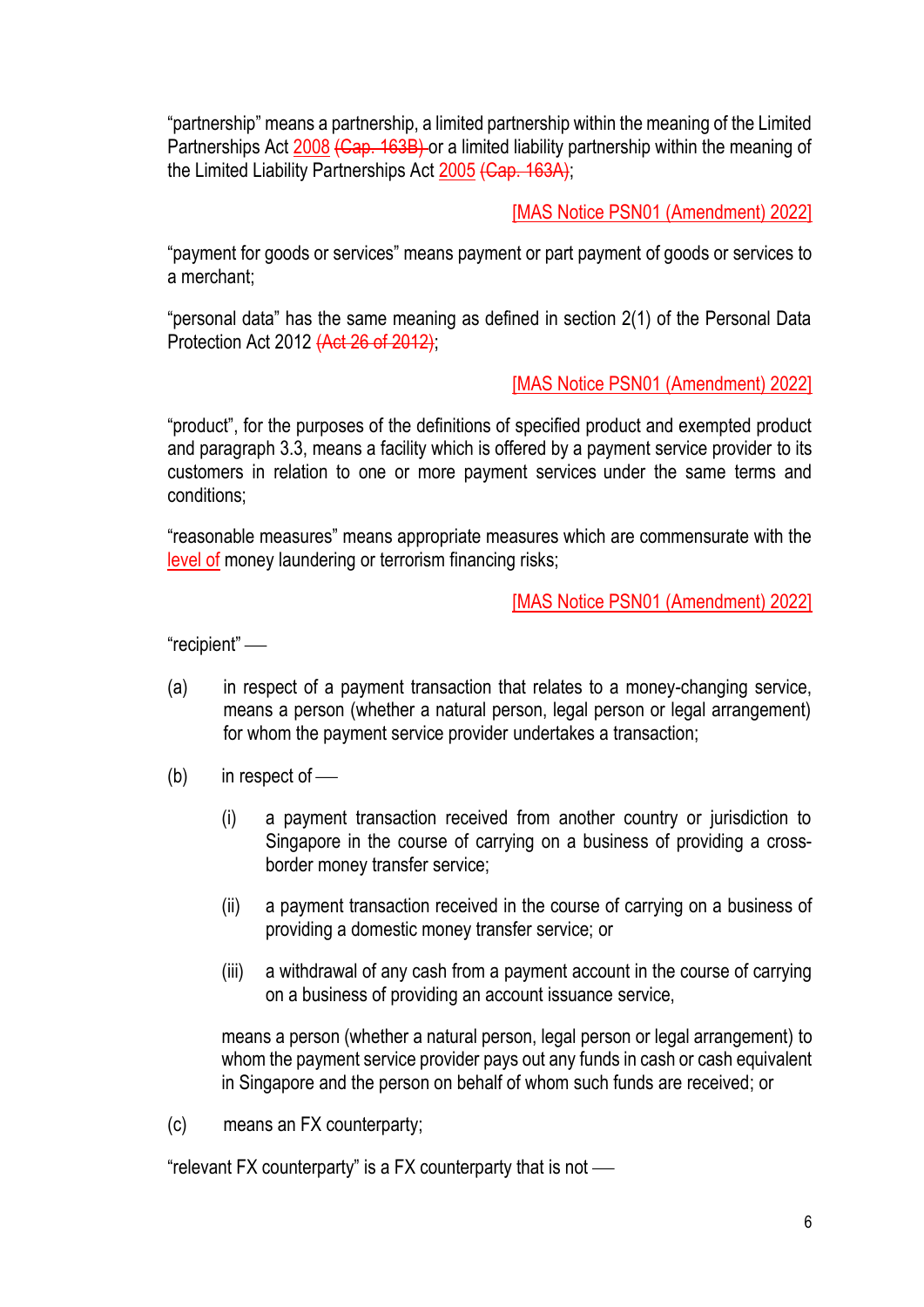- (a) a financial institution as defined in section 27A(6) of the MAS Act; or
- (b) a financial institution incorporated or established outside Singapore that is subject to, and supervised for compliance with, AML/CFT requirements consistent with standards set by the FATF;

"SFA" means the Securities and Futures Act 2001;

[MAS Notice PSN01 (Amendment) 2022]

"specified product" means a product that involves all of the following services:

- (a) an account issuance service;
- (b) a domestic money transfer service; and
- (c) an e-money issuance service;

"specified money-changing transaction" means a payment transaction in relation to a money-changing service that  $\equiv$ 

- (a) does not exceed S\$20,000, where the money is funded from an identifiable source; or
- (b) in any other case, does not exceed S\$5,000;

"specified payment service" means any of the following payment service —

- (a) an account issuance service;
- (b) a domestic money transfer service,
- (c) a cross-border money transfer service,
- (d) a money-changing service;

"STR" means suspicious transaction report;

"STRO" means the Suspicious Transaction Reporting Office, Commercial Affairs Department of the Singapore Police Force;

"transaction" means any transaction accepted, processed, or executed by the payment service provider in the course of carrying on its business of providing a specified payment service;

"TSOFA" means the Terrorism (Suppression of Financing) Act 2002 (Cap. 325); and

[MAS Notice PSN01 (Amendment) 2022]

"wire transfer" refers to any transaction carried out on behalf of a wire transfer originator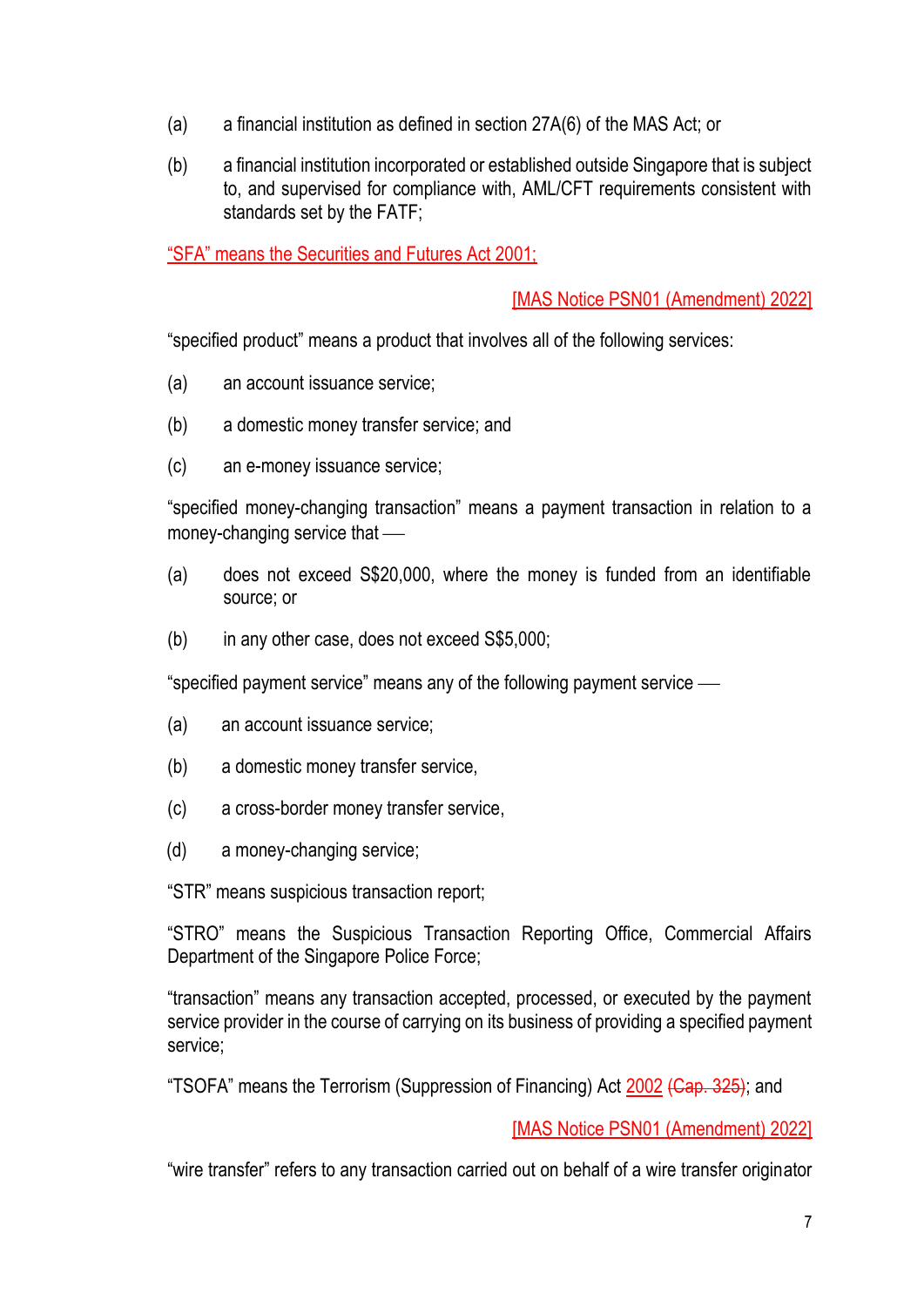through a financial institution by electronic means with a view to making an amount of funds available to a beneficiary person at a beneficiary institution, irrespective of whether the originator and the beneficiary are the same person.

- 2.2 A reference to any threshold or value limit expressed in S\$ shall include a reference to the equivalent amount expressed in any other currency.
- 2.3 The expressions used in this Notice shall, except where defined in this Notice or where the context otherwise requires, have the same meanings as in the Payment Services Act 2019 (Act 2 of 2019) ("PS Act").

[MAS Notice PSN01 (Amendment) 2022]

## **3 APPLICATION OF NOTICE**

- 3.1 Subject to paragraphs 3.2 and 3.3, this Notice applies to all:
	- (a) holders of a licence under the PS Act that carry on a business of providing a specified payment service; and
	- (b) persons exempt under section 13(1) of the PS Act where such person offers a specified product;

(collectively referred to as "payment service providers").

- 3.2 This Notice will not apply to a payment service provider where the following conditions are fulfilled:
	- (a) where the payment service provider provides an account issuance service, it  $\overline{\phantom{a}}$ 
		- (i) does not allow the withdrawal of any cash from any payment account it issues;
		- (ii) does not allow a refund of any amount in the payment account in excess of S\$100 in cash to any person from any payment account it issues, except:
			- (A) upon the production of an identification document of the holder of the payment account that bears a photograph of the holder and is in force; and
			- (B) where the person has a policy of keeping records of the refund and identification document mentioned in sub-paragraph (A) for at least 5 years after the date on which the refund is made; and
		- (iii) does not allow the currency equivalent of the e-money or the amount of money contained in the payment account to exceed S\$1,000;
	- (b) where the payment service provider provides a domestic money transfer service, its business only involves one or more of the following types of transactions: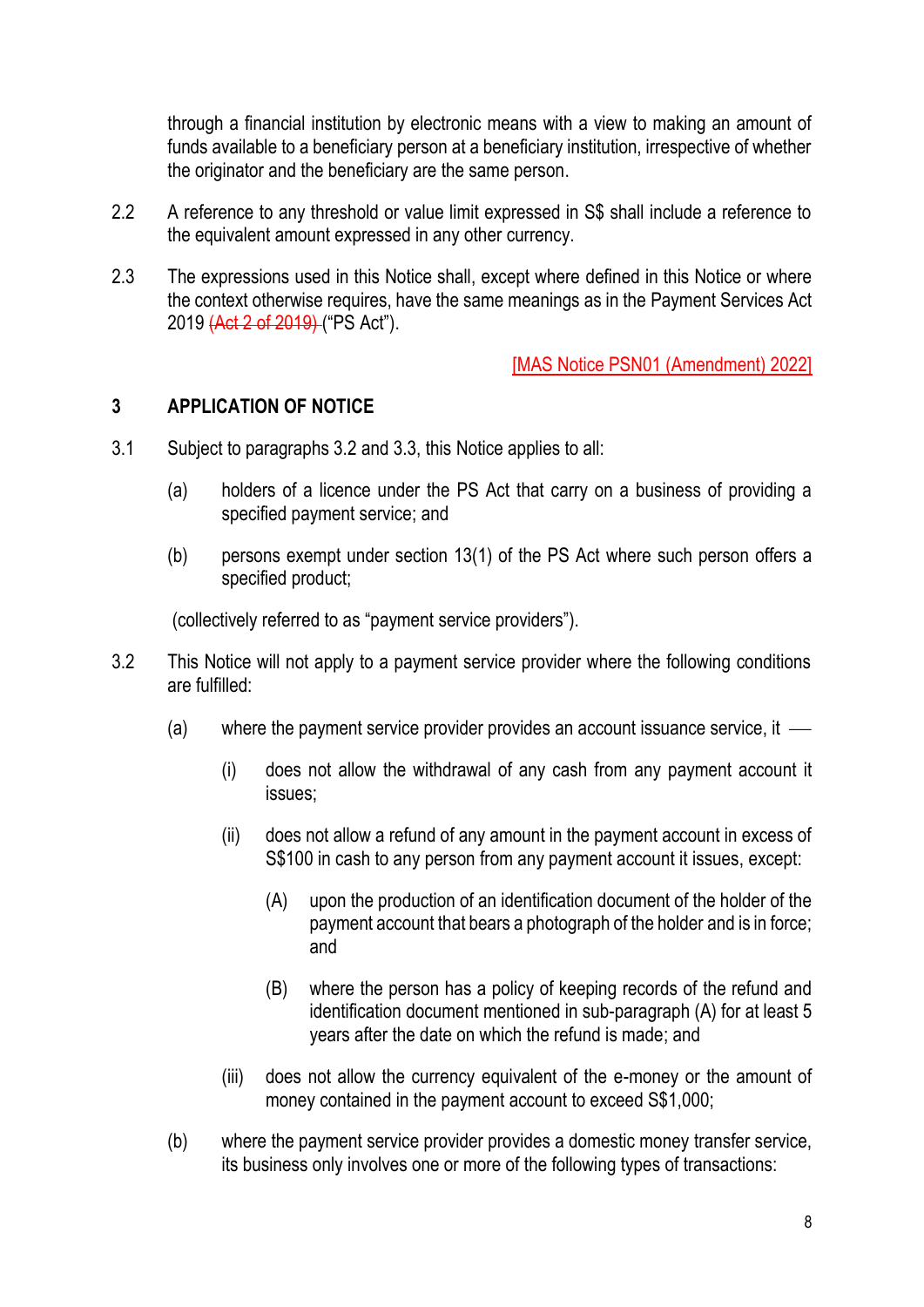- (i) payment for goods or services and where such payment is funded from an identifiable source;
- (ii) payment for goods or services and where the transaction value does not exceed S\$20,000; or
- (iii) payment where such payment is funded from an identifiable source and where the transaction value does not exceed S\$20,000, and
- (c) where the payment service provider provides a cross-border money transfer service, its business only involves transactions that are used as payment for goods or services and are funded from an identifiable source.
- 3.3 Where a payment service provider offers a product that is an exempted product, it does not need to comply with paragraphs 4.1(a), 7, 8, 9, 10, 11, 12, 13, 14, and 15 of this Notice in relation to the exempted product.

# **4 UNDERLYING PRINCIPLES**

- 4.1 This Notice is based on the following principles, which shall serve as a guide for all payment service providers in the conduct of their operations and business activities:
	- (a) A payment service provider shall exercise due diligence when dealing with customers, natural persons appointed to act on the customer's behalf, connected parties of the customer and beneficial owners of the customer.
	- (b) A payment service provider shall conduct its business in conformity with high ethical standards, and guard against establishing any business relations or undertaking any transaction, that is or may be connected with, or facilitates or may facilitate money laundering or terrorism financing.
	- (c) A payment service provider shall, to the fullest extent possible, assist and cooperate with the relevant law enforcement authorities in Singapore to prevent money laundering and terrorism financing.

[MAS Notice PSN01 (Amendment) 2022]

# **5 ASSESSING RISKS AND APPLYING A RISK-BASED APPROACH**

## **Risk Assessment**

- 5.1 A payment service provider shall take appropriate steps to identify, assess and understand, its money laundering and terrorism financing risks in relation to  $-$ 
	- (a) its customers;
	- (b) the countries or jurisdictions its customers are from or in;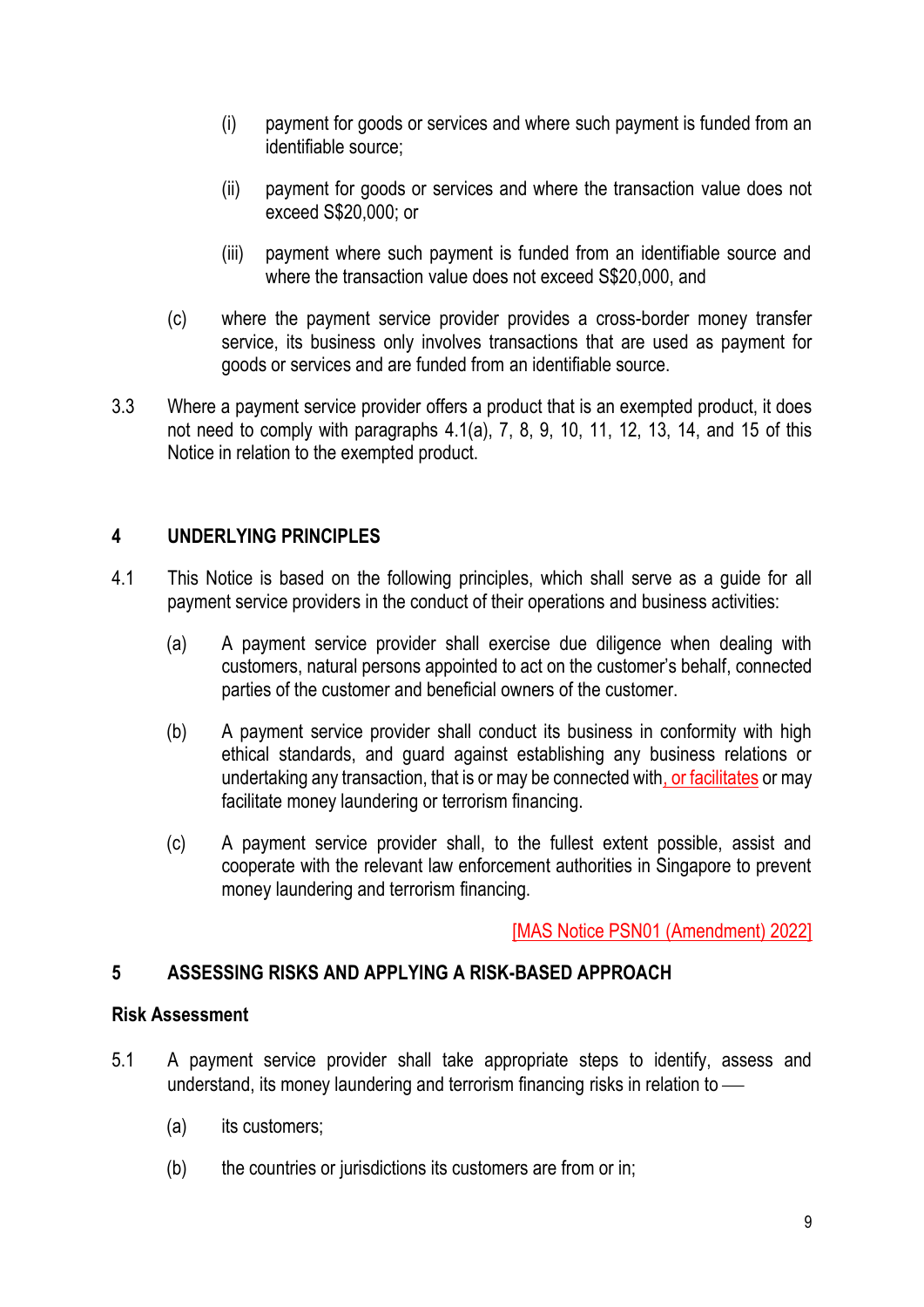- (c) the countries or jurisdictions the payment service provider has operations in; and
- (d) the products, services, transactions and delivery channels of the payment service provider.
- 5.2 The appropriate steps referred to in paragraph 5.1 shall include
	- (a) documenting the payment service provider's risk assessments;
	- (b) considering all the relevant risk factors before determining the level of overall risk and the appropriate type and extent of mitigation to be applied;
	- (c) keeping the payment service provider's risk assessments up-to-date; and
	- (d) having appropriate mechanisms to provide its risk assessment information to the Authority.

# **Risk Mitigation**

- 5.3 A payment service provider shall
	- (a) develop and implement policies, procedures and controls, which are approved by senior management, to enable the payment service provider to effectively manage and mitigate the risks that have been identified by the payment service provider or notified to it by the Authority or other relevant authorities in Singapore;
	- (b) monitor the implementation of those policies, procedures and controls, and enhance them if necessary;
	- (c) perform enhanced measures where higher risks are identified, to effectively manage and mitigate those higher risks; and
	- (d) ensure that the performance of measures or enhanced measures to effectively manage and mitigate the identified risks addresses the risk assessment and guidance from the Authority or other relevant authorities in Singapore.

[MAS Notice PSN01 (Amendment) 2022]

## **6 NEW PRODUCTS, PRACTICES AND TECHNOLOGIES**

- 6.1 A payment service provider shall identify and assess the money laundering and terrorism financing risks that may arise in relation to  $-$ 
	- (a) the development of new products and new business practices, including new delivery mechanisms; and
	- $(b)$  the use of new or developing technologies for both new and  $pre-existing$  products.

[MAS Notice PSN01 (Amendment) 2022]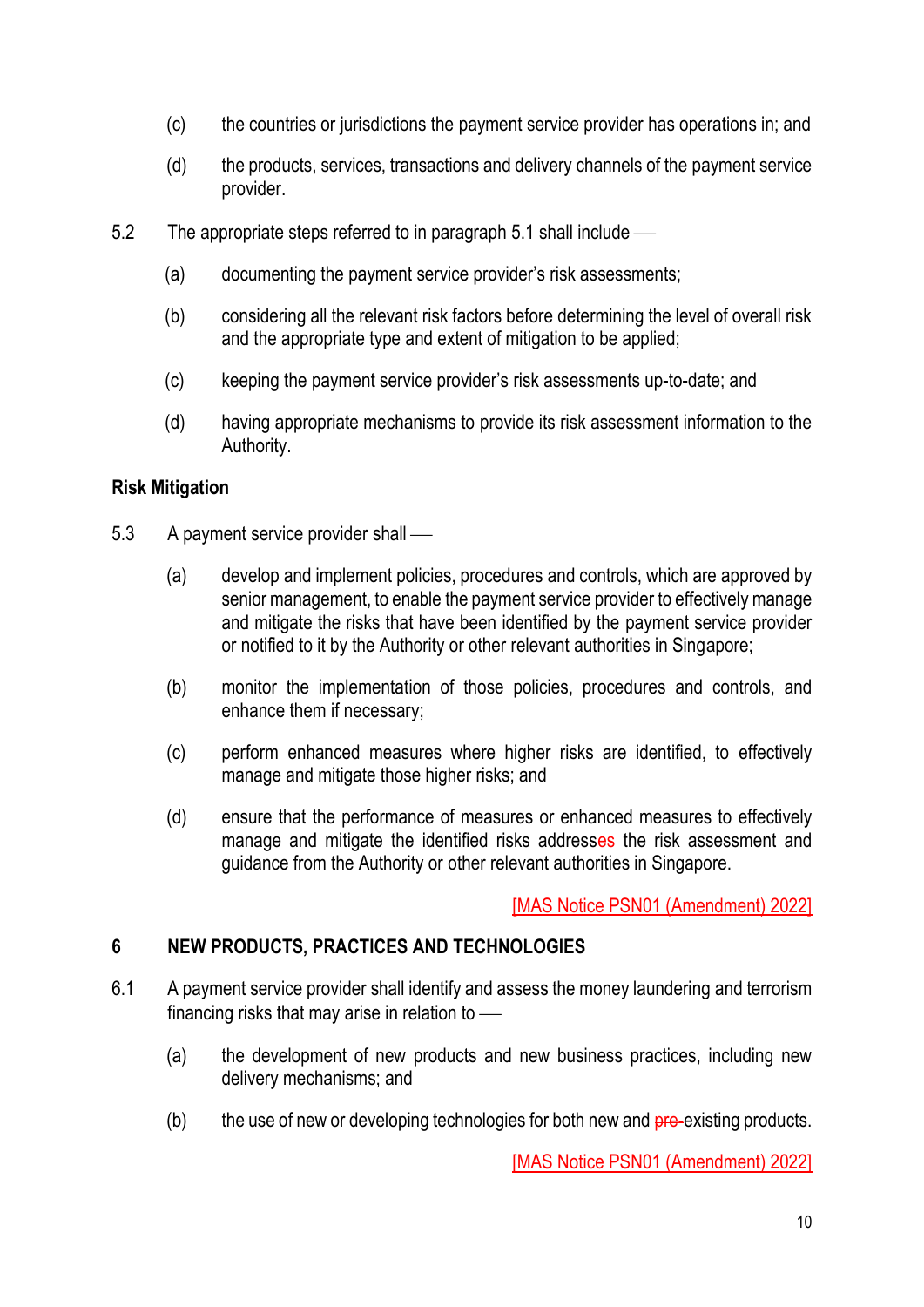- 6.2 A payment service provider shall undertake the risk assessments, prior to the launch or use of such products, practices and technologies (to the extent such use is permitted by this Notice), and shall take appropriate measures to manage and mitigate the risks.
- 6.3 A payment service provider shall, in complying with the requirements of paragraphs 6.1 and 6.2, pay special attention to any  $\sim$ 
	- (a) new products and new business practices, including new delivery mechanisms; and
	- (b) new or developing technologies,

that favour anonymity.

# **7 CUSTOMER DUE DILIGENCE ("CDD")**

## **Anonymous or Fictitious Account**

7.1 No payment service provider shall open or maintain an anonymous account or an account in a fictitious name.

## **Where There Are Reasonable Grounds for Suspicion prior to the Establishment of Business Relations or Undertaking any Transaction without opening an Account**

- 7.2 Prior to a payment service provider establishing business relations or undertaking any transaction without opening an account, where the payment service provider has any reasonable grounds to suspect that the assets or funds of a customer are proceeds of drug dealing or criminal conduct as defined in the CDSA, or are property related to the facilitation or carrying out of any terrorism financing offence as defined in the TSOFA, the payment service provider shall —
	- (a) not establish business relations with, or undertake a transaction for, the customer; and
	- (b) file an STR<sup>2</sup> , and extend a copy to the Authority for information.

# **When CDD is to be Performed**

- 7.3 A payment service provider shall perform the measures as required by paragraphs 7, 8 and  $9$  when  $-$ 
	- (a) the payment service provider establishes business relations with any customer;
	- (b) the payment service provider effects or receives any funds by cross-border wire

<sup>2</sup> Please note in particular section 48 of the CDSA on tipping-off.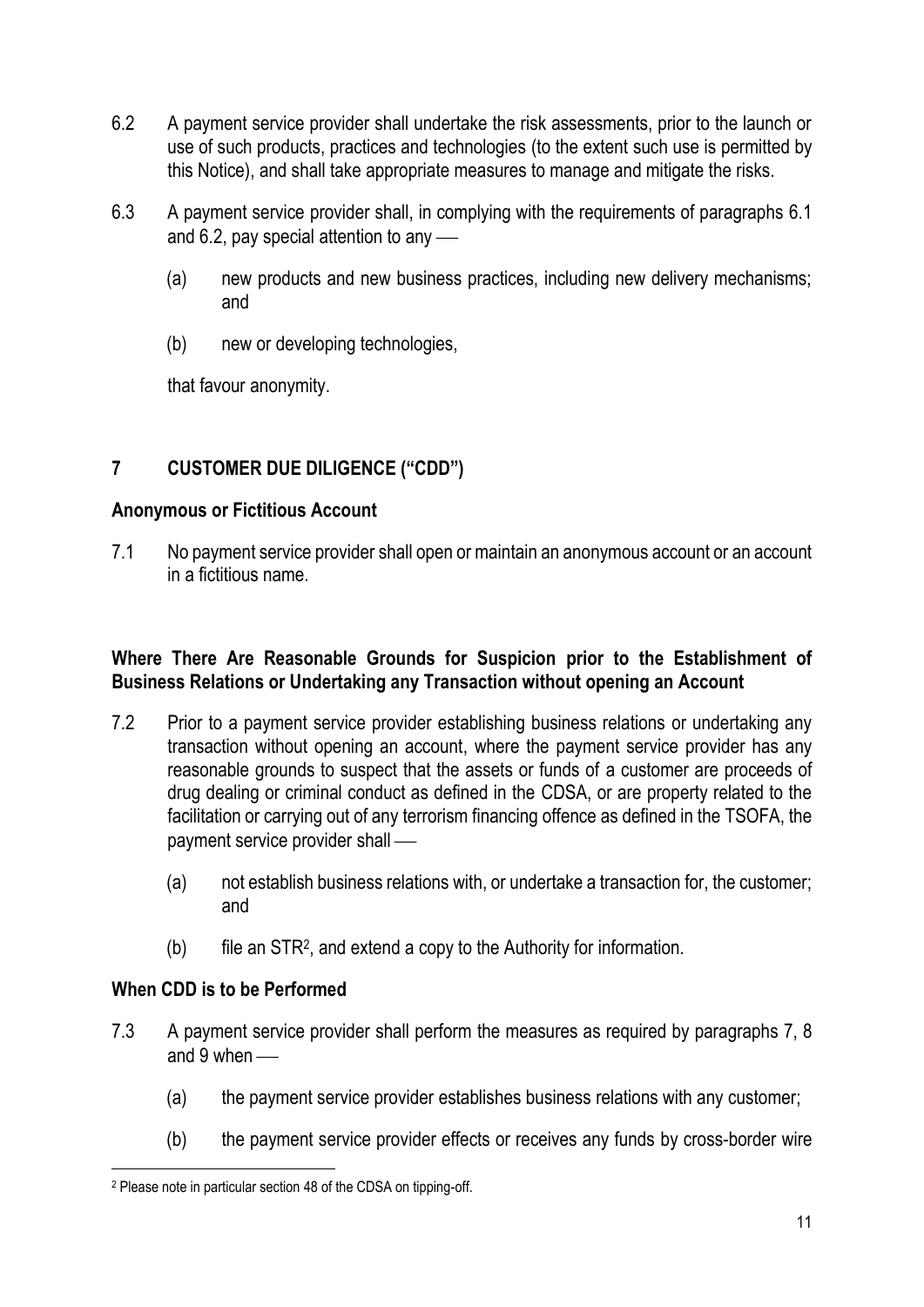transfer, for any customer who has not otherwise established business relations with the payment service provider;

- (c) the payment service provider undertakes any transaction for the purposes of carrying on its business of providing cross-border money transfer service, for any customer who has not otherwise established business relations with the payment service provider;
- (d) the payment service provider undertakes any transaction (except for a specified money-changing transaction where the money is funded from an identifiable source) of a value exceeding S\$5,000 for any customer who has not otherwise established business relations with the payment service provider;
- (e) there is a suspicion of money laundering or terrorism financing, notwithstanding that the payment service provider would not otherwise be required by this Notice to perform the measures as required by paragraphs 7, 8 and 9; or
- (f) the payment service provider has doubts about the veracity or adequacy of any information previously obtained.
- 7.4 Where a payment service provider suspects that two or more transactions are or may be related, linked or the result of a deliberate restructuring of an otherwise single transaction into smaller transactions in order to evade the measures provided for in this Notice, the payment service provider shall treat the transactions as a single transaction and aggregate their values for the purpose of this Notice.
- (I) Identification of Customer
- 7.5 A payment service provider shall identify each customer.
- 7.6 For the purposes of paragraph 7.5, a payment service provider shall obtain at least the following information:
	- (a) full name, including any aliases;
	- (b) unique identification number (such as an identity card number, birth certificate number or passport number, or where the customer is not a natural person, the incorporation number or business registration number);
	- $(c)$  the customer's  $-$ 
		- (i) residential address; or
		- (ii) registered or business address, and if different, principal place of business,

as may be appropriate;

(d) date of birth, establishment, incorporation or registration (as may be appropriate); and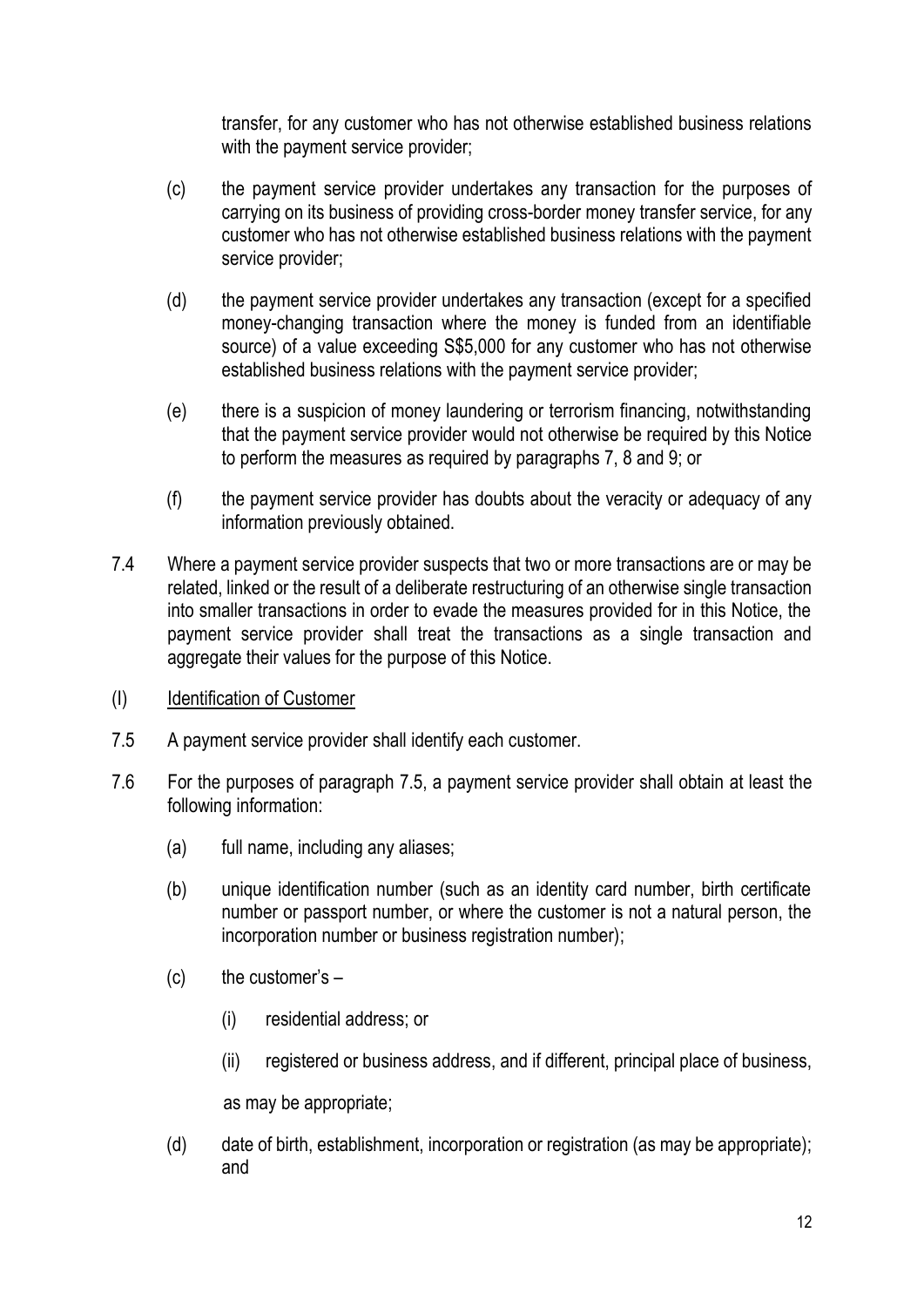- (e) nationality, place of incorporation or place of registration (as may be appropriate).
- 7.7 Where the customer is a legal person or legal arrangement, the payment service provider shall, apart from identifying the customer, also identify the legal form, constitution and powers that regulate and bind the legal person or legal arrangement.
- 7.8 Where the customer is a legal person or legal arrangement, the payment service provider shall identify the connected parties of the customer, by obtaining at least the following information of each connected party:
	- (a) full name, including any aliases; and
	- (b) unique identification number (such as an identity card number, birth certificate number or passport number of the connected party).
- 7.8A Where the payment service provider
	- (a) has assessed that the money laundering and terrorism financing risks in relation to the customer are not high; and
	- (b) is unable to obtain the unique identification number of the connected party after taking reasonable measures,

the payment service provider may obtain the date of birth and nationality of the connected party, in lieu of the unique identification number.

[MAS Notice PSN01 (Amendment) 2022]

7.8B The payment service provider shall document the results of the assessment in paragraph 7.8A(a) and all the measures taken under paragraph 7.8A(b).

[MAS Notice PSN01 (Amendment) 2022]

- (II) Verification of Identity of Customer
- 7.9 A payment service provider shall verify the identity of the customer using reliable, independent source data, documents or information. Where the customer is a legal person or legal arrangement, a payment service provider shall verify the legal form, proof of existence, constitution and powers that regulate and bind the customer, using reliable, independent source data, documents or information.
- (III) Identification and Verification of Identity of Natural Person Appointed to Act on a Customer's Behalf
- 7.10 Where a customer appoints one or more natural persons to act on the customer's his behalf in establishing business relations with a payment service provider or the customer is not a natural person, the payment service provider shall  $-$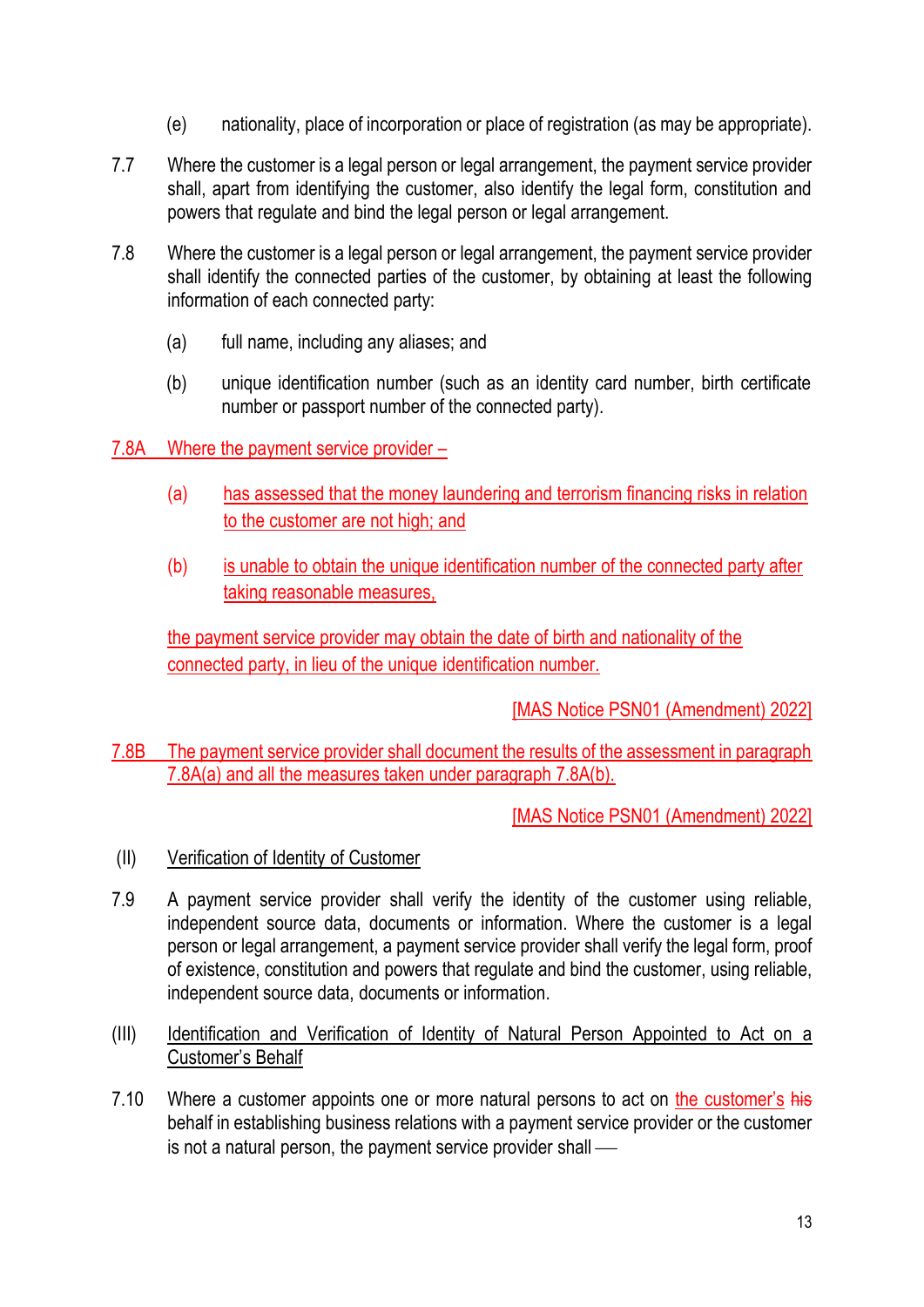- (a) identify each natural person who acts or is appointed to act on behalf of the customer by obtaining at least the following information of such natural person:
	- (i) full name, including any aliases;
	- (ii) unique identification number (such as an identity card number, birth certificate number or passport number);
	- (iii) residential address;
	- (iv) date of birth;
	- (v) nationality; and
- (b) verify the identity of each natural person using reliable, independent source data, documents or information.

# [MAS Notice PSN01 (Amendment) 2022]

- 7.11 A payment service provider shall verify the due authority of each natural person appointed to act on behalf of the customer by:- obtaining at least the following:
	- (a) obtaining appropriate documentary evidence authorising the appointment of such natural person by the customer to act on his or its the customer's behalf; and
	- (b) the specimen signature of each natural person appointed. verifying that such natural person is the person authorised to act on the customer's behalf, through methods which include obtaining the person's specimen signature or electronic means of verification.

[MAS Notice PSN01 (Amendment) 2022]

7.11A Where the payment service provider –

- (a) has assessed that the money laundering and terrorism financing risks of the customer are not high; and
- (b) is unable to obtain the residential address of the natural person who acts or is appointed to act on behalf of the customer after taking reasonable measures,

the payment service provider may obtain the business address of this natural person, in lieu of the residential address.

[MAS Notice PSN01 (Amendment) 2022]

7.11B Where the payment service provider has obtained the business address of the natural person referred to in paragraph 7.11A, the payment service provider shall take reasonable measures to verify the business address using reliable, independent source data, documents or information.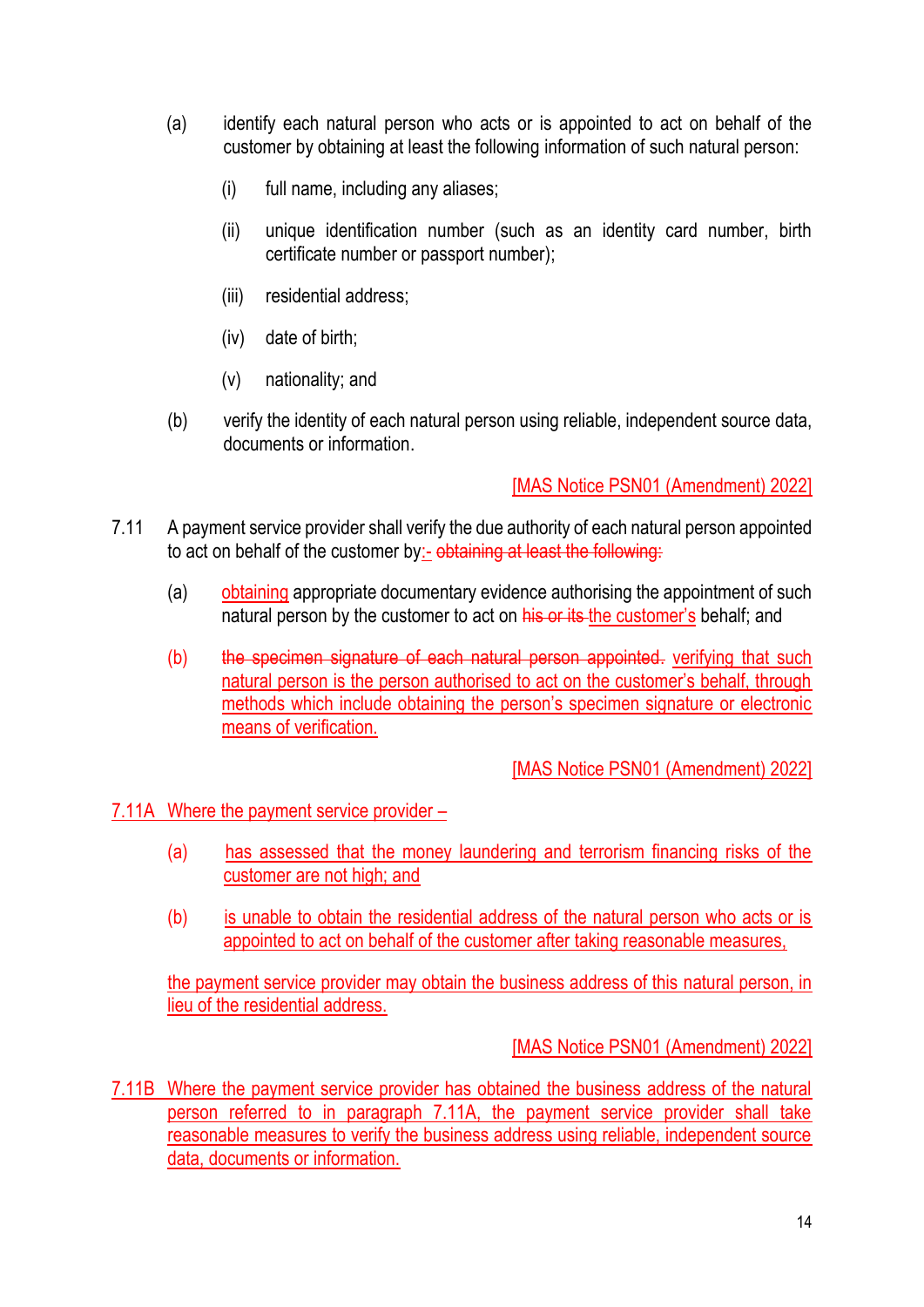# [MAS Notice PSN01 (Amendment) 2022]

7.11C The payment service provider shall document the results of the assessment in paragraph 7.11A(a) and all the measures taken under paragraph 7.11A(b).

[MAS Notice PSN01 (Amendment) 2022]

- 7.12 Where the customer is a Singapore Government entity, the payment service provider shall only be required to obtain such information as may be required to confirm that the customer is a Singapore Government entity as asserted.
- (IV) Identification and Verification of Identity of Beneficial Owner
- 7.13 Subject to paragraph 7.16, a payment service provider shall inquire if there exists any beneficial owner in relation to a customer.
- 7.14 Where there is one or more beneficial owners in relation to a customer, the payment service provider shall identify the beneficial owners and take reasonable measures to verify the identities of the beneficial owners using the relevant information or data obtained from reliable, independent sources. The payment service provider shall —
	- $(a)$  for customers that are legal persons
		- (i) identify the natural persons (whether acting alone or together) who ultimately own the legal person;
		- (ii) to the extent that there is doubt under subparagraph (i) as to whether the natural persons who ultimately own the legal person are the beneficial owners or where no natural persons ultimately own the legal person, identify the natural persons (if any) who ultimately control the legal person or have ultimate effective control of the legal person; and
		- (iii) where no natural persons are identified under subparagraphs (i) or (ii), identify the natural persons having executive authority in the legal person, or in equivalent or similar positions;
	- $(b)$  for customers that are legal arrangements
		- (i) for trusts, identify the settlors, the trustees, the protector (if any), the beneficiaries (including every beneficiary that falls within a designated characteristic or class)<sup>3</sup>, and any natural person exercising ultimate ownership, ultimate control or ultimate effective control over the trust (including through a chain of control or ownership); and

<sup>3</sup> In relation to a beneficiary of a trust designated by characteristics or by class, the payment service provider shall obtain sufficient information about the beneficiary to satisfy itself that it will be able to establish the identity of the beneficiary —

<sup>(</sup>a) before making a distribution to that beneficiary; or

<sup>(</sup>b) when that beneficiary intends to exercise vested rights.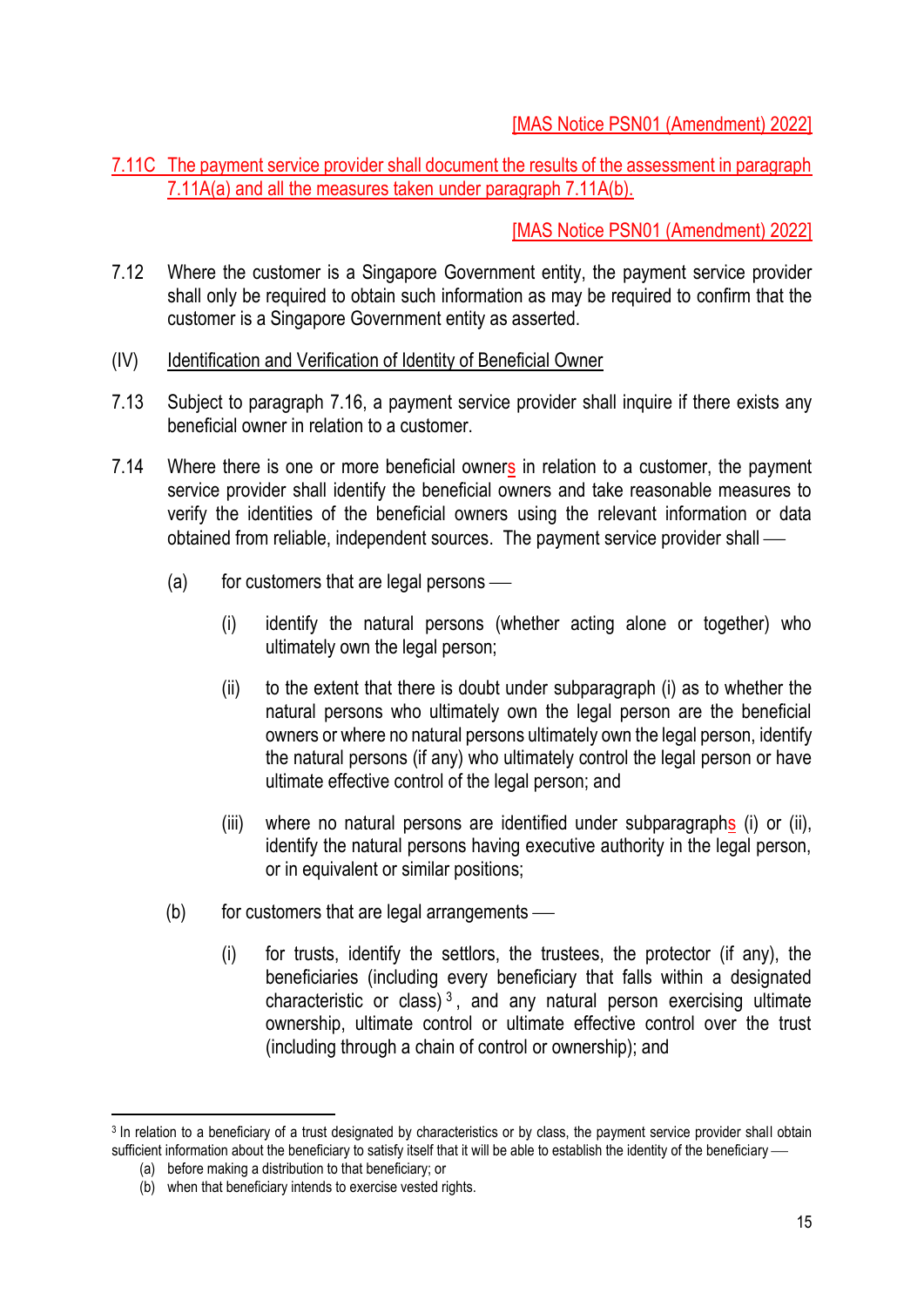(ii) for other types of legal arrangements, identify persons in equivalent or similar positions, as those described under subparagraph (i).

[MAS Notice PSN01 (Amendment) 2022]

- 7.15 Where the customer is not a natural person, the payment service provider shall understand the nature of the customer's business and its ownership and control structure.
- 7.16 A payment service provider shall not be required to inquire if there exists any beneficial owner, in relation to a customer that is  $-\!\!-\!\!$ 
	- (a) an entity listed on and traded the Singapore Exchange;
	- (b) an entity listed on a stock exchange outside of Singapore that is subject to  $\frac{1}{10}$ 
		- (i) regulatory disclosure requirements; and
		- (ii) requirements relating to adequate transparency in respect of its beneficial owners (imposed through stock exchange rules, law or other enforceable means);
	- (c) a financial institution set out in Appendix 1;
	- (d) a financial institution incorporated or established outside Singapore that is subject to and supervised for compliance with AML/CFT requirements consistent with standards set by the FATF; or
	- $(e)$  an investment vehicle where the managers are financial institutions  $-$ 
		- (i) set out in Appendix 1; or
		- (ii) incorporated or established outside Singapore but are subject to and supervised for compliance with AML/CFT requirements consistent with standards set by the FATF,

unless the payment service provider has doubts about the veracity of the CDD information, or suspects that the customer, business relations with, or transaction for the customer, may be connected with money laundering or terrorism financing.

[MAS Notice PSN01 (Amendment) 2022]

- 7.17 For the purposes of paragraphs 7.16(d) and 7.16(e)(ii), a payment service provider shall document the basis for its determination that the requirements in those paragraphs have been duly met.
- (V) Information on the Purpose and Intended Nature of Business Relations and Transaction Undertaken without an Account Being Opened
- 7.18 A payment service provider shall, when processing the application to establish business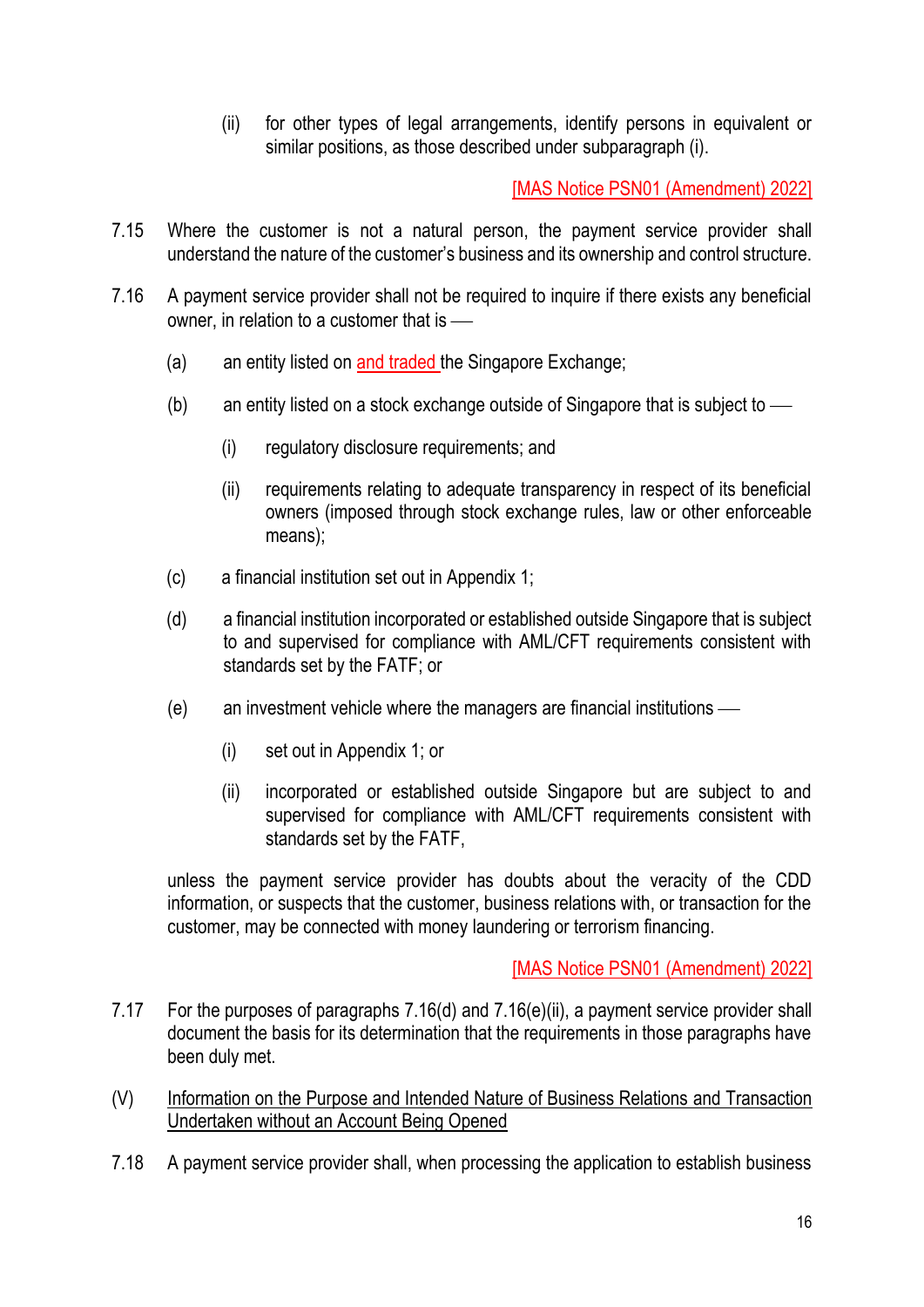relations, or undertakinge a transaction (except for a specified money-changing transaction) without an account being opened, understand and as appropriate, obtain from the customer information as to the purpose and intended nature of business relations or transaction.

## [MAS Notice PSN01 (Amendment) 2022]

## (VI) Review of Transactions Undertaken without an Account being Opened

- 7.19 Where a payment service provider undertakes one or more transactions for a customer without an account being opened ("current transaction"), the payment service provider shall review the earlier transactions undertaken by that customer to ensure that the current transaction is consistent with the payment service provider's knowledge of the customer, its business and risk profile and where appropriate, the source of funds.
- 7.20 Where a payment service provider establishes business relations with a customer, the payment service provider shall review any transaction undertaken before the business relations are established, to ensure that the business relations are consistent with the payment service provider's knowledge of the customer, its business and risk profile and where appropriate, the source of funds.
- 7.21 A payment service provider shall pay special attention to all complex, unusually large or unusual patterns of transactions undertaken without an account being opened that have no apparent or visible economic or lawful purpose.
- 7.22 For the purposes of reviewing transactions undertaken without an account being opened as required by paragraph 7.19, a payment service provider shall put in place and implement adequate systems and processes, commensurate with the size and complexity of the payment service provider to  $\equiv$ 
	- (a) monitor its transactions undertaken without an account being opened for customers; and
	- (b) detect and report suspicious, complex, unusually large or unusual patterns of transactions undertaken without an account being opened.
- 7.23 A payment service provider shall, to the extent possible, inquire into the background and purpose of the transactions in paragraph 7.21 and document its findings with a view to making this information available to the relevant authorities should the need arise.
- 7.24 Where there are any reasonable grounds for suspicion that a transaction for a customer undertaken without an account being opened is connected with money laundering or terrorism financing, and where the payment service provider considers it appropriate to undertake the transaction, the payment service provider shall substantiate and document the reasons for undertaking the transaction.
- 7.25 Paragraphs 7.19 to 7.24 do not apply where the transaction is a specified moneychanging transaction.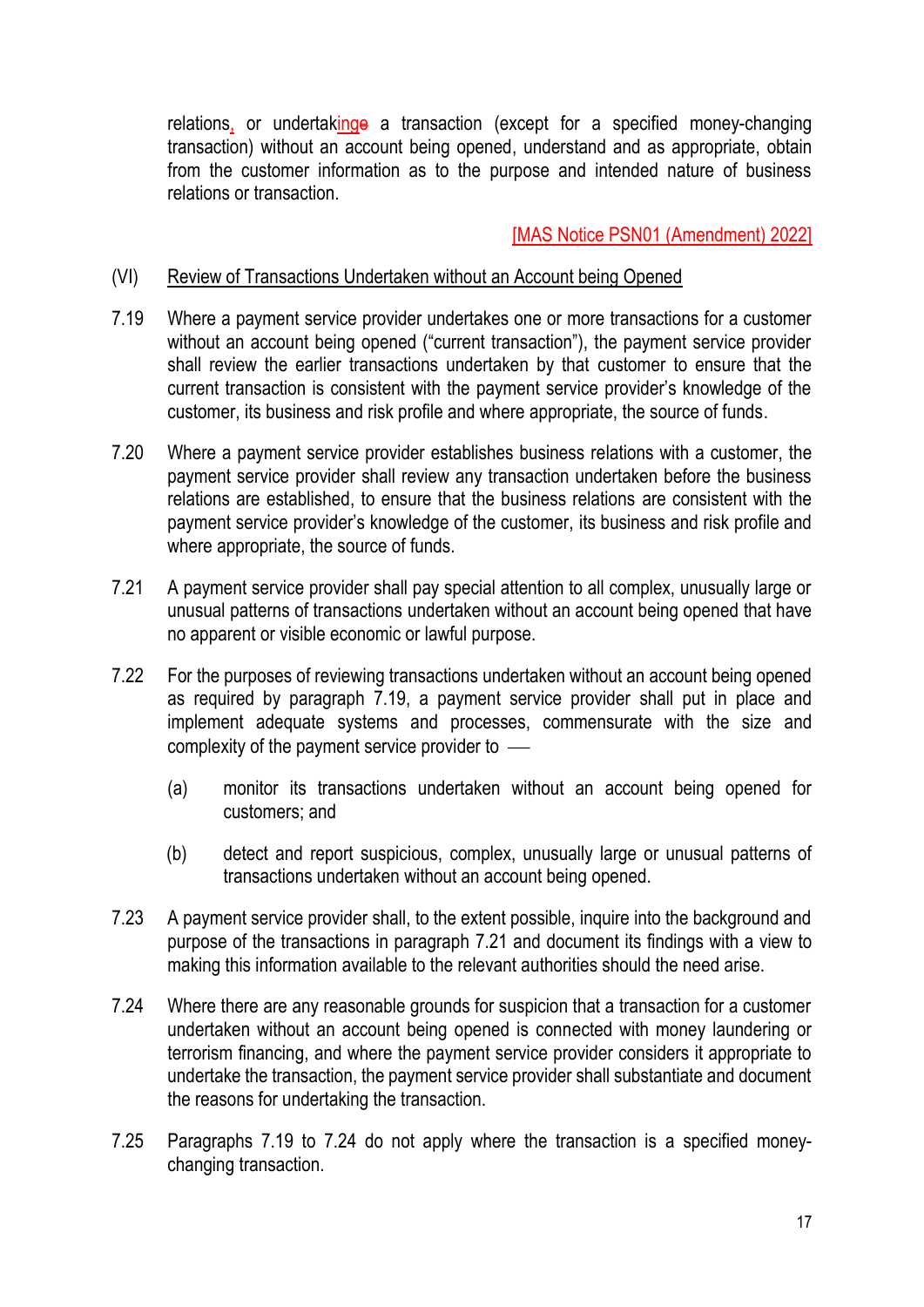## (VII) Ongoing Monitoring

- 7.26 A payment service provider shall monitor on an ongoing basis, its business relations with customers.
- 7.27 A payment service provider shall, during the course of business relations with a customer, observe the conduct of the customer's account and scrutinise transactions undertaken throughout the course of business relations, to ensure that the transactions are consistent with the payment service provider's knowledge of the customer, its business and risk profile and where appropriate, the source of funds.
- 7.28 A payment service provider shall pay special attention to all complex, unusually large or unusual patterns of transactions, undertaken throughout the course of business relations, that have no apparent or visible economic or lawful purpose.
- 7.29 For the purposes of ongoing monitoring, a payment service provider shall put in place and implement adequate systems and processes, commensurate with the size and complexity of the payment service provider to  $-$ 
	- (a) monitor its business relations with customers; and
	- (b) detect and report suspicious, complex, unusually large or unusual patterns of transactions undertaken throughout the course of business relations.
- 7.30 A payment service provider shall, to the extent possible, inquire into the background and purpose of the transactions in paragraph 7.28 and document its findings with a view to making this information available to the relevant authorities should the need arise.
- 7.31 A payment service provider shall ensure that the CDD data, documents and information obtained in respect of customers, natural persons appointed to act on behalf of the customers, connected parties of the customers and beneficial owners of the customers, are relevant and kept up-to-date by undertaking reviews of existing CDD data, documents and information, particularly for higher risk categories of customers.
- 7.32 Where there are any reasonable grounds for suspicion that existing business relations with a customer are connected with money laundering or terrorism financing, and where the payment service provider considers it appropriate to retain the customer —
	- (a) the payment service provider shall substantiate and document the reasons for retaining the customer; and
	- (b) the customer's business relations with the payment service provider shall be subject to commensurate risk mitigation measures, including enhanced ongoing monitoring.
- 7.33 Where the payment service provider assesses the customer or the business relations with the customer referred to in paragraph 7.32 to be of higher risk, the payment service provider shall perform enhanced CDD measures, which shall include obtaining the approval of the payment service provider's senior management to retain the customer.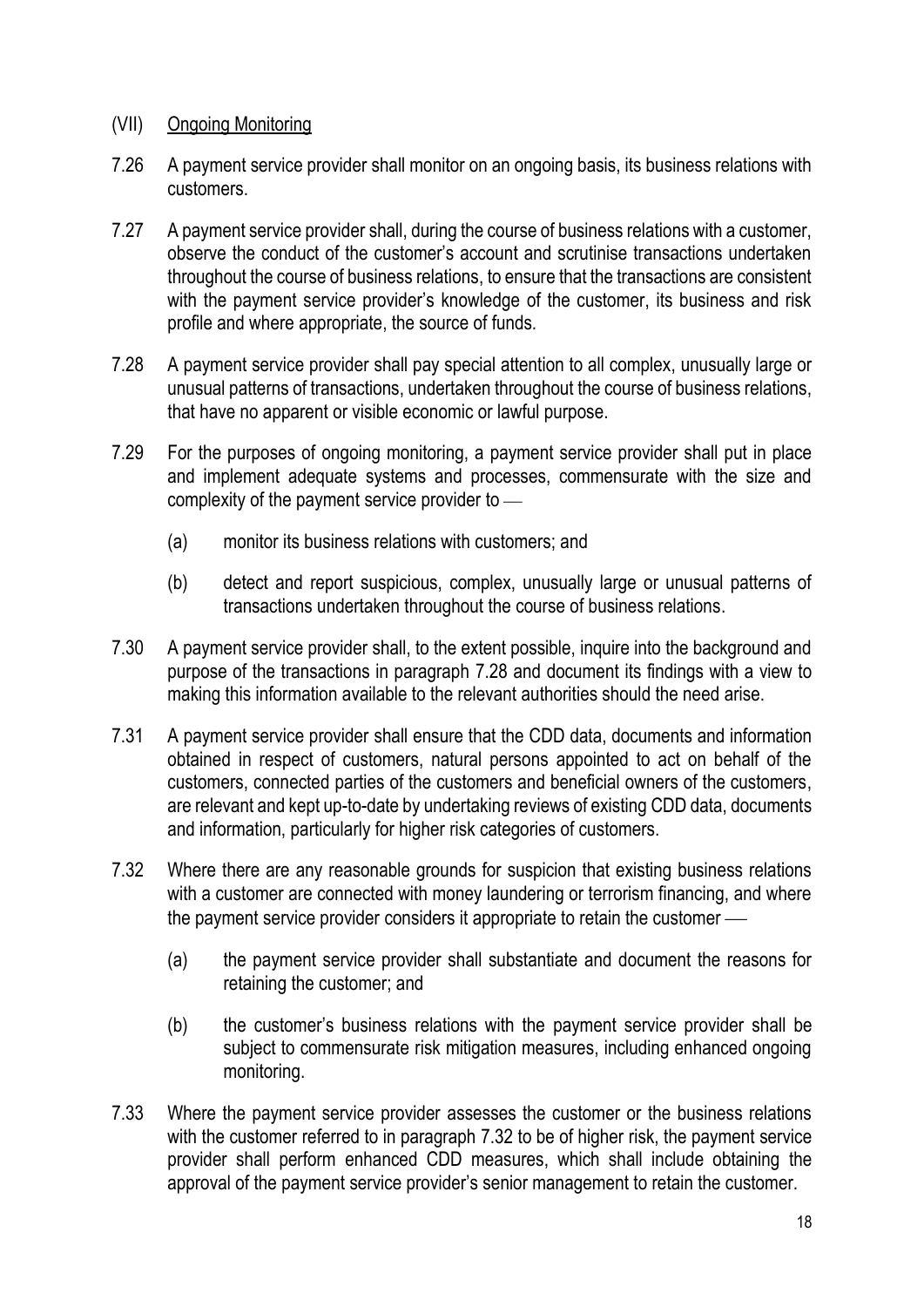# **CDD Measures for Non-Face-to-Face Business Relations or Non-Face-to-Face Transactions Undertaken without an Account Being Opened**

- 7.34 A payment service provider shall develop policies and procedures to address any specific risks associated with non-face-to-face business relations with a customer or non-face-toface transactions undertaken without an account being opened for a customer ("non-faceto-face business contact").
- 7.35 A payment service provider shall implement the policies and procedures referred to in paragraph 7.34 when establishing business relations with a customer, undertaking transactions without an account being opened and when conducting ongoing due diligence.
- 7.36 Where there is no face-to-face contact, the payment service provider shall perform CDD measures that are at least as stringent robust as those that would be required to be performed if there was face-to-face contact.

## [MAS Notice PSN01 (Amendment) 2022]

7.37 Where a payment service provider conducts its first non-face-to-face business contact, the payment service provider shall, at his or its the payment service provider's own expense, appoint an external auditor or an independent qualified consultant to assess the effectiveness of the policies and procedures referred to in paragraph 7.34, including the effectiveness of any technology solutions used to manage impersonation risks.

## [MAS Notice PSN01 (Amendment) 2022]

- 7.38 The payment service provider shall submit to the Authority a report of the assessment referred to in paragraph 7.37 no later than one year after conduct of the payment service provider's first non-face-to-face business contact.
- 7.39 Where there has been a substantial change in the policies and procedures referred to in paragraph 7.34, the payment service provider shall appoint an external auditor or an independent qualified consultant to carry out an assessment of the new policies and procedures, and shall submit the report of the assessment to the Authority no later than one year after the implementation of the change in policies and procedures.
- 7.40 Paragraphs 7.34 to 7.39 do not apply where the transaction is a specified moneychanging transaction.

## **Reliance by Acquiring Payment Service Provider on Measures Already Performed**

- 7.41 When a payment service provider ("acquiring payment service provider") acquires, either in whole or in part, the business of another financial institution (whether in Singapore or elsewhere), the acquiring payment service provider shall perform the measures as required by paragraphs 7, 8 and 9, on the customers acquired with the business at the time of acquisition except where the acquiring payment service provider has —
	- (a) acquired at the same time all corresponding customer records (including CDD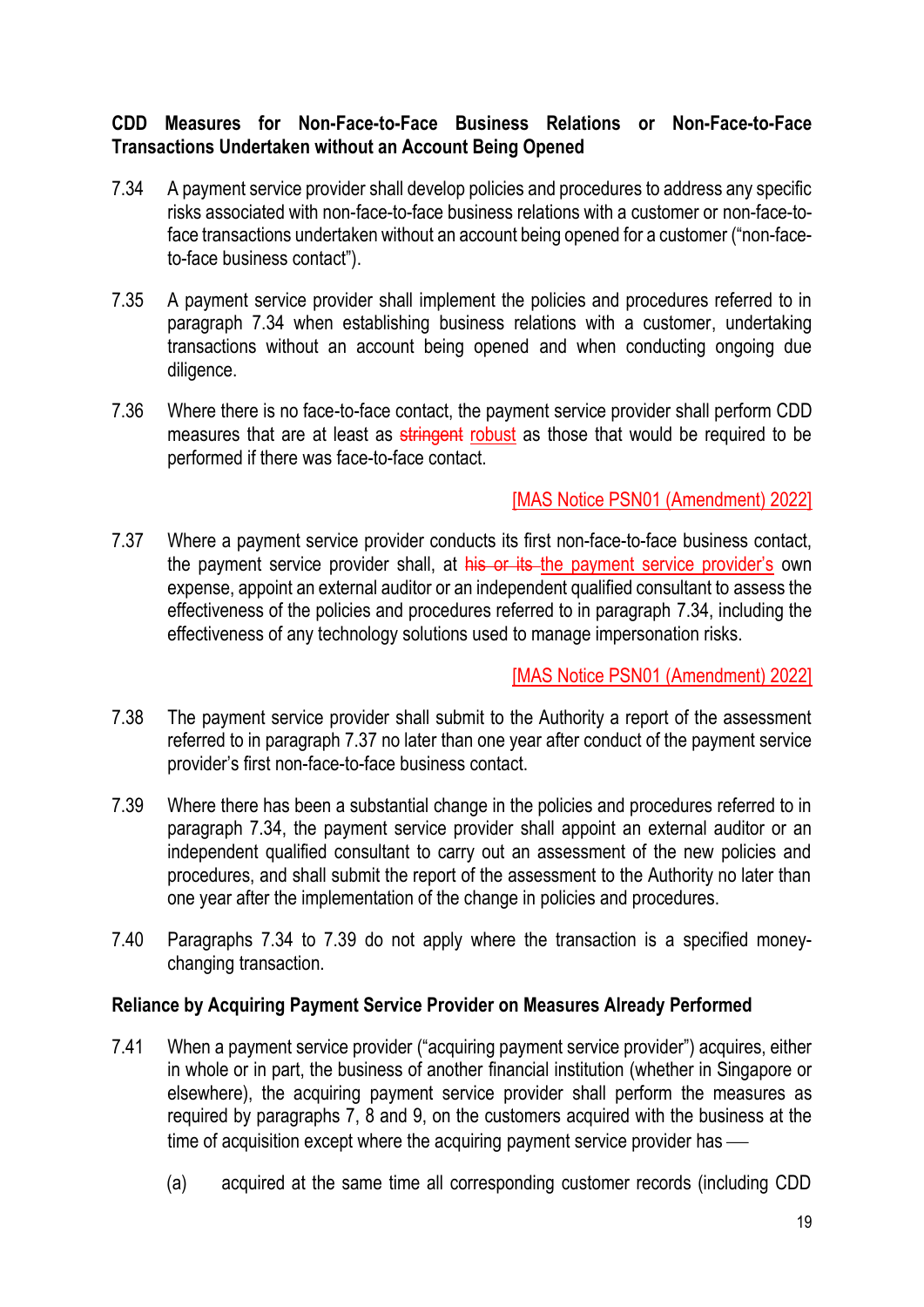information) and has no doubt or concerns about the veracity or adequacy of the information so acquired; and

(b) conducted due diligence enquiries that have not raised any doubt on the part of the acquiring payment service provider as to the adequacy of AML/CFT measures previously adopted in relation to the business or part thereof now acquired by the acquiring payment service provider, and document such enquiries.

## **Measures for Non-Account Holder**

- 7.42 A payment service provider that undertakes any transaction (except for a specified money-changing transaction) of a value exceeding S\$5,000 for any customer who does not otherwise have business relations with the payment service provider shall —
	- (a) perform CDD measures as if the customer had applied to the payment service provider to establish business relations; and
	- (b) record adequate details of the transaction so as to permit the reconstruction of the transaction, including the nature and date of the transaction, the type and amount of currency involved, the value date, and the details of the payee or beneficiary.

## **Timing for Verification**

- 7.43 Subject to paragraphs 7.44 and 7.45, a payment service provider shall complete verification of the identity of a customer as required by paragraph 7.9, natural persons appointed to act on behalf of the customer as required by paragraph 7.10(b) and beneficial owners of the customer as required by paragraph 7.14 before —
	- (a) before the payment service provider establishes business relations with the customer;
	- (b) before the payment service provider effects or receives any funds by cross-border wire transfer for the customer, where the customer has not otherwise established business relations with the payment service provider;
	- (c) before the payment service provider undertakes any transaction for the purposes of carrying on its business of providing cross-border money transfer service, for the customer, where the customer has not otherwise established business relations with the payment service provider; or
	- (d) before the payment service provider undertakes any transaction (except for a specified money-changing transaction where the money is funded from an identifiable source) of a value exceeding S\$5,000 for the customer, where the customer has not otherwise established business relations with the payment service provider.

[MAS Notice PSN01 (Amendment) 2022]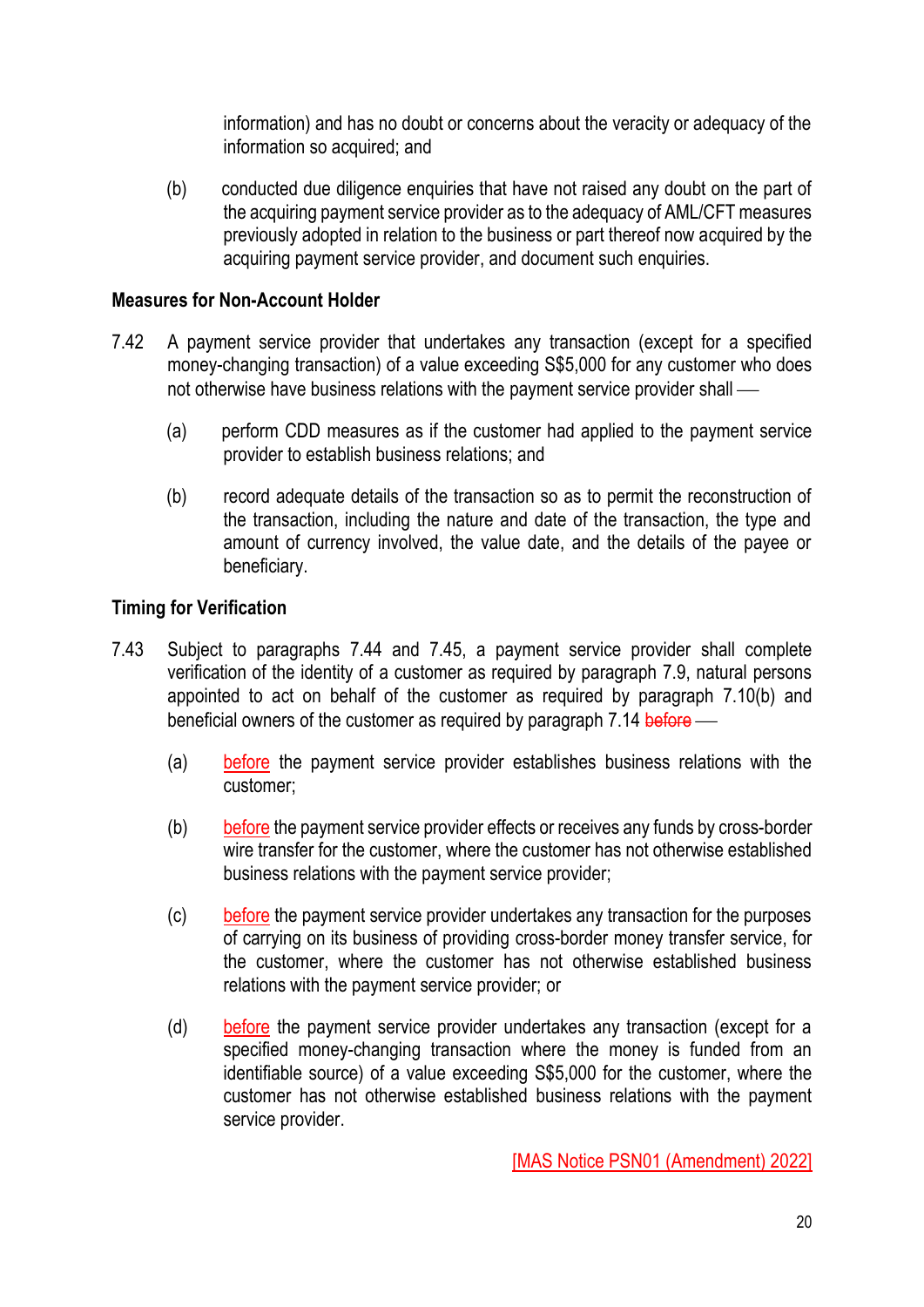- 7.44 A payment service provider may establish business relations with a customer before completing the verification of the identity of the customer as required by paragraph 7.9, natural persons appointed to act on behalf of the customer as required by paragraph 7.10(b) and beneficial owners of the customer as required by paragraph 7.14 if  $-$ 
	- (a) the deferral of completion of the verification is essential in order not to interrupt the normal conduct of business operations; and
	- (b) the risks of money laundering and terrorism financing can be effectively managed by the payment service provider.
- 7.45 Where the payment service provider establishes business relations with a customer before verifying the identity of the customer as required by paragraph 7.9, natural persons appointed to act on behalf of the customer as required by paragraph 7.10(b), and beneficial owners of the customer as required by paragraph 7.14, the payment service provider shall  $-$ 
	- (a) develop and implement internal risk management policies and procedures concerning the conditions under which such business relations may be established prior to verification; and
	- (b) complete such verification as soon as is reasonably practicable.

#### **Where Measures are Not Completed**

- 7.46 Where the payment service provider is unable to complete the measures as required by paragraphs 7, 8 and 9, it shall not commence or continue business relations with any customer, or undertake any transaction for any customer (except where such transaction is a specified money-changing transaction).
- 7.47 Where the payment service provider is unable to complete the measures as required by paragraphs 7, 8 and 9, the payment service provider shall consider if the circumstances are suspicious so as to warrant the filing of an STR.
- 7.48 For the purposes of paragraphs 7.46 and 7.47, completion of the measures means the situation where the payment service provider has obtained, screened and verified (including by delayed verification as allowed under paragraphs 7.44 and 7.45) all necessary CDD information required under paragraphs 7, 8 and 9, and where the payment service provider has received satisfactory responses to all inquiries in relation to such necessary CDD information.

[MAS Notice PSN01 (Amendment) 2022]

## **Joint Account**

7.49 In the case of a joint account, a payment service provider shall perform CDD measures on all of the joint account holders as if each of them were individually customers of the payment service provider.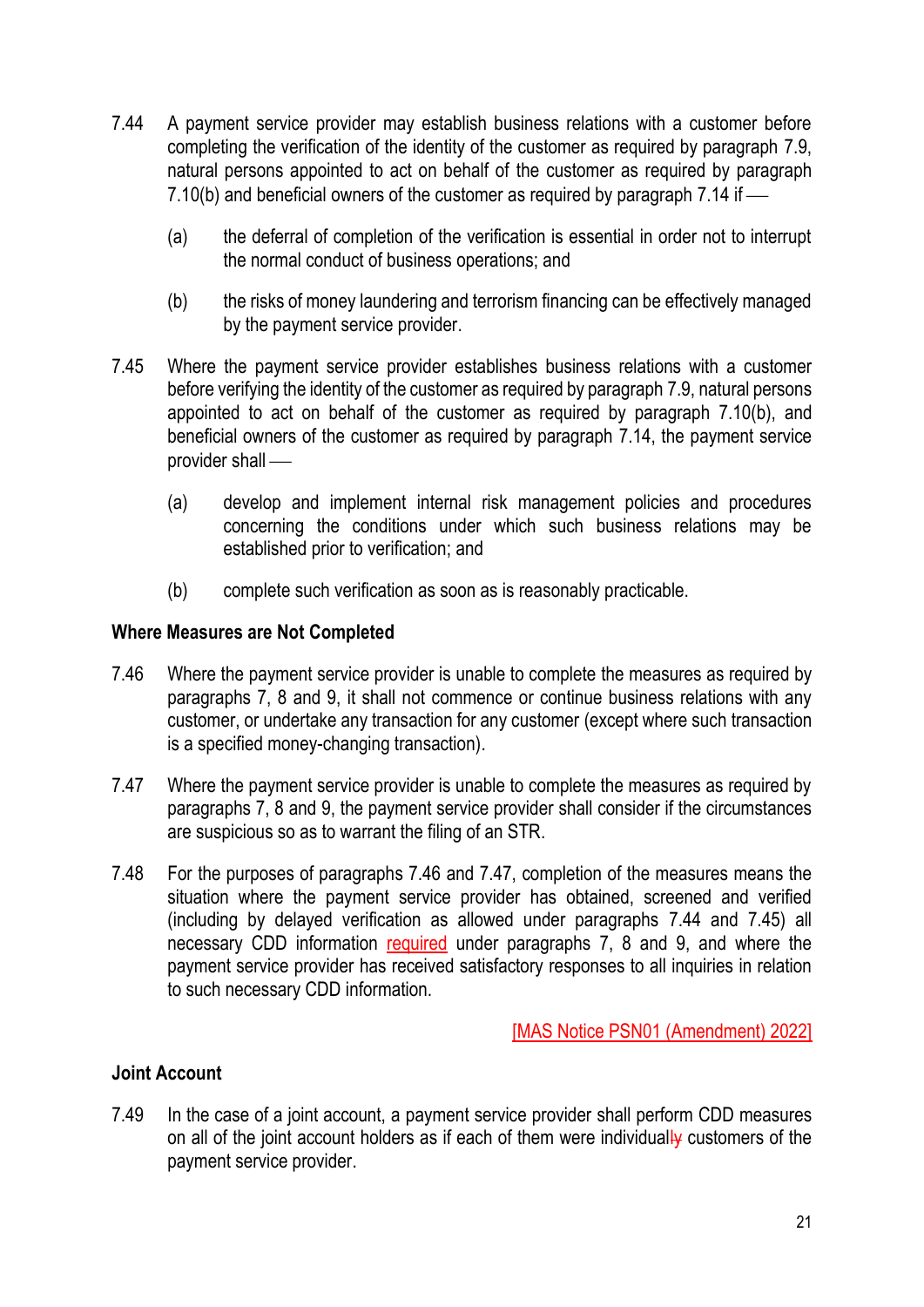## **Existing Customers**

7.50 Where a payment service provider is, prior to the date of commencement of this Notice, subject to a notice issued by the Authority under section 27B of the MAS Act, the payment service provider shall perform the measures as required by paragraphs 7, 8 and 9 in relation to its existing customers based on its own assessment of materiality and risk, taking into account any previous measures applied, the time when the measures were last applied to such existing customers and the adequacy of data, documents or information obtained.

## **Screening**

- 7.51 A payment service provider shall screen a customer, natural persons appointed to act on behalf of the customer, connected parties of the customer and beneficial owners of the customer against relevant money laundering and terrorism financing information sources, as well as lists and information provided by the Authority or other relevant authorities in Singapore for the purposes of determining if there are any money laundering or terrorism financing risks in relation to the customer.
- 7.52 A payment service provider shall screen the persons referred to in paragraph 7.51
	- (a) when, or as soon as reasonably practicable after, the payment service provider establishes business relations with a customer;
	- (b) before the payment service provider effects or receives any funds by cross-border wire transfer, for a customer who has not otherwise established business relations with the payment service provider;
	- (c) before the payment service provider undertakes any transaction for the purposes of carrying on its business of providing cross-border money transfer service, for any customer who has not otherwise established business relations with the payment service provider;
	- (d) before the payment service provider undertakes any transaction (except for a specified money-changing transaction where the money is funded from an identifiable source) of a value exceeding S\$5,000 for a customer who has not otherwise established business relations with the payment service provider;
	- (e) on a periodic basis after the payment service provider establishes business relations with the customer; and
	- (f) when there are any changes or updates to  $\equiv$ 
		- (i) the lists and information provided by the Authority or other relevant authorities in Singapore to the payment service provider; or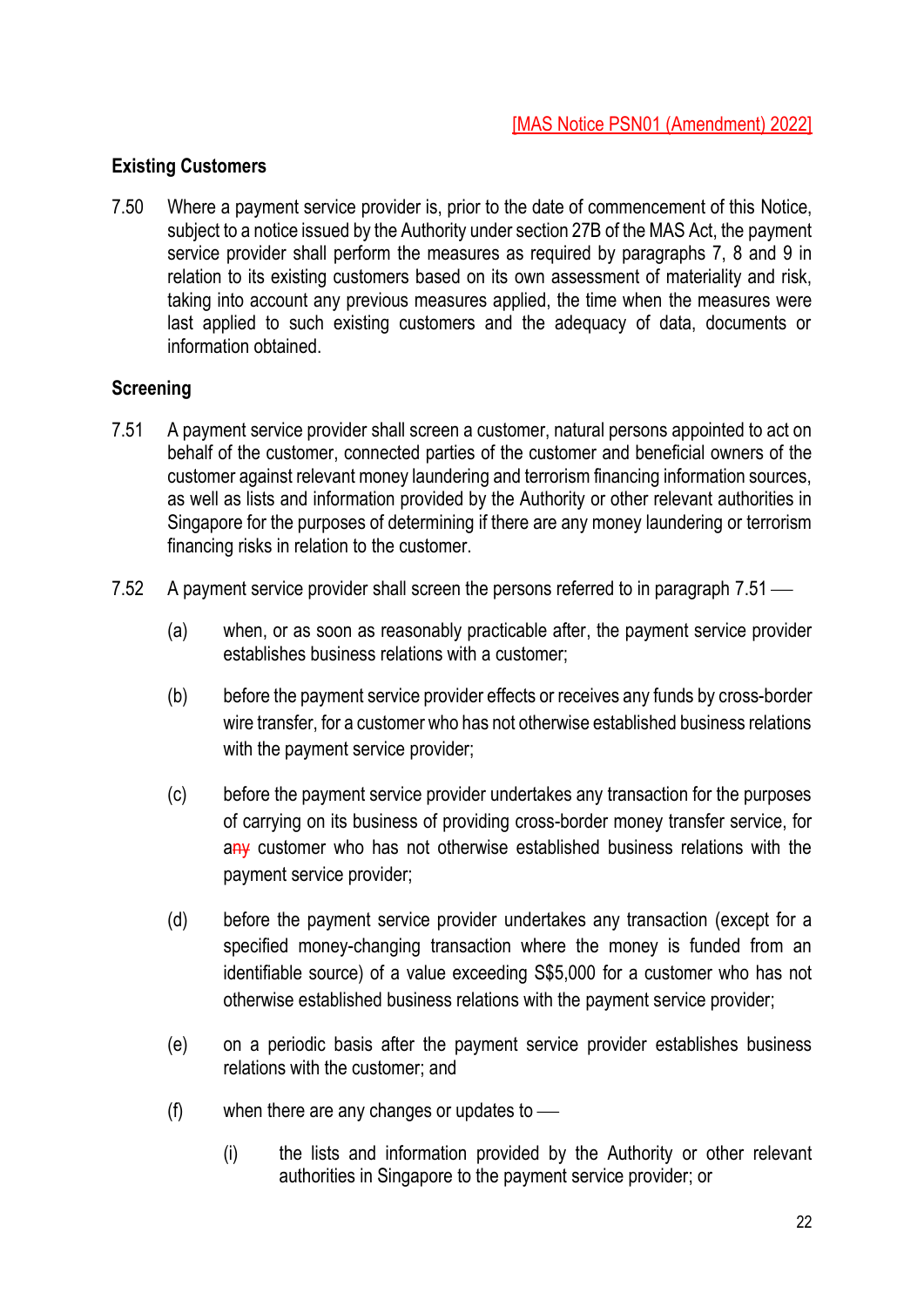(ii) the natural persons appointed to act on behalf of a customer, connected parties of a customer or beneficial owners of a customer.

[MAS Notice PSN01 (Amendment) 2022]

7.53 A payment service provider shall screen all wire transfer originators and wire transfer beneficiaries as defined in paragraph 15, against lists and information provided by the Authority and or any other relevant authorities in Singapore for the purposes of determining if there are any money laundering or terrorism financing risks in relation to any such persons.

[MAS Notice PSN01 (Amendment) 2022]

7.54 The results of screening and assessment by the payment service provider shall be documented.

# **8 SIMPLIFIED CUSTOMER DUE DILIGENCE**

- 8.1 Subject to paragraph 8.4, a payment service provider may perform simplified CDD measures in relation to a customer, any natural person appointed to act on behalf of the customer and any beneficial owner of the customer (other than any beneficial owner that the payment service provider is exempted from making inquiries about under paragraph  $7.16$ ) where either of the following applies  $-$ 
	- (a) the customer is one for whom the payment service provider only effects or receives cross-border wire transfers that are:
		- (i) solely for the payment of goods and services; and
		- (ii) funded from an identifiable source; or
	- (b) the payment service provider is satisfied that the risks of money laundering and terrorism financing are low.
- 8.2 The assessment of low risks in paragraph 8.1(b) shall be supported by an adequate analysis of risks by the payment service provider.
- 8.3 The simplified CDD measures shall be commensurate with the level of risk, based on the risk factors identified by the payment service provider.
- 8.4 A payment service provider shall not perform simplified CDD measures
	- (a) where one or more transactions undertaken, whether in the course of business relations or otherwise, by the payment service provider for a customer (other than transactions undertaken by the payment service provider to transfer funds from the customer's payment account directly to that customer's bank account) in any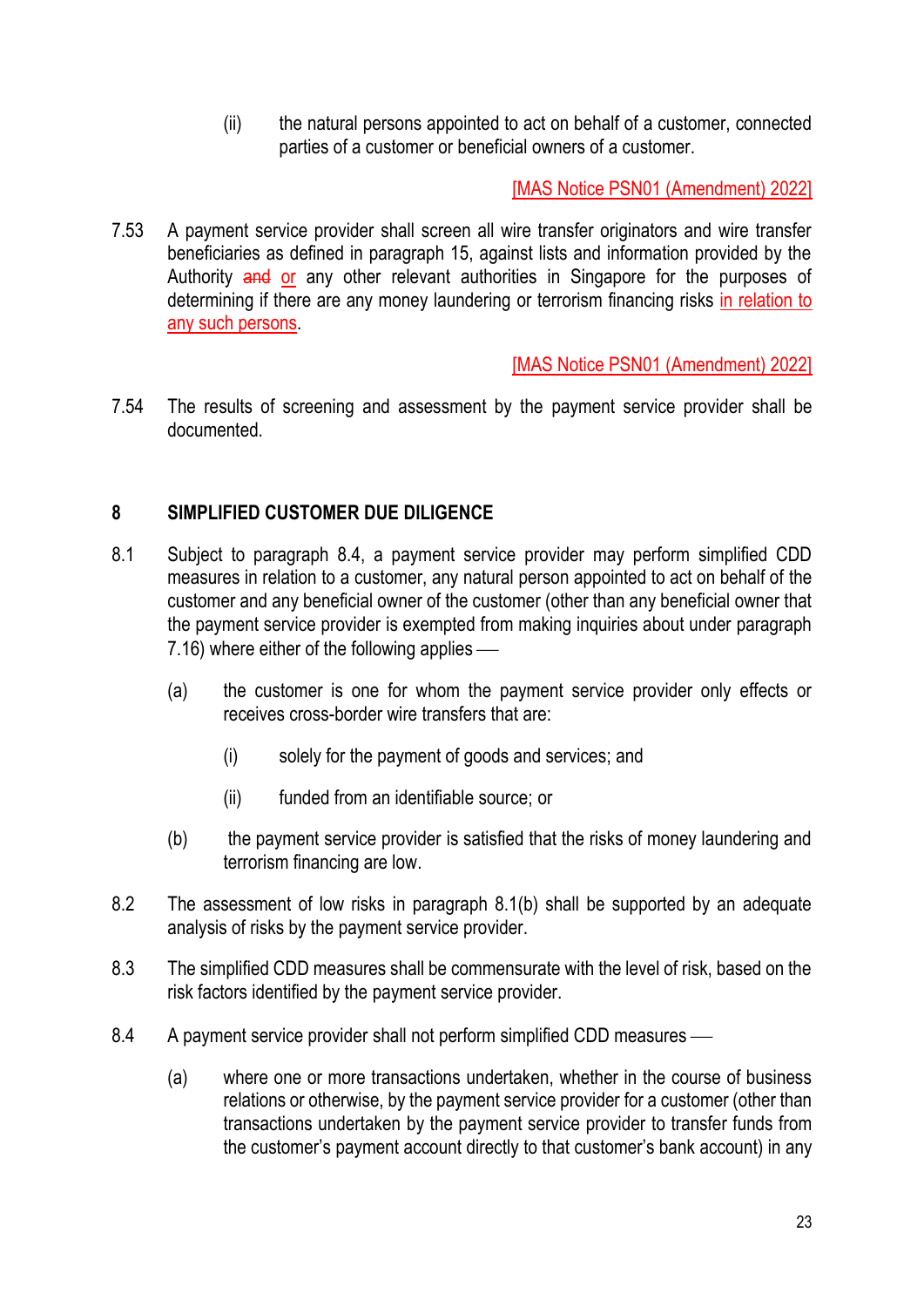one year period cumulatively exceeds S\$20,000<sup>4</sup> ;

- (b) where a customer or any beneficial owner of the customer is from or in a country or jurisdiction in relation to which the FATF has called for countermeasures;
- (c) where a customer or any beneficial owner of the customer is from or in a country or jurisdiction known to have inadequate AML/CFT measures, as determined by the payment service provider for itself, or notified to payment service providers generally by the Authority, or other foreign regulatory authorities; or
- (d) where the payment service provider suspects that money laundering or terrorism financing is involved.

# [MAS Notice PSN01 (Amendment) 2022]

8.5 For the purposes of paragraph 8.4(a), if a customer's bank account is opened or maintained in a country or jurisdiction known to have inadequate AML/CFT measures (as determined by the payment service provider for itself, or notified to payment service providers generally by the Authority or by other foreign regulatory authorities), any transaction undertaken by the payment service provider to transfer funds from the customer's payment account directly to that customer's bank account shall be included in the calculation of the cumulative limit.

# [MAS Notice PSN01 (Amendment) 2022]

- 8.6 Subject to paragraphs 8.2, 8.3 and 8.4, a payment service provider may perform simplified CDD measures in relation to a customer that is a financial institution set out in Appendix 2.
- 8.7 Where the payment service provider performs simplified CDD measures in relation to a customer, any natural person appointed to act on behalf of the customer and any beneficial owner of the customer, it shall document —
	- (a) the details of its risk assessment; and
	- (b) the nature of the simplified CDD measures.
- 8.8 For avoidance of doubt, the term "CDD measures" in paragraph 8 means the measures required by paragraph 7.

# **9 ENHANCED CUSTOMER DUE DILIGENCE**

# **Politically Exposed Persons**

9.1 For the purposes of paragraph  $9$  —

<sup>4</sup> Please note paragraph 7.4 of the Notice.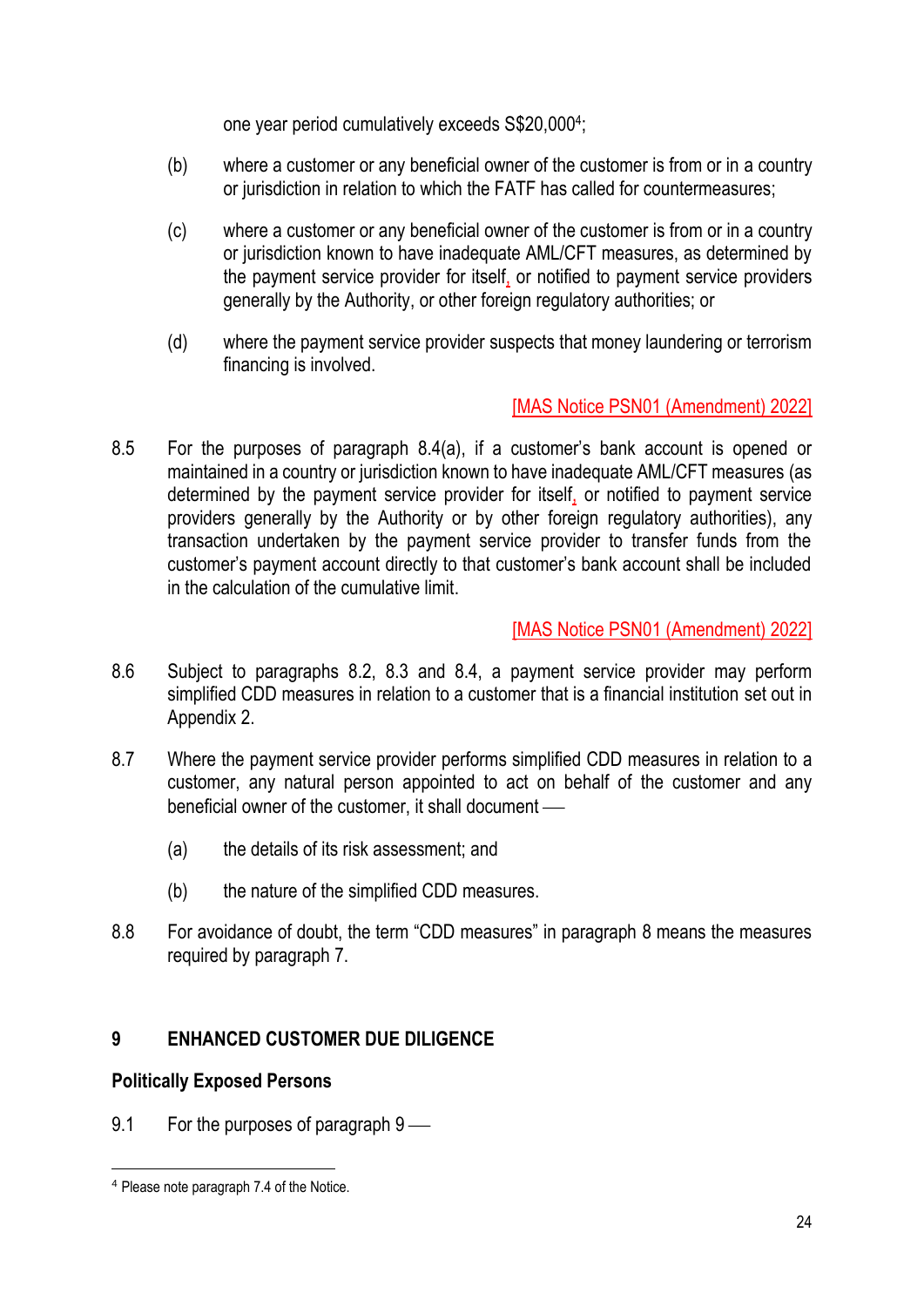"close associate" means a natural person who is closely connected to a politically exposed person, either socially or professionally;

"domestic politically exposed person" means a natural person who is or has been entrusted domestically with prominent public functions;

"family member" means a parent, step-parent, child, step-child, adopted child, spouse, sibling, step-sibling and adopted sibling of the politically exposed person;

"foreign politically exposed person" means a natural person who is or has been entrusted with prominent public functions in a foreign country or jurisdiction;

## [MAS Notice PSN01 (Amendment) 2022]

"international organisation" means an entity established by formal political agreements between member countries or jurisdictions that have the status of international treaties, whose existence is recognised by law in member countries or jurisdictions and which is not treated as a resident institutional unit of the country or jurisdiction in which it is located;

## [MAS Notice PSN01 (Amendment) 2022]

"international organisation politically exposed person" means a natural person who is or has been entrusted with prominent public functions in an international organisation;

"politically exposed person" means a domestic politically exposed person, foreign politically exposed person or international organisation politically exposed person; and

"prominent public functions" includes the roles held by a head of state, a head of government, government ministers, senior civil or public servants, senior judicial or military officials, senior executives of state owned corporations, senior political party officials, members of the legislature and senior management of international organisations.

- 9.2 A payment service provider shall implement appropriate internal risk management systems, policies, procedures and controls to determine if a customer, any natural person appointed to act on behalf of the customer, any connected party of the customer or any beneficial owner of the customer is a politically exposed person, or a family member or close associate of a politically exposed person.
- 9.3 A payment service provider shall, in addition to performing CDD measures (specified in paragraph 7), perform at least the following enhanced CDD measures where a customer or any beneficial owner of the customer is determined by the payment service provider to be a politically exposed person, or a family member or close associate of a politically exposed person under paragraph 9.2:
	- (a) obtain approval from the payment service provider's senior management to establish or continue business relations with the customer or undertake any transaction without an account being opened for the customer;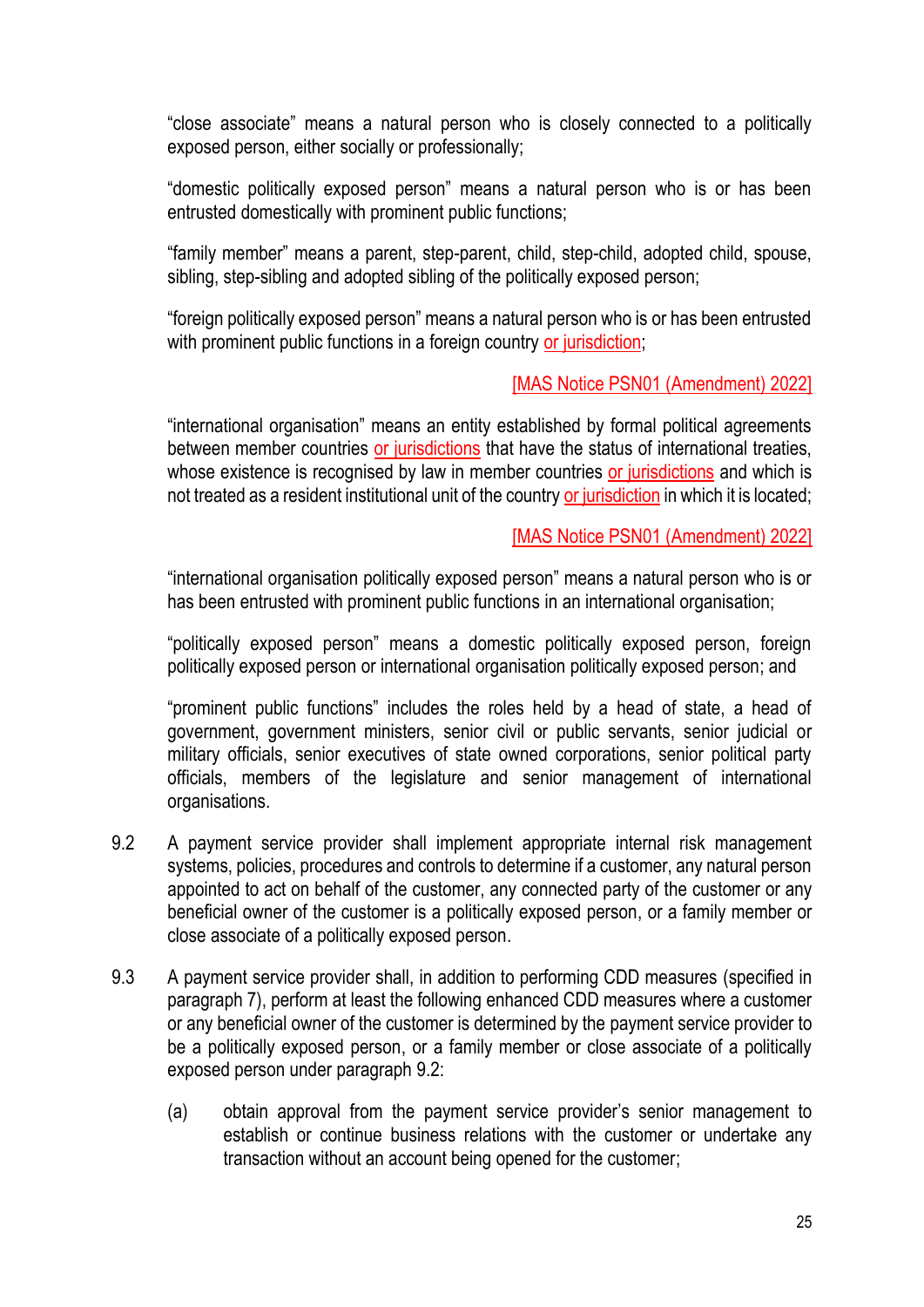- (b) establish, by appropriate and reasonable means, the source of wealth and source of funds of the customer and any beneficial owner of the customer; and
- (c) conduct, during the course of business relations with the customer, enhanced monitoring of the business relations with the customer. In particular, the payment service provider shall increase the degree and nature of monitoring of the business relations with and transactions for the customer, in order to determine whether they appear unusual or suspicious.
- 9.4 Paragraph 9.3 does not apply to a transaction undertaken without an account being opened that is a specified money-changing transaction.
- 9.5 A payment service provider may adopt a risk-based approach in determining whether to perform enhanced CDD measures or the extent of enhanced CDD measures to be performed for  $-$ 
	- (a) domestic politically exposed persons, their family members and close associates;
	- (b) international organisation politically exposed persons, their family members and close associates; or
	- (c) politically exposed persons who have stepped down from their prominent public functions, taking into consideration the level of influence such persons may continue to exercise after stepping down from their prominent public functions, their family members and close associates,

except in cases where their business relations with the payment service provider or transactions (except for specified money-changing transactions) without an account being opened by the payment service provider present a higher risk for money laundering or terrorism financing.

## **Other Higher Risk Categories**

- 9.6 A payment service provider shall implement appropriate internal risk management systems, policies, procedures and controls to determine if business relations with or transactions (except for specified money-changing transactions) undertaken without an account being opened for any customer present a higher risk for money laundering or terrorism financing.
- 9.7 For the purposes of paragraph 9.6, circumstances where a customer presents or may present a higher risk for money laundering or terrorism financing include but are not limited to the following:
	- (a) where a customer or any beneficial owner of the customer is from or in a country or jurisdiction in relation to which the FATF has called for countermeasures, the payment service provider shall treat any business relations with or transactions (except for specified money-changing transactions) for any such customer as presenting a higher risk for money laundering or terrorism financing; and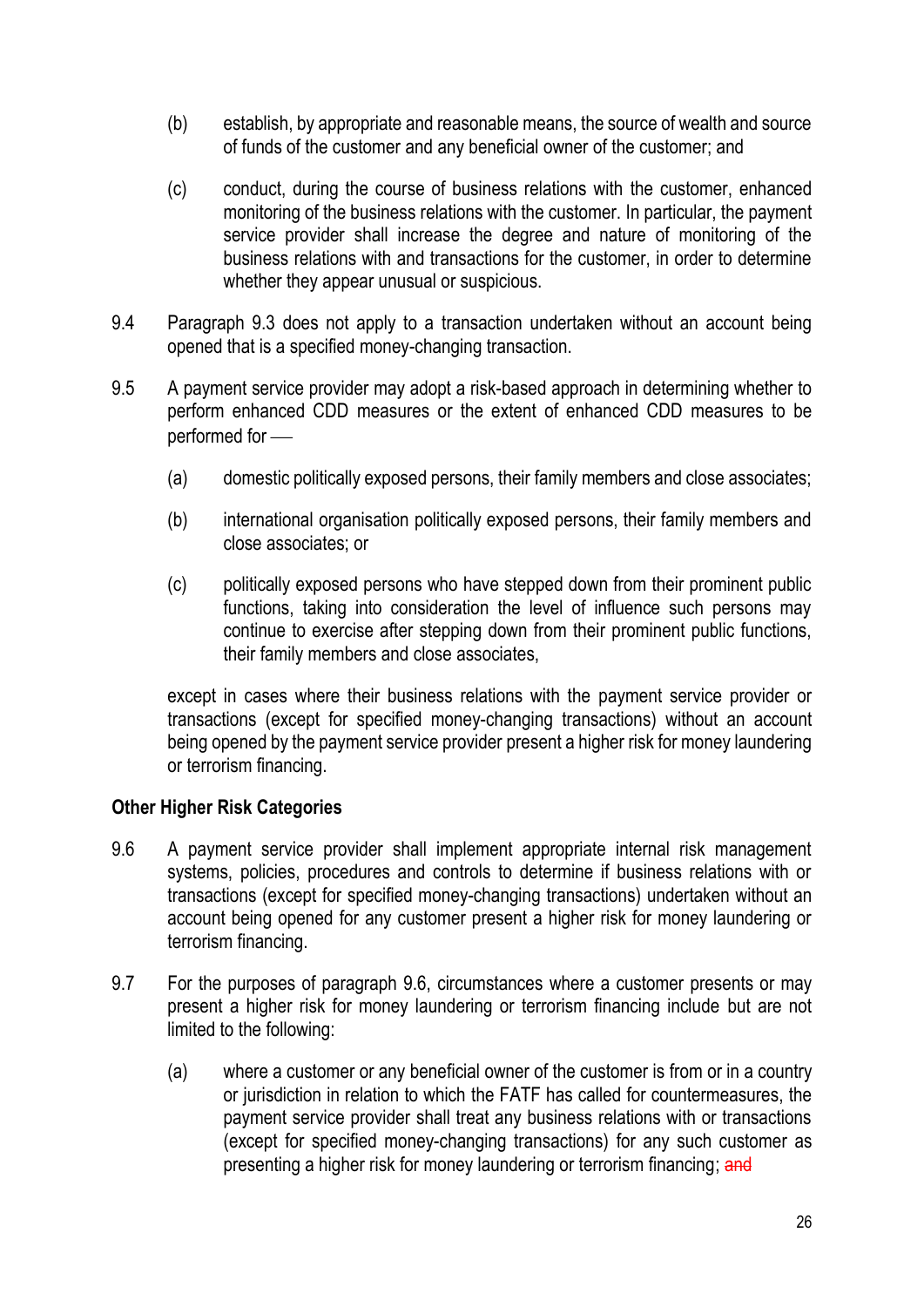- (b) where a customer or any beneficial owner of the customer is from or in a country or jurisdiction known to have inadequate AML/CFT measures, as determined by the payment service provider for itself, or notified to payment service providers generally by the Authority or other foreign regulatory authorities, the payment service provider shall assess whether any such customer presents a higher risk for money laundering or terrorism financing.; and
- (c) where a customer is a legal person for which the payment service provider is not able to establish if it has any –
	- (i) ongoing, apparent or visible operation or business activity;
	- (ii) economic or business purpose for its corporate structure or arrangement; or
	- (iii) substantive financial activity in its interactions with the payment service provider,

the payment service provider shall assess whether any such customer presents a higher risk for money laundering or terrorism financing.

[MAS Notice PSN01 (Amendment) 2022]

- 9.8 A payment service provider shall perform the appropriate enhanced CDD measures in paragraph 9.3 for business relations with, or transactions (except for specified moneychanging transactions) for any customer  $\equiv$ 
	- (a) who the payment service provider determines under paragraph 9.6; or
	- (b) the Authority or other relevant authorities in Singapore notify to the payment service provider,

as presenting a higher risk for money laundering or terrorism financing.

9.9 A payment service provider shall, in taking enhanced CDD measures to manage and mitigate any higher risks that have been identified by the payment service provider, or notified to it by the Authority or other relevant authorities in Singapore, ensure that the enhanced CDD measures take into account the requirements of any laws, regulations or directions administered by the Authority, including but not limited to the regulations or directions issued by the Authority under section 27A of the MAS Act.

[MAS Notice PSN01 (Amendment) 2022]

# **10 FOREIGN CURRENCY EXCHANGE TRANSACTIONS**

10.1 Where the value of an FX transaction is equal or exceeds S\$20,000 (or its equivalent in a foreign currency), a payment service provider shall comply with paragraphs 7, 8, and 9 in relation to an FX transaction as if the references to a "customer" and "transaction" in those paragraphs are references to a "relevant FX counterparty" and the "FX transaction"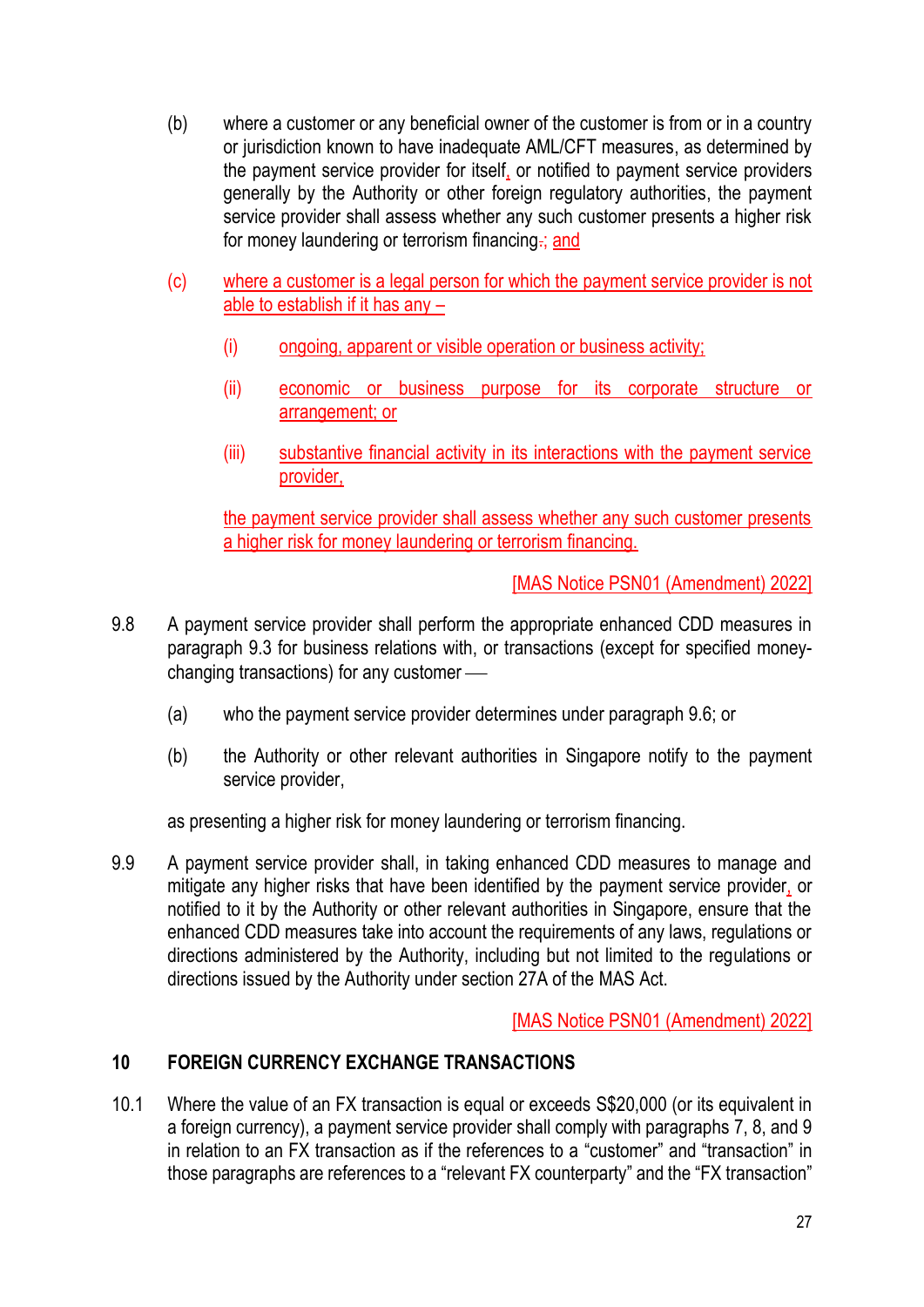respectively.

10.2 For the purposes of paragraph 10 read with paragraphs 7, 8 and  $9 - \alpha$ 

"business relations" means the opening or maintenance of an account by the payment service provider in the name of a person (whether a natural person, legal person or legal arrangement).

10.3 In addition to performing CDD measures, a payment service provider shall, to the extent possible, inquire into the background and purpose of every FX transaction the value of which is equal to or exceeds  $$20,000$  (or its equivalent in a foreign currency) and document its findings with a view to making this information available to the relevant authorities should the need arise.

# **11 ISSUANCE OF BEARER NEGOTIABLE INSTRUMENTS AND RESTRICTION OF CASH PAYOUT**

## **Prohibition of Issuance of Bearer Negotiable Instruments**

- 11.1 No payment service provider shall, in respect of  $\equiv$ 
	- (a) a payment transaction processed, accepted or executed in the course of carrying on its business of providing a money-changing service;
	- (b) a payment transaction received from another country or jurisdiction to Singapore in the course of carrying on its business of providing a cross-border money transfer service;
	- (c) a payment transaction received in the course of carrying on its business of providing a domestic money transfer service;
	- (d) a withdrawal from a payment account in the course of carrying on its business of providing an account issuance service; or
	- (e) an FX transaction,

make any payment for any sum of money in the form of a bearer negotiable instrument to any recipient or to any person appointed to act on behalf of a recipient.

## **Restriction on Cash Payouts by Payment Service Providers**

- 11.2 No payment service provider shall, in respect of  $\equiv$ 
	- (a) a payment transaction received from another country or jurisdiction to Singapore in the course of carrying on its business of providing cross-border money transfer service;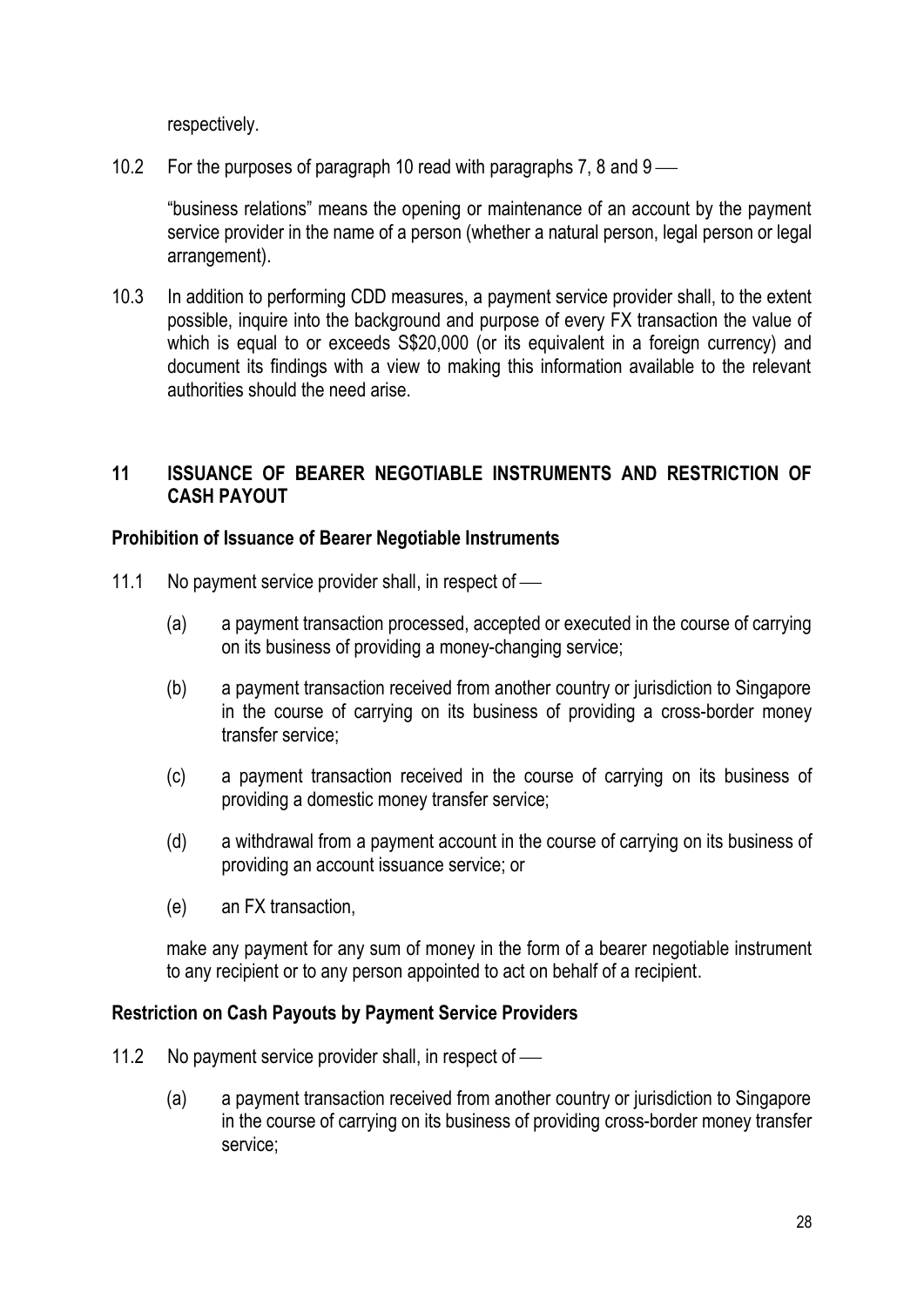- (b) a payment transaction received in the course of carrying on its business of providing a domestic money transfer service;
- (c) a withdrawal from a payment account in the course of carrying on its business of providing an account issuance service; or
- (d) an FX transaction,

pay any cash in an amount that is equal to or exceeds S\$20,000 to any recipient or person appointed to act on behalf of a recipient.

- 11.3 Where a payment service provider suspects that two or more payment transactions, withdrawals, or FX transactions, as the case may be, are or may be related, linked or the result of a deliberate restructuring of an otherwise single transaction into smaller transactions in order to evade the measures provided for in paragraph 11.2, the payment service provider shall treat the payment transactions, withdrawals, or FX transactions, as the case may be, as a single transaction and aggregate their value for the purposes of paragraph 11.2.
- 11.4 A payment service provider may make any payment of S\$20,000 and above by cheque if all the following conditions are met:
	- (a) the cheque is crossed and made payable to a customer who is an account holder with a bank in Singapore;
	- (b) the payment service provider maintains a register of all crossed cheques issued with the corresponding transaction reference numbers.
- 11.5 Paragraph 11 shall not apply to any payment service provider that holds a casino licence under section 49 of the Casino Control Act 2006 (Cap. 33A).

[MAS Notice PSN01 (Amendment) 2022]

# **12 RELIANCE ON THIRD PARTIES**

- 12.1 For the purposes of paragraph 12, "third party" means  $\frac{1}{\sqrt{2}}$ 
	- (a) a financial institution set out in Appendix 2;
	- (b) a financial institution which is subject to and supervised by a foreign authority for compliance with AML/CFT requirements consistent with standards set by the FATF (other than a holder of a payment services licence under the PS Act, or equivalent licences);
	- (c) the parent entity, the branches and subsidiaries of the parent entity, and other related corporations, of a payment service provider (except where such entity is a holder of a payment services licence under the PS Act, or equivalent licences).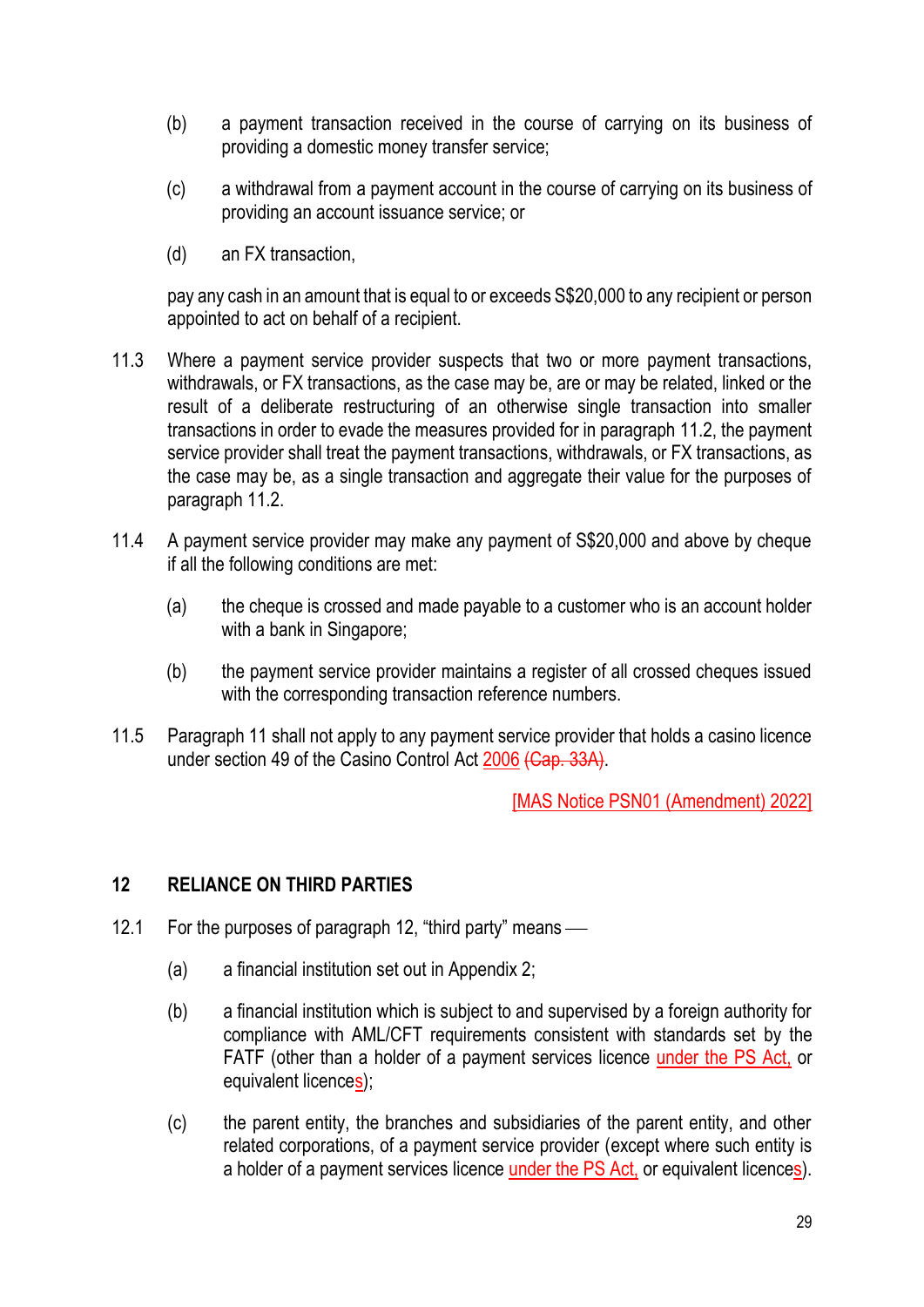# [MAS Notice PSN01 (Amendment) 2022]

- 12.2 Subject to paragraph 12.3, a payment service provider may rely on a third party to perform the measures as required by paragraphs 7, 8 and 9 if the following requirements are met:
	- (a) the payment service provider is satisfied that the third party it intends to rely upon is subject to and supervised for compliance with AML/CFT requirements consistent with standards set by the FATF, and has adequate AML/CFT measures in place to comply with those requirements;
	- (b) the payment service provider takes appropriate steps to identify, assess and understand the money laundering and terrorism financing risks particular to the countries or jurisdictions that the third party operates in;
	- (c) the third party is not one which payment service providers have been specifically precluded by the Authority from relying upon; and
	- (d) the third party is able and willing to provide, without delay, upon the payment service provider's request, any data, documents or information obtained by the third party with respect to the measures applied on the payment service provider's customer, which the payment service provider would be required or would want to obtain.
- 12.3 No payment service provider shall rely on a third party to conduct a review of transactions undertaken without an account being opened or ongoing monitoring of business relations with customers.
- 12.4 Where a payment service provider relies on a third party to perform the measures as required by paragraphs 7, 8 and 9, it shall  $\sim$ 
	- (a) document the basis for its satisfaction that the requirements in paragraphs 12.2(a) and (b) have been met, except where the third party is a financial institution set out in Appendix 2; and
	- (b) immediately obtain from the third party the CDD information which the third party had obtained.

## [MAS Notice PSN01 (Amendment) 2022]

12.5 For the avoidance of doubt, notwithstanding the reliance upon a third party, the payment service provider shall remain responsible for its AML/CFT obligations in this Notice.

## **13 CORRESPONDENT ACCOUNTS**

- 13.1 Paragraph 13 applies to a payment service provider when either of the following occurs:
	- (a) it provides correspondent account services or other similar services to a financial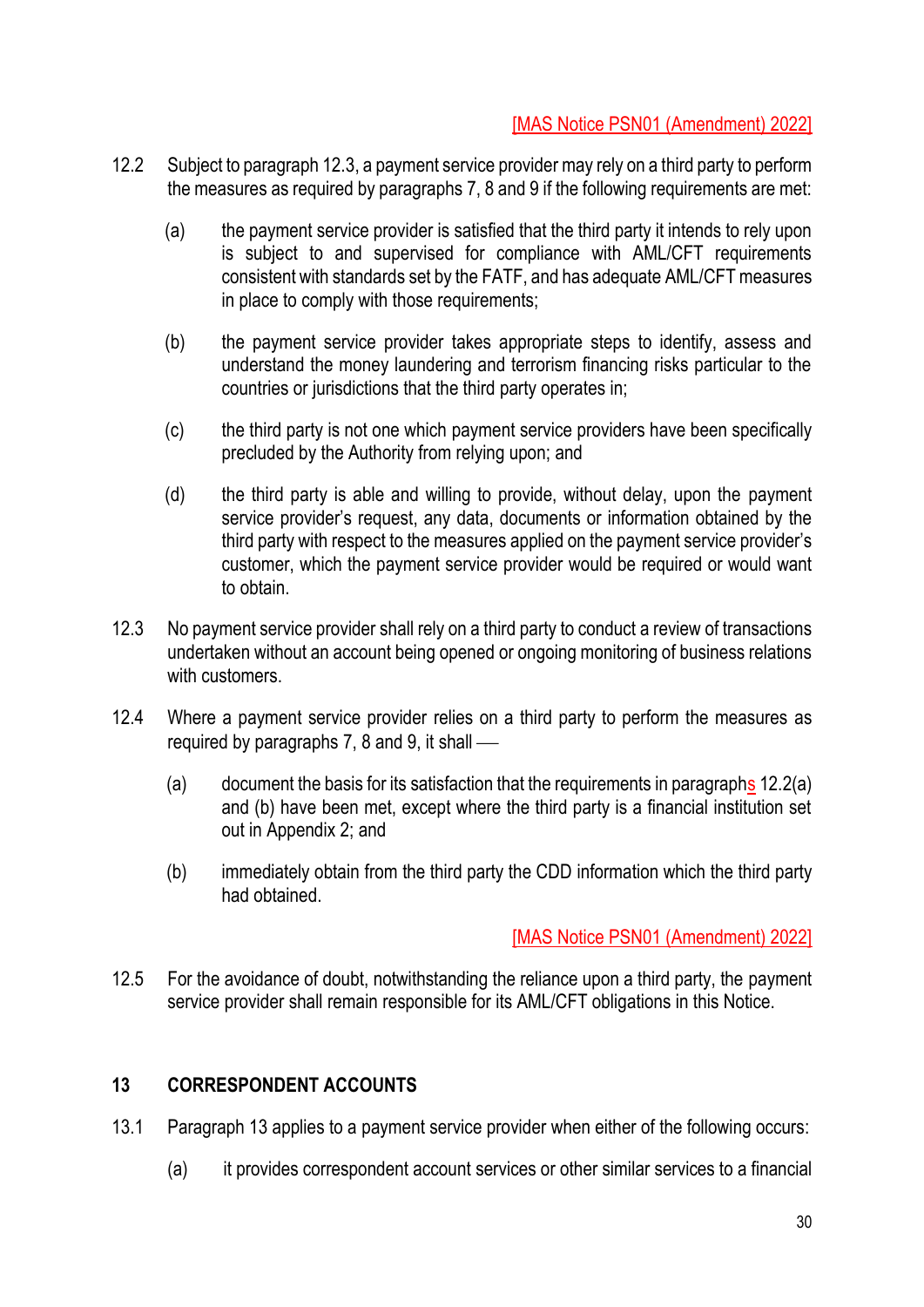institution that is operating in or outside Singapore; or

- (b) it engages a financial institution that is operating in or outside Singapore to provide or to facilitate the provision of correspondent account services or other similar services, where such financial institution is not  $\equiv$ 
	- (i) a bank in Singapore; or
	- (ii) a merchant bank in Singapore.
- 13.2 For the purposes of paragraph  $13$  —

"correspondent account services" means:

- (a) the provision of specified payment services by a payment service provider to a respondent financial institution, whether for the respondent financial institution as principal or for that respondent financial institution's customers; or
- (b) the provision of specified payment services, or the facilitation thereof, by a correspondent financial institution to a payment service provider, whether for the payment service provider as principal or for that payment service provider's customers;

"correspondent financial institution" means a financial institution that provides or facilitates the provision of correspondent account services or other similar services to the payment service provider:

"payable-through account" means an account maintained with the payment service provider by the respondent financial institution for the provision of correspondent account services, but which is accessible directly by a third party to effect transactions on its own behalf;

"respondent financial institution" means a financial institution to which correspondent account services or other similar services are provided by a payment service provider;

"shell financial institution" means a financial institution incorporated, formed or established in a country or jurisdiction where the financial institution has no physical presence and which is unaffiliated with a financial group that is subject to effective consolidated supervision; and

"similar services" include:

- (a) services undertaken for transactions or funds transfers, for the respondent financial institution, whether as principal or for its customers; and
- (b) services undertaken for transactions or funds transfers, for the payment service provider for whom a correspondent financial institution provides correspondent account services to, whether as principal or for its customers.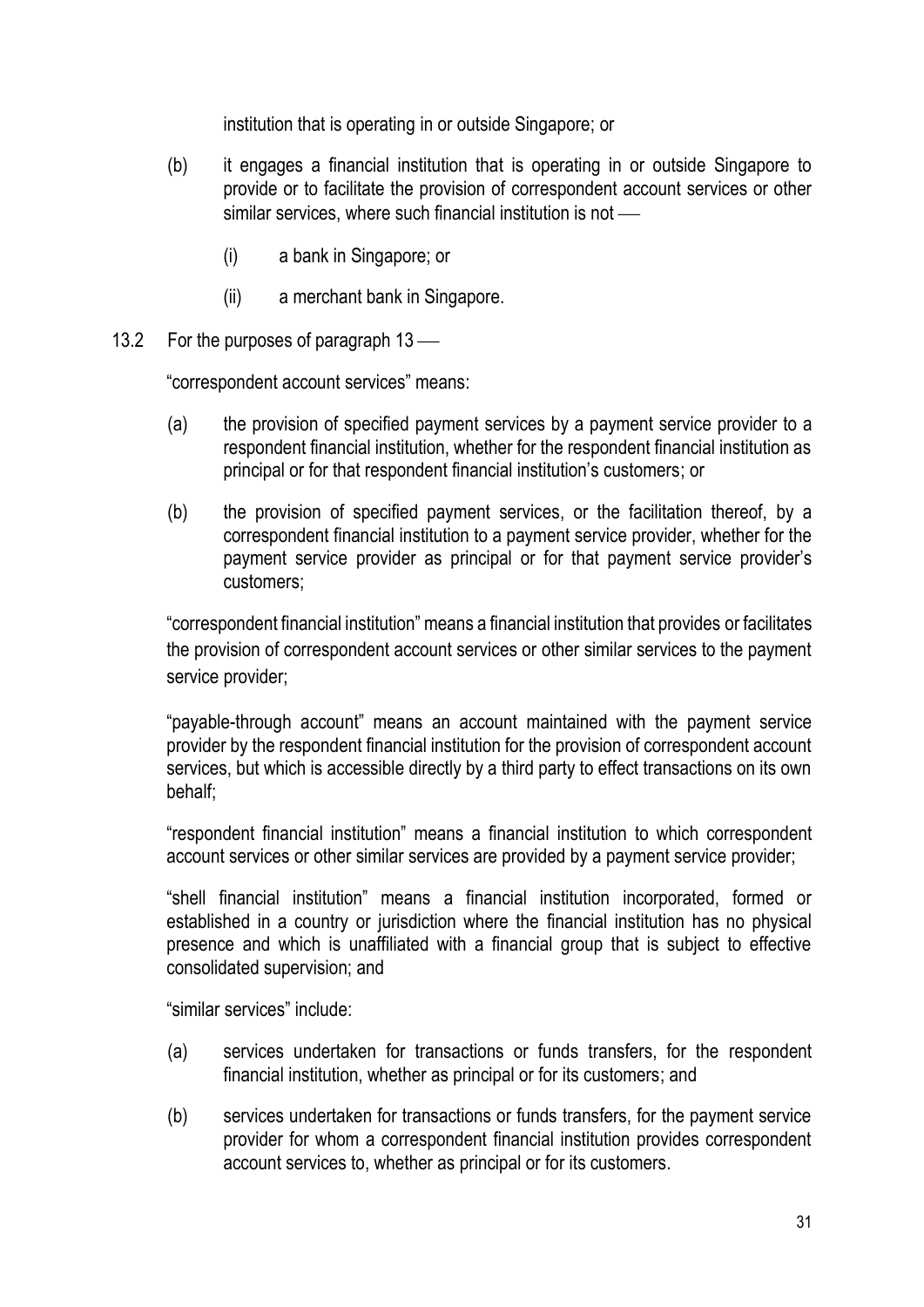- 13.3 A payment service provider in Singapore shall perform the following measures, in addition to CDD measures as required by paragraphs 7, 8 and 9, when providing correspondent account services or other similar services:
	- (a) assess the suitability of the respondent financial institution by taking the following steps:
		- (i) gather adequate information about the respondent financial institution to understand fully the nature of the respondent financial institution's business, including making appropriate inquiries on its management, its major business activities and the countries or jurisdictions in which it operates;
		- (ii) determine from any available sources the reputation of the respondent financial institution and the quality of supervision over the respondent financial institution, including whether it has been the subject of money laundering or terrorism financing investigation or regulatory action; and
		- (iii) assess the respondent financial institution's AML/CFT controls and ascertain that they are adequate and effective, having regard to the AML/CFT measures of the country or jurisdiction in which the respondent financial institution operates;
	- (b) clearly understand and document the respective AML/CFT responsibilities of the payment service provider and the respondent financial institution; and
	- (c) obtain approval from the payment service provider's senior management before providing correspondent account services or similar services to a new financial institution.
- 13.4 Where the provision of correspondent account services or similar services by the payment service provider involve a payable-through account, the payment service provider shall be satisfied that  $-$ 
	- (a) the respondent financial institution has performed appropriate measures at least equivalent to those specified in paragraph 7 on the third party having direct access to the payable-through account; and
	- (b) the respondent financial institution is able to perform ongoing monitoring of its business relations with that third party and is willing and able to provide CDD information to the payment service provider upon request.
- 13.5 A payment service provider in Singapore shall perform the following measures, in addition to CDD measures as required by paragraphs 7, 8 and 9, when receiving correspondent account services or other similar services:
	- (a) assess the suitability of the correspondent financial institution by taking the following steps: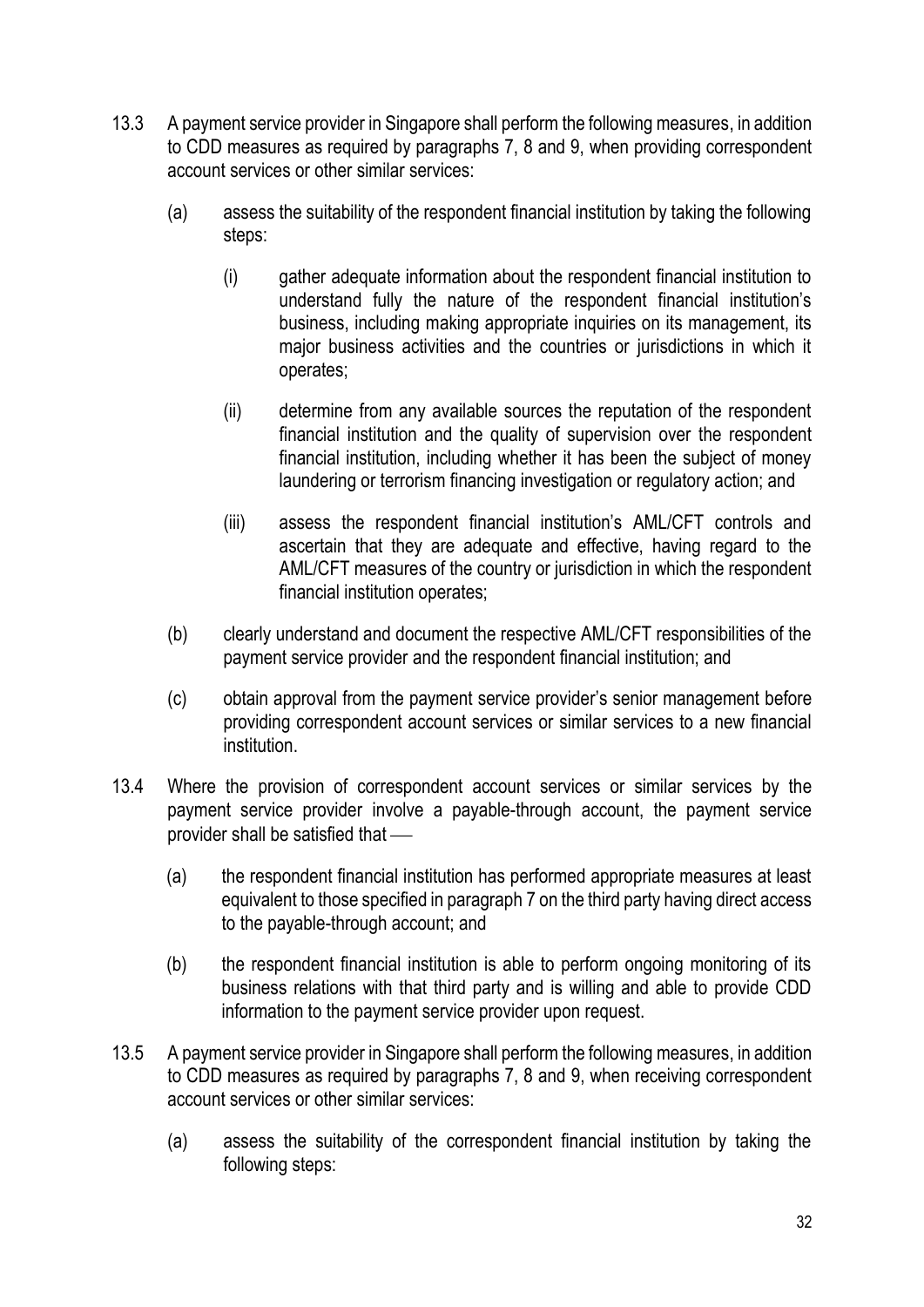- (i) gather adequate information about the correspondent financial institution to understand fully the nature of the correspondent financial institution's business, including making appropriate inquiries on its management, its major business activities and the countries or jurisdictions in which it operates;
- (ii) determine from any available sources the reputation of the correspondent financial institution and the quality of supervision over the correspondent financial institution, including whether it has been the subject of money laundering or terrorism financing investigation or regulatory action; and
- (iii) assess the correspondent financial institution's AML/CFT controls and ascertain that they are adequate and effective, having regard to the AML/CFT measures of the country or jurisdiction in which the correspondent financial institution operates;
- (b) clearly understand and document the respective AML/CFT responsibilities of the payment service provider and the correspondent financial institution; and
- (c) obtain approval from the payment service provider's senior management before receiving correspondent account services or similar services from a new financial institution.
- 13.6 The payment service provider shall document the basis for its satisfaction that the requirements in paragraphs 13.3 to 13.5 are met.
- 13.7 No payment service provider shall enter into or continue correspondent account services or other similar services relationship with another financial institution that does not have adequate controls against money laundering or terrorism financing activities, is not effectively supervised by the relevant authorities or is a shell financial institution.
- 13.8 A payment service provider shall also take appropriate measures when establishing correspondent account services or other similar services relationship, to satisfy itself that its respondent or correspondent financial institutions do not permit their accounts to be used by shell financial institutions.
- 13.9 A payment service provider shall maintain a current list of the financial institutions that it provides or receives correspondent account services or other similar services. The payment service provider shall make the list accessible to the Authority and to other relevant authorities in the countries or jurisdictions where the financial institutions operate, upon request.

## **14 AGENCY ARRANGEMENTS**

14.1 For the purposes of paragraph 14, "agent" means any natural person or legal person (that is not a financial institution) that contracts with or is under the direction of the payment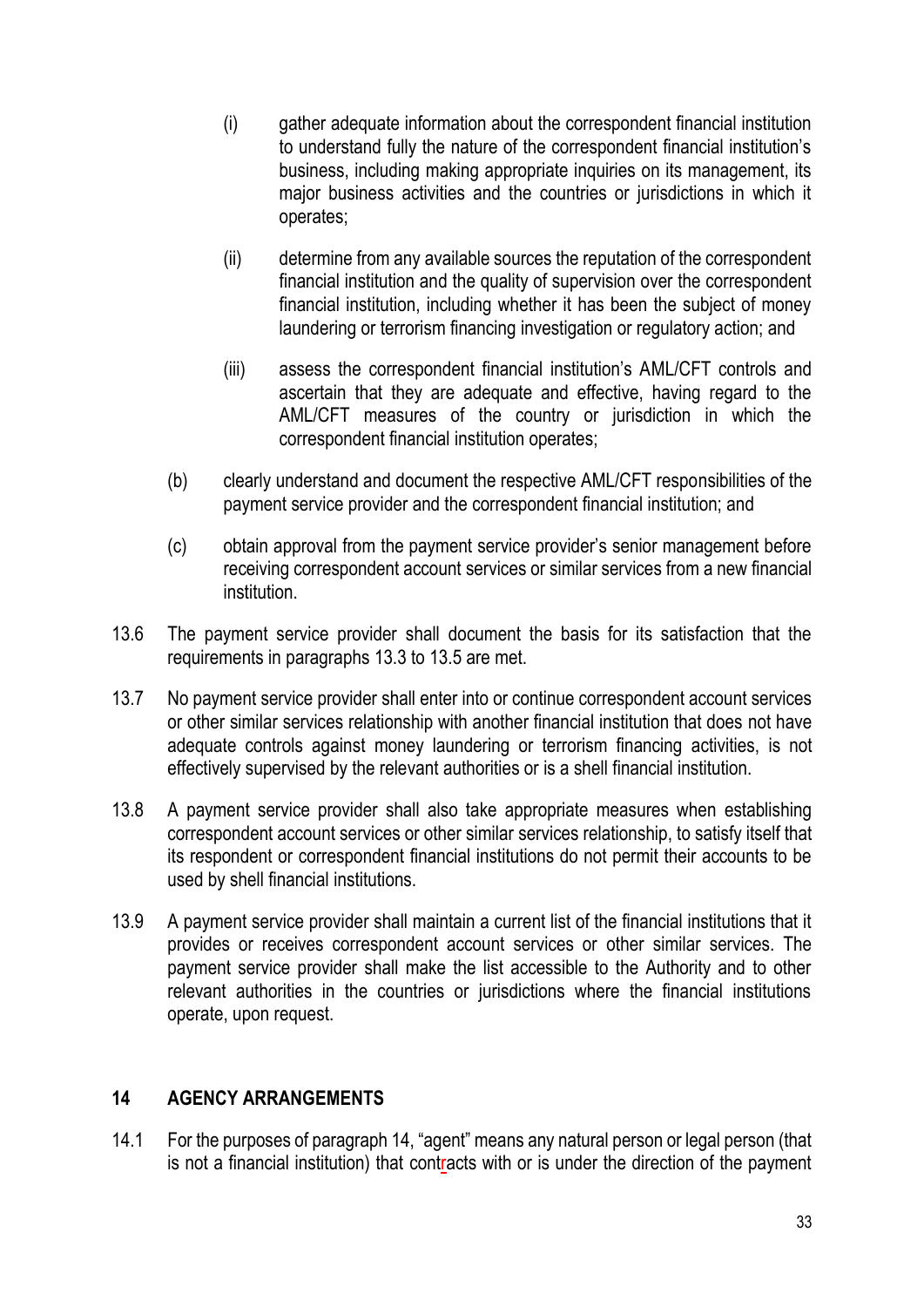service provider to assist in the provision of cross-border money transfer service, but does not itself carry on the business of cross-border money transfer service.

[MAS Notice PSN01 (Amendment) 2022]

- 14.2 A payment service provider shall not appoint an agent unless the following requirements are met:
	- (a) the agency arrangement is documented in writing and approved by the senior management of the payment service provider;
	- (b) the payment service provider takes appropriate steps to identify, assess and understand the money laundering or terrorism financing risks particular to the countries or jurisdictions that the agent operates in;
	- (c) the agent is not one which payment service providers have been specifically precluded by the Authority from appointing; and
	- (d) the payment service provider includes all its agents in its AML/CFT programme and monitors them for compliance with its programme.
- 14.3 The payment service provider shall document the basis for its satisfaction that the requirements in paragraph 14.2 are met.
- 14.4 The payment service provider shall maintain a current list of its agents that it engages and shall make the list accessible to the Authority and to other relevant authorities in the countries or jurisdictions where the agents operate, upon request.

# **15 WIRE TRANSFERS**

- 15.1 Paragraph 15 shall apply to a payment service provider when it effects the sending of funds by wire transfer or when it receives funds by wire transfer on the account of the wire transfer originator or the wire transfer beneficiary but shall not apply to a transfer and settlement between the payment service provider and another financial institution where the payment service provider and the other financial institution are acting on their own behalf as the wire transfer originator and the wire transfer beneficiary.
- 15.2 For the purposes of paragraph  $15$  —

"batch transfer" means a transfer comprising a number of individual wire transfers that are sent by a wire transfer originator to the same financial institutions, irrespective of whether the individual wire transfers are intended ultimately for one or more wire transfer beneficiaries;

"intermediary institution" means the financial institution that receives and transmits a wire transfer on behalf of the ordering institution and the beneficiary institution, or another intermediary institution;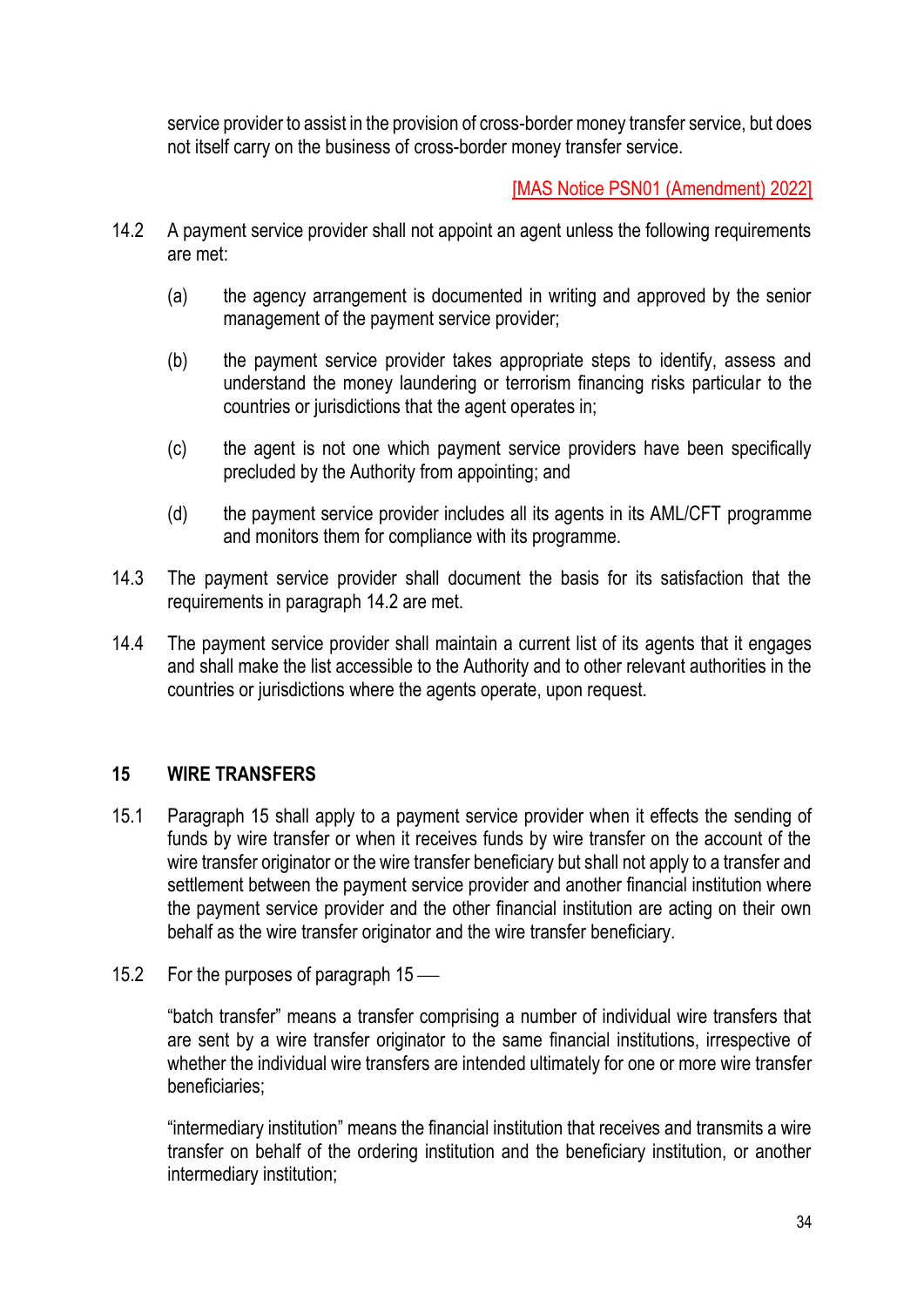"straight-through processing" means payment transactions that are conducted electronically without the need for manual intervention;

"unique transaction reference number" means a combination of letters, numbers or symbols, determined by the payment service provider or ordering institution, in accordance with the protocols of the payment and settlement system or messaging system used for the wire transfer, and which permits the traceability of the wire transfer;

"wire transfer beneficiary" means the natural person, legal person or legal arrangement who is identified by the wire transfer originator as the receiver of the wire transfer funds; and

"wire transfer originator" means the account holder who allows the wire transfer from that account, or where there is no account, the natural person, legal person or legal arrangement that places the wire transfer order with the ordering institution to perform the wire transfer

## **Responsibility of the Ordering Institution**

- (I) Identification and Recording of Information
- 15.3 Before effecting a wire transfer, every payment service provider that is an ordering institution shall  $-$ 
	- (a) identify the wire transfer originator and take reasonable measures to verify his or its the wire transfer originator's identity, as the case may be (if the payment service provider has not already done so by virtue of paragraph 7); and
	- (b) record adequate details of the wire transfer so as to permit its reconstruction, including but not limited to, the date of the wire transfer, the type and amount of currency transferred and the value date.

[MAS Notice PSN01 (Amendment) 2022]

- (II) Cross-Border Wire Transfers Below or Equal To S\$1,500
- 15.4 Subject to paragraph 15.5, in a cross-border wire transfer where the amount to be transferred is below or equal to S\$1,500, every payment service provider which is an ordering institution shall include in the message or payment instruction that accompanies or relates to the wire transfer the following:
	- (a) the name of the wire transfer originator;
	- (b) the wire transfer originator's account number (or unique transaction reference number where no account number exists);
	- (c) the name of the wire transfer beneficiary; and
	- (d) the wire transfer beneficiary's account number (or unique transaction reference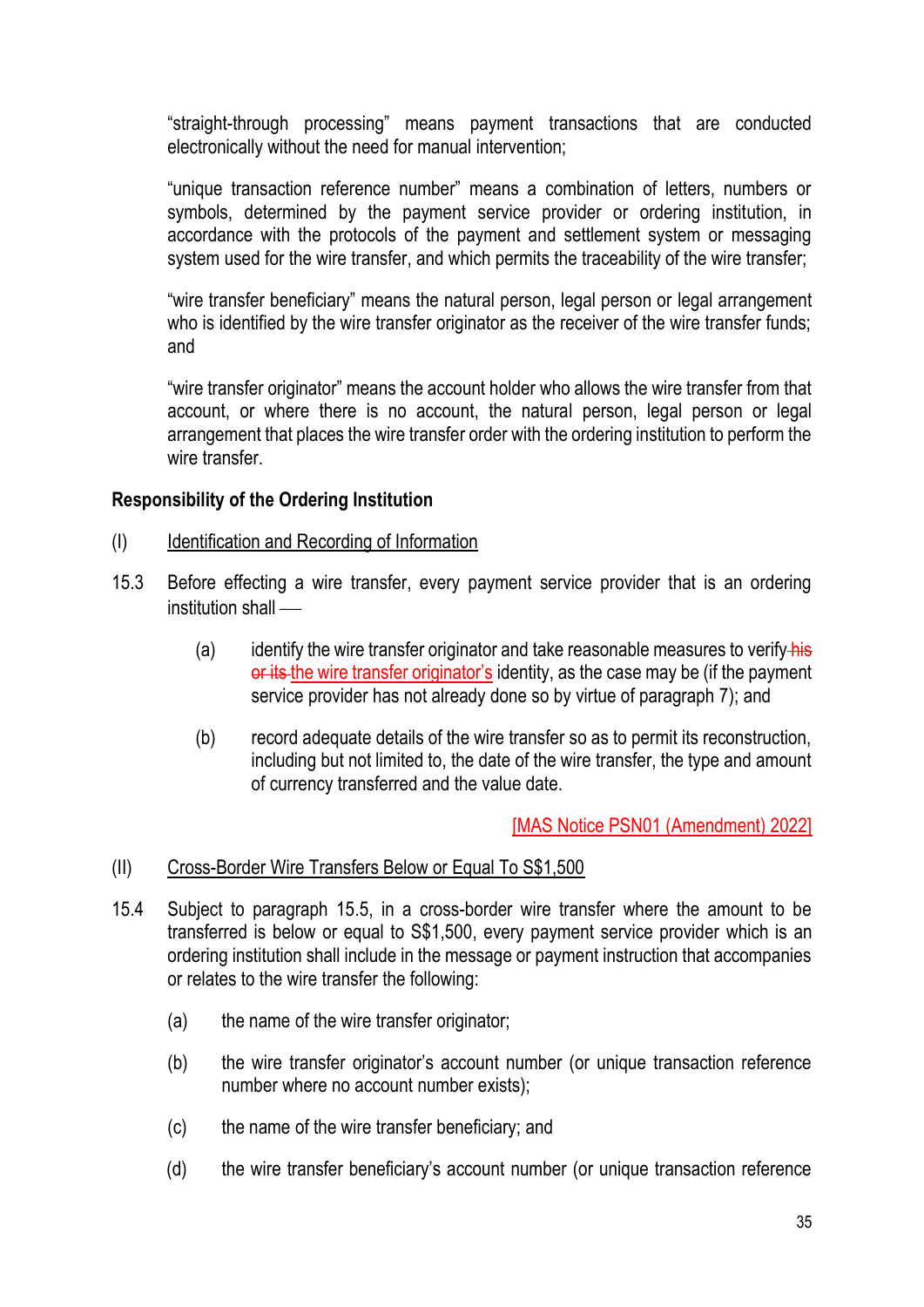number where no account number exists).

- 15.5 In a cross-border wire transfer where the amount to be transferred is below or equal to S\$1,500, every payment service provider which is an ordering institution may, in the message or payment instruction that accompanies or relates to the wire transfer to an intermediary institution in Singapore, include only the unique transaction reference number and the wire transfer beneficiary information set out in paragraphs 15.4(c) and  $(d)$ , provided that  $-$ 
	- (a) the unique transaction reference number will permit the transaction to be traced back to the wire transfer originator and wire transfer beneficiary;
	- (b) the ordering institution shall provide the wire transfer originator information and wire transfer beneficiary information set out in paragraphs 15.4(a) to (d) within 3 business days of a request for such information by the intermediary institution in Singapore, the Authority or other relevant authorities in Singapore;
	- (c) the ordering institution shall provide the wire transfer originator information and wire transfer beneficiary information set out in paragraphs 15.4(a) to (d) immediately upon request for such information by law enforcement authorities in Singapore; and
	- (d) the ordering institution shall provide the wire transfer originator information and wire transfer beneficiary information set out in paragraphs 15.4(a) to (d) to the beneficiary institution.

[MAS Notice PSN01 (Amendment) 2022]

# (III) Cross-border Wire Transfers Exceeding S\$1,500

- 15.6 Subject to paragraphs 8.1 and 15.8, in a cross-border wire transfer where the amount to be transferred exceeds S\$1,500, every payment service provider which is an ordering institution shall identify the wire transfer originator and verify his or its the wire transfer originator's identity, and include in the message or payment instruction that accompanies or relates to the wire transfer the information required by paragraphs 15.4(a) to 15.4(d) and any of the following:
	- (a) the wire transfer originator's  $\frac{1}{\sqrt{2\pi}}$ 
		- (i) residential address, or
		- (ii) registered or business address, and if different, principal place of business,

as may be appropriate;

(b) the wire transfer originator's unique identification number (such as an identity card number, birth certificate number or passport number, or where the wire transfer originator is not a natural person, the incorporation number or business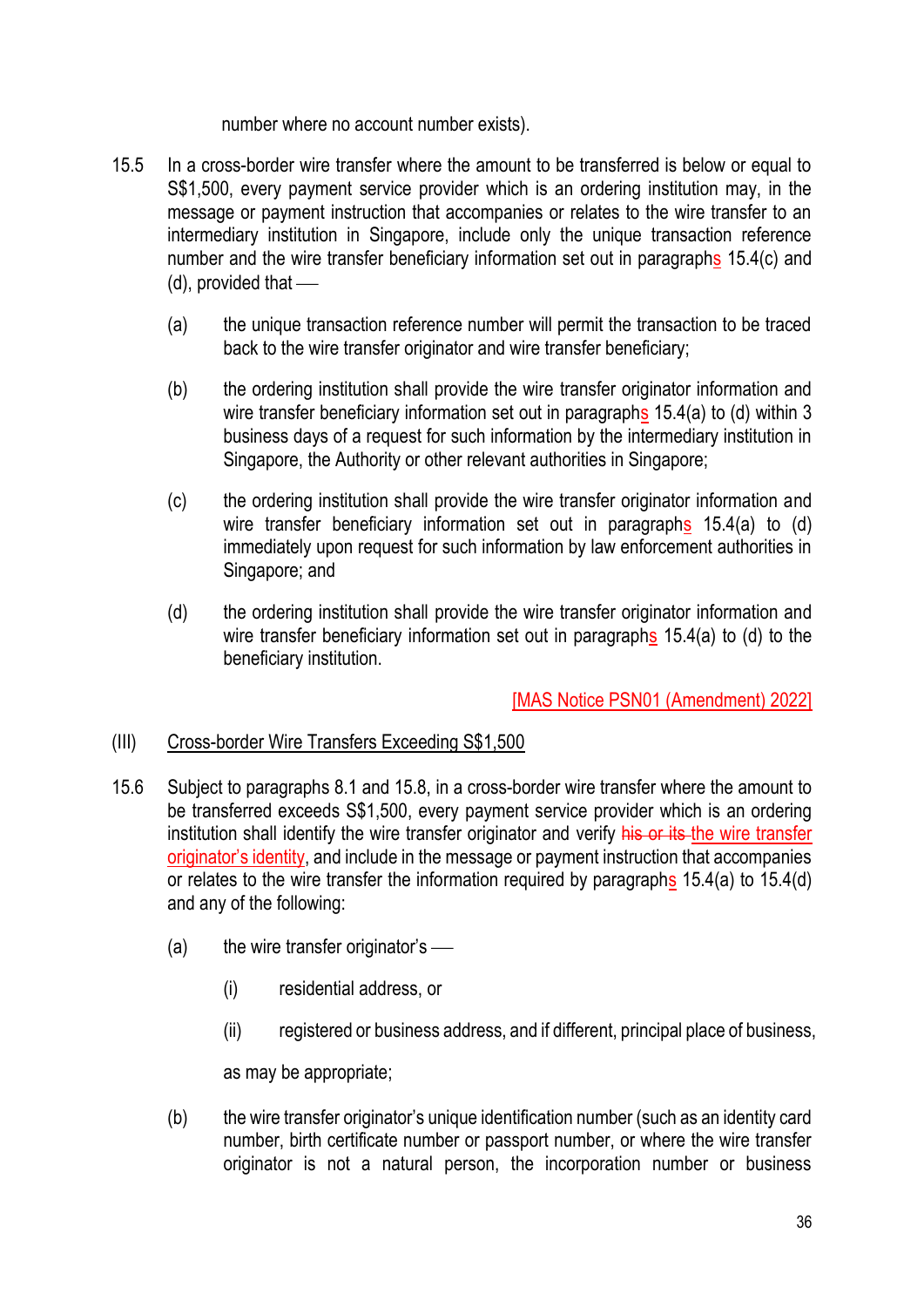registration number); or

(c) the date and place of birth, incorporation or registration of the wire transfer originator (as may be appropriate).

[MAS Notice PSN01 (Amendment) 2022]

- 15.7 Where several individual cross-border wire transfers from a single wire transfer originator are bundled in a batch file for transmission to wire transfer beneficiaries, a payment service provider shall ensure that the batch transfer file contains —
	- (a) the wire transfer originator information required by paragraph  $15.6<sup>5</sup>$  and which has been verified; and
	- (b) the wire transfer beneficiary information required by paragraph  $15.6^{\circ}$ ,

which are fully traceable within the beneficiary country or jurisdiction.

# [MAS Notice PSN01 (Amendment) 2022]

- 15.8 In a cross-border wire transfer where the amount to be transferred exceeds S\$1,500, every payment service provider which is an ordering institution may, in the message or payment instruction that accompanies or relates to the wire transfer to an intermediary institution in Singapore, include only the unique transaction reference number and the wire transfer beneficiary information required by paragraph 15.67, provided that:
	- (a) the unique transaction reference number will permit the transaction to be traced back to the wire transfer originator and wire transfer beneficiary;
	- (b) the ordering institution shall provide the wire transfer originator information and wire transfer beneficiary information set out in paragraph 15.6<sup>8</sup> within 3 business days of a request for such information by the intermediary institution in Singapore, the Authority or other relevant authorities in Singapore;
	- (c) the ordering institution shall provide the wire transfer originator information and wire transfer beneficiary information set out in paragraph 15.6<sup>9</sup> immediately upon request for such information by law enforcement authorities in Singapore; and
	- (d) the ordering institution shall provide the wire transfer originator information and

[MAS Notice PSN01 (Amendment) 2022]

[MAS Notice PSN01 (Amendment) 2022]

[MAS Notice PSN01 (Amendment) 2022]

[MAS Notice PSN01 (Amendment) 2022]

[MAS Notice PSN01 (Amendment) 2022]

<sup>&</sup>lt;sup>5</sup> Please note the references to paragraphs 15.4 (a) and (b) in paragraph 15.6.

<sup>&</sup>lt;sup>6</sup> Please note the references to paragraphs 15.4 (c) and (d) in paragraph 15.6.

<sup>7</sup> Please note the references to paragraphs 15.4 (c) and (d) in paragraph 15.6.

<sup>8</sup> Please note the references to paragraphs 15.4 (a) to (d) in paragraph 15.6.

<sup>9</sup> Please note the references to paragraphs 15.4 (a) to (d) in paragraph 15.6.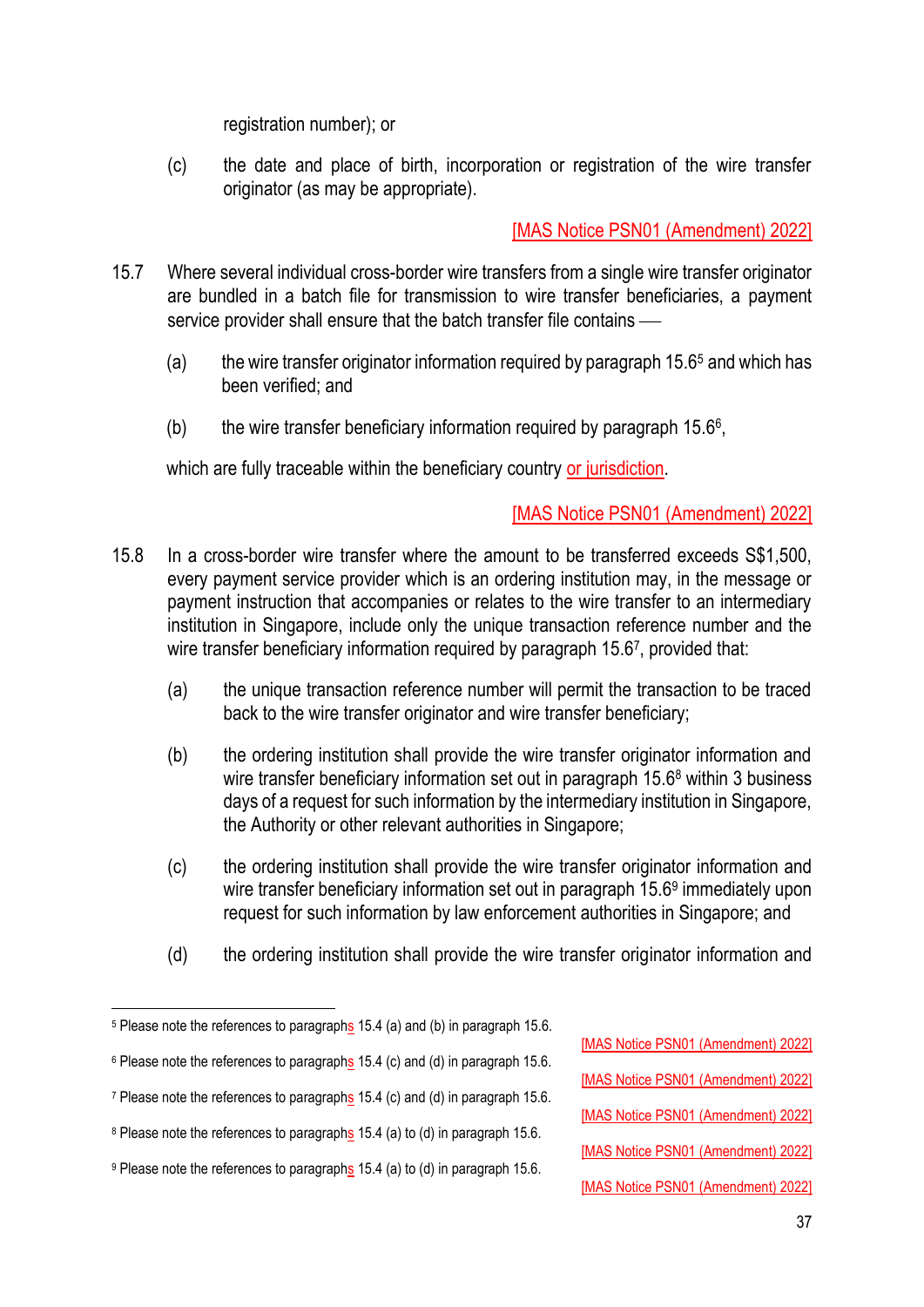wire transfer beneficiary information set out in paragraph 15.6<sup>10</sup> to the beneficiary institution.

- (IV) Domestic Wire Transfers
- 15.9 In a domestic wire transfer, every payment service provider that is an ordering institution shall either  $\equiv$ 
	- (a) include in the message or payment instruction that accompanies or relates to the wire transfer the following:
		- (i) the name of the wire transfer originator;
		- (ii) the wire transfer originator's account number (or unique transaction reference number where no account number exists); and
		- (iii) any of the following:
			- (A) the wire transfer originator's:
				- (1) residential address; or
				- (2) registered or business address, and if different, principal place of business,

as may be appropriate;

- (B) the wire transfer originator's unique national identification number (such as an identity card number, birth certificate number or passport number, or where the wire transfer originator is not a natural person, the incorporation number or business registration number);
- (C) the date and place of birth, incorporation or registration of the wire transfer originator (as may be appropriate); or
- (b) include only the wire transfer originator's account number (or unique transaction reference number where no account number exists), provided  $-$ 
	- (i) that these details will permit the transaction to be traced back to the wire transfer originator and wire transfer beneficiary;
	- (ii) the ordering institution shall provide the wire transfer originator information set out in paragraph 15.9(a) within 3 business days of a request for such information by the beneficiary institution, the Authority or

<sup>&</sup>lt;sup>10</sup> Please note the references to paragraphs 15.4 (a) to (d) in paragraph 15.6.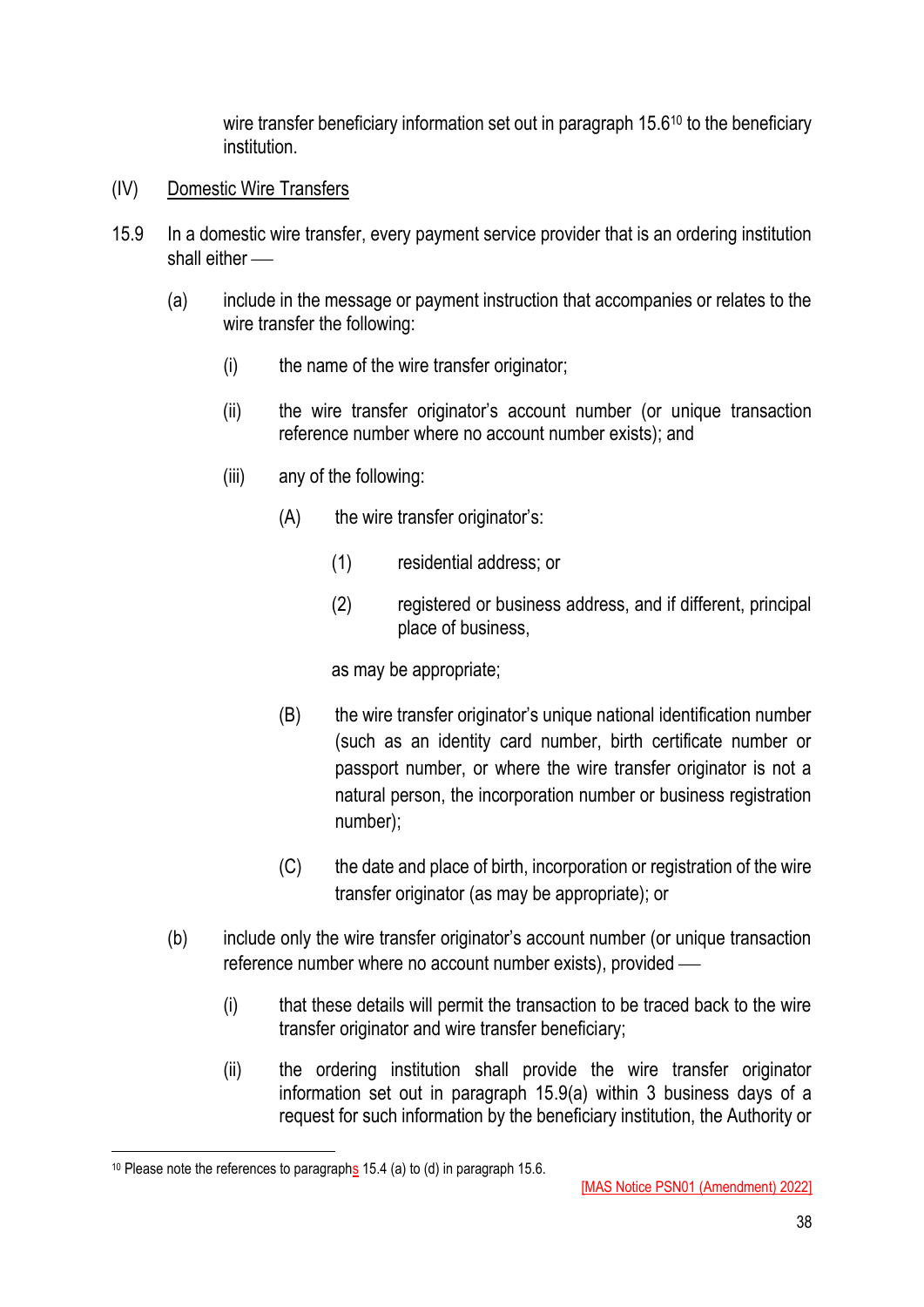other relevant authorities in Singapore; and

- (iii) the ordering institution shall provide the wire transfer originator information set out in paragraph 15.9(a) immediately upon request for such information by law enforcement authorities in Singapore.
- 15.10 All wire transfer originator and beneficiary information collected by the ordering institution shall be documented.
- 15.11 Where the ordering institution is unable to comply with the requirements in paragraphs 15.3 to 15.10, it shall not execute the wire transfer.

## **Responsibility of the Beneficiary Institution**

- 15.12 A payment service provider that is a beneficiary institution shall take reasonable measures, including post-event monitoring or real-time monitoring where feasible, to identify cross-border wire transfers that lack the required wire transfer originator or required wire transfer beneficiary information.
- 15.13 For cross-border wire transfers where the beneficiary institution pays out funds in cash or cash equivalent to the wire transfer beneficiary in Singapore, a beneficiary institution shall identify and verify the identity of the wire transfer beneficiary if the identity has not been previously verified.
- 15.14 A payment service provider that is a beneficiary institution shall implement appropriate internal risk-based policies, procedures and controls for determining –
	- (a) when to execute, reject, or suspend a wire transfer lacking required wire transfer originator or wire transfer beneficiary information; and
	- (b) the appropriate follow-up action.
- 15.15 For a payment service provider that controls both the ordering institution and the beneficiary institution, it shall —
	- (a) take into account all the information from both the ordering institution and the beneficiary institution in order to determine whether an STR has to be filed; and
	- (b) where applicable, file an STR in any country or jurisdiction affected by the suspicious wire transfer, and make relevant transaction information available to the relevant authorities.

[MAS Notice PSN01 (Amendment) 2022]

## **Responsibility of the Intermediary Institution**

15.16 A payment service provider that is an intermediary institution shall retain all the information accompanying the wire transfer.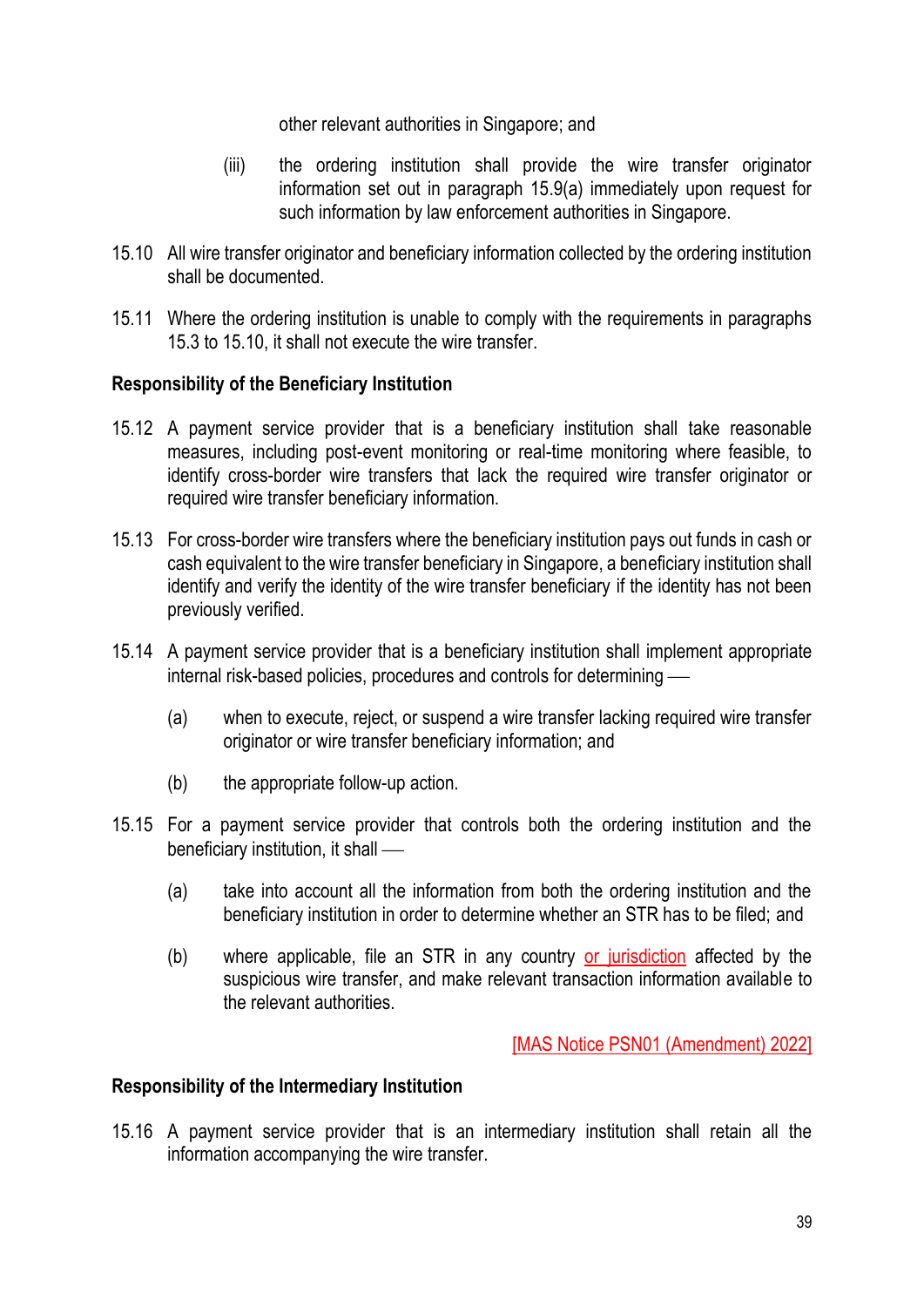- 15.17 Where a payment service provider that is an intermediary institution effects a wire transfer to another intermediary institution or a beneficiary institution, the payment service provider shall provide the information accompanying the wire transfer, to that other intermediary institution or beneficiary institution.
- 15.18 Where technical limitations prevent the required wire transfer originator or wire transfer beneficiary information accompanying a cross-border wire transfer from remaining with a related domestic wire transfer, a record shall be kept, for at least five years, by the receiving intermediary institution of all the information received from the ordering institution or another intermediary institution.
- 15.19 An intermediary institution shall take reasonable measures, which are consistent with straight-through processing, to identify cross-border wire transfers that lack the required wire transfer originator or wire transfer beneficiary information.
- 15.20 An intermediary institution shall implement appropriate internal risk-based policies, procedures and controls for determining —
	- (a) when to execute, reject, or suspend a wire transfer lacking required wire transfer originator or wire transfer beneficiary information; and
	- (b) the appropriate follow-up action.

## **16 RECORD KEEPING**

- 16.1 A payment service provider shall, in relation to all data, documents and information that the payment service provider is required to obtain or produce to meet the requirements under this Notice, prepare, maintain and retain records of such data, documents and information.
- 16.2 A payment service provider shall perform the measures as required by paragraph 16.1 such that  $-$ 
	- (a) all requirements imposed by law (including this Notice) are met;
	- (b) any individual transaction undertaken by the payment service provider can be reconstructed (including the amount and type of currency involved) so as to provide, if necessary, evidence for prosecution of criminal activity;
	- (c) the Authority or other relevant authorities in Singapore and the internal and external auditors of the payment service provider are able to review the payment service provider's business relations, transactions, records and CDD information, except where such information is not available in relation to an exempted product, and assess the level of compliance with this Notice; and
	- (d) the payment service provider can satisfy, within a reasonable time or any more specific time period imposed by law or by the requesting authority, any enquiry or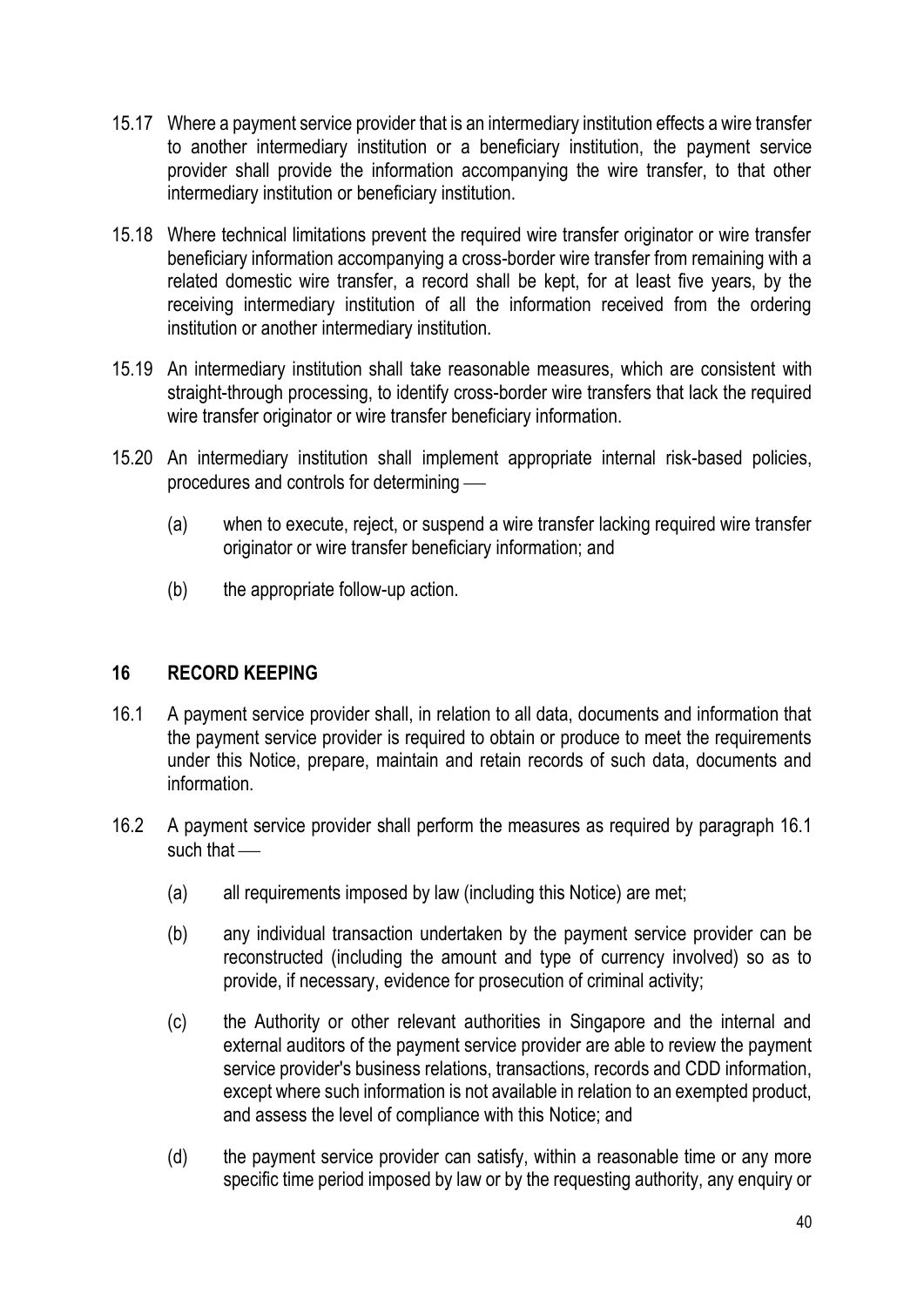order from the relevant authorities in Singapore for information.

- 16.3 Subject to paragraph 16.5 and any other requirements imposed by law, a payment service provider shall, for the purposes of record retention under paragraphs 16.1 and 16.2 and when setting its record retention policies, comply with the following record retention periods:
	- (a) for CDD information relating to the business relations, wire transfers, transactions undertaken without an account being opened (except for specified moneychanging transactions), as well as account files, business correspondence and results of any analysis undertaken, a period of at least 5 years following the termination of such business relations or completion of such wire transfers or transactions; and
	- (b) for data, documents and information relating to a transaction, including any information needed to explain and reconstruct the transaction, a period of at least 5 years following the completion of the transaction.
- 16.4 A payment service provider may retain data, documents and information as originals or copies, in paper or electronic form or on microfilm, provided that they are admissible as evidence in a Singapore court of law.
- 16.5 A payment service provider shall retain records of data, documents and information on all its business relations with or transactions for a customer pertaining to a matter which is under investigation or which has been the subject of an STR, in accordance with any request or order from STRO or other relevant authorities in Singapore.

# **17 PERSONAL DATA**

- 17.1 For the purposes of paragraph 17, "individual" means a natural person, whether living or deceased.
- 17.2 Subject to paragraph 17.3 and for the purposes of complying with this Notice, a payment service provider shall not be required to provide an individual customer, an individual appointed to act on behalf of a customer, an individual connected party of a customer or an individual beneficial owner of a customer, with  $-$ 
	- (a) any access to personal data about the individual that is in the possession or under the control of the payment service provider;
	- (b) any information about the ways in which the personal data of the individual under subparagraph (a) has been or may have been used or disclosed by the payment service provider; and
	- (c) any right to correct an error or omission of the personal data about the individual that is in the possession or under the control of the payment service provider.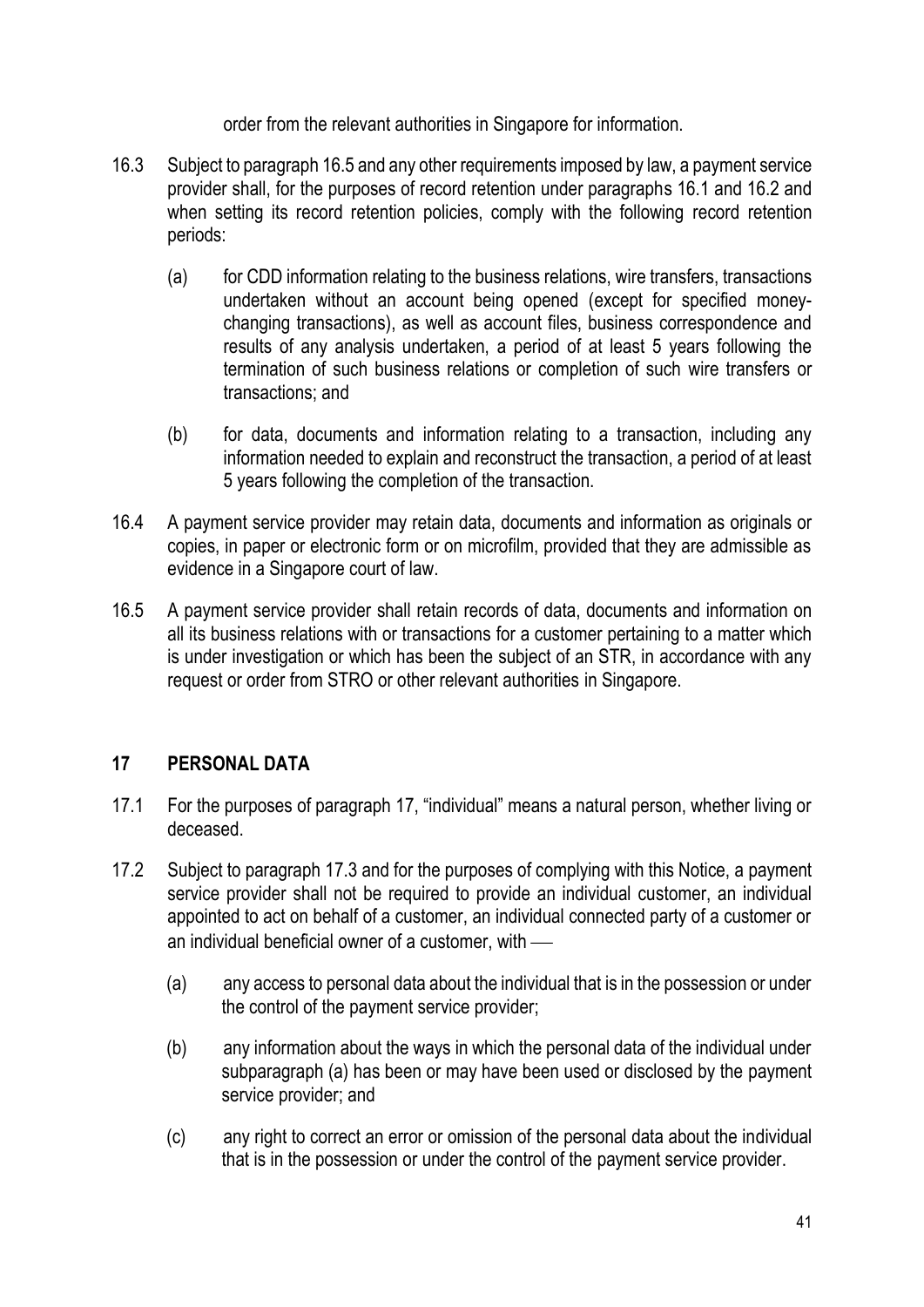- 17.3 A payment service provider shall, as soon as reasonably practicable, upon the request of an individual customer, an individual appointed to act on behalf of a customer, an individual connected party of a customer or an individual beneficial owner of a customer, provide the requesting individual with the right to  $\sim$ 
	- (a) access the following types of personal data of that individual, that is in the possession or under the control of the payment service provider:
		- $(i)$  the individual's his full name, including any alias;
		- (ii) the individual's his unique identification number (such as an identity card number, birth certificate number or passport number);
		- (iii) the individual's his residential address;
		- $(iv)$  the individual's his date of birth;
		- $(v)$  the individual's his nationality;
		- (vi) subject to sections 21(2) and (3) read with the Fifth Schedule to the Personal Data Protection Act 2012 (Act 26 of 2012), any other personal data of the respective individual provided by that individual to the payment service provider; and
	- (b) subject to section 22(7) read with the Sixth Schedule to the Personal Data Protection Act 2012, correct an error or omission in relation to the types of personal data set out in subparagraphs (a)(i) to (vi), provided the payment service provider is satisfied that there are reasonable grounds for such request.

[MAS Notice PSN01 (Amendment) 2022]

17.4 For the purposes of complying with this Notice, a payment service provider may, whether directly or through a third party, collect, use and disclose personal data of an individual customer, an individual appointed to act on behalf of a customer, an individual connected party of a customer or an individual beneficial owner of a customer, without the respective individual's consent.

# **18 SUSPICIOUS TRANSACTIONS REPORTING**

18.1 A payment service provider shall keep in mind the provisions in the CDSA<sup>11</sup> and in the TSOFA that provide for the reporting to the authorities of transactions suspected of being connected with money laundering or terrorism financing and implement appropriate internal policies, procedures and controls for meeting its obligations under the law, including the following:

<sup>11</sup> Please note in particular section 48 of the CDSA on tipping-off.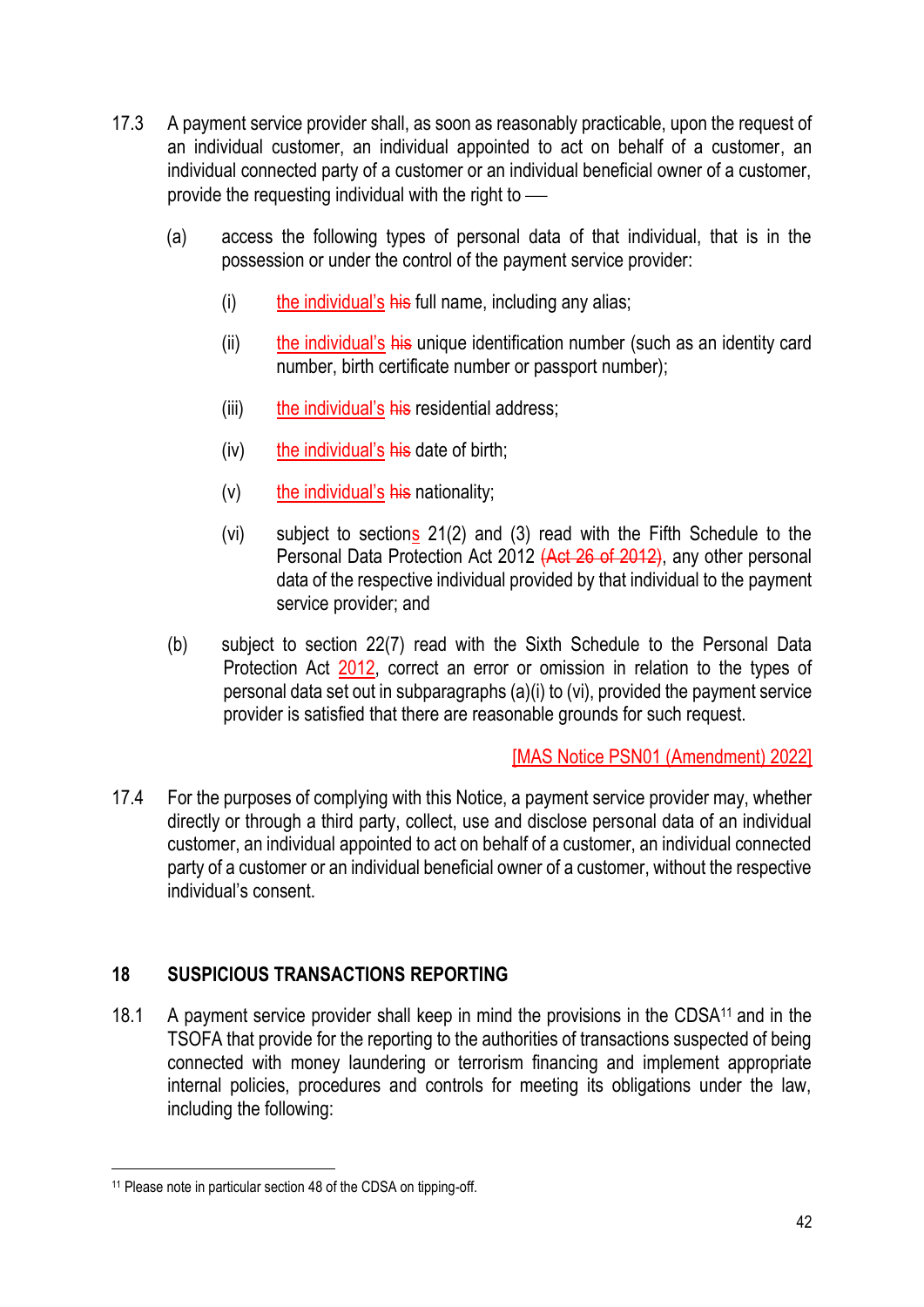- (a) establish a single reference point within the organisation to whom all employees and officers are instructed to promptly refer all transactions suspected of being connected with money laundering or terrorism financing, for possible referral to STRO via STRs; and
- (b) keep records of all transactions referred to STRO, together with all internal findings and analysis done in relation to them.
- 18.2 A payment service provider shall promptly submit reports on suspicious transactions (including attempted transactions), regardless of the amount of the transaction, to STRO, and extend a copy to the Authority for information.
- 18.3 A payment service provider shall consider if the circumstances are suspicious so as to warrant the filing of an STR and document the basis for its determination, including where  $\overline{\phantom{a}}$ 
	- (a) the payment service provider is for any reason unable to complete the measures as required by paragraphs 7, 8 and 9; or
	- (b) the customer is reluctant, unable or unwilling to provide any information requested by the payment service provider, or decides to withdraw a pending application to establish business relations or a pending transaction, or to terminate existing business relations.

## [MAS Notice PSN01 (Amendment) 2022]

18.4 Where a payment service provider forms a suspicion of money laundering or terrorism financing, and reasonably believes that performing any of the measures as required by paragraphs 7, 8 or 9 will tip-off a customer, a natural person appointed to act on behalf of the customer, a connected party of the customer or a beneficial owner of the customer, the payment service provider may stop performing those measures. The payment service provider shall document the basis for its assessment and file an STR.

# **19 INTERNAL POLICIES, COMPLIANCE, AUDIT AND TRAINING**

- 19.1 A payment service provider shall develop and implement adequate internal policies, procedures and controls, taking into consideration its money laundering and terrorism financing risks and the size of its business, to help prevent money laundering and terrorism financing and communicate these to its employees.
- 19.2 The policies, procedures and controls shall meet all the requirements of this Notice.

[MAS Notice PSN01 (Amendment) 2022]

# **Compliance**

19.3 A payment service provider shall develop appropriate compliance management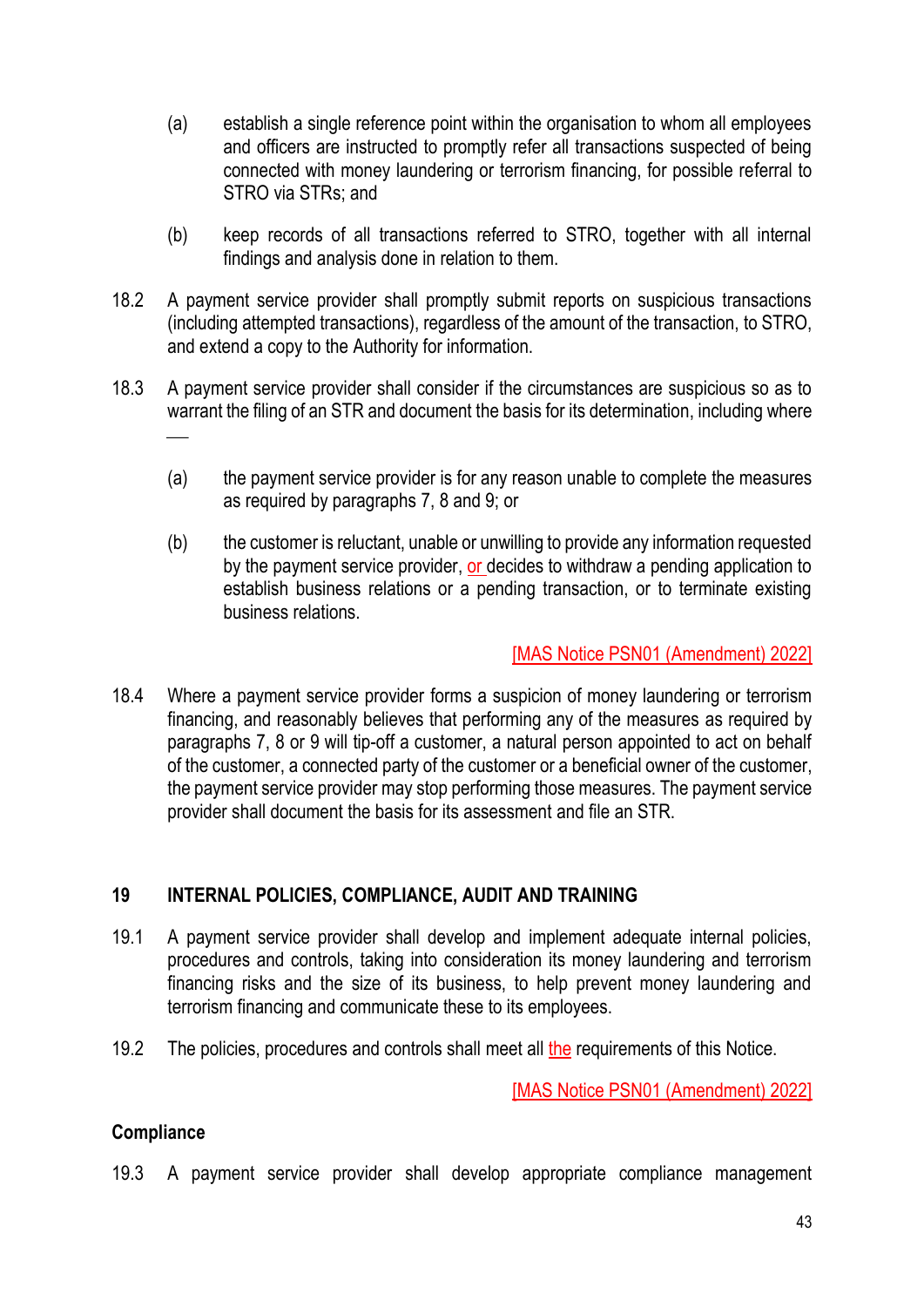arrangements, including at least, the appointment of an AML/CFT compliance officer, at the management level.

19.4 A payment service provider shall ensure that the AML/CFT compliance officer, as well as any other persons appointed to assist the AML/CFT compliance officer him, is suitably qualified, and- has adequate resources and timely access to all customer records and other relevant information which the AML/CFT compliance officer he requires to discharge the **AML/CFT** compliance officer's his functions.

[MAS Notice PSN01 (Amendment) 2022]

# **Audit**

19.5 A payment service provider shall maintain an audit function that is adequately resourced and independent, and that is able to regularly assess the effectiveness of the payment service provider's internal policies, procedures and controls, and its compliance with regulatory requirements.

# **Employee Hiring**

19.6 A payment service provider shall have in place screening procedures to ensure high standards when hiring employees and appointing officers.

## **Training**

- 19.7 A payment service provider shall take all appropriate steps to ensure that its employees and officers (whether in Singapore or elsewhere) are regularly and appropriately trained  $on$  —
	- (a) AML/CFT laws and regulations, and in particular, CDD measures, and detecting and reporting of suspicious transactions;
	- (b) prevailing techniques, methods and trends in money laundering and terrorism financing; and
	- (c) the payment service provider's internal AML/CFT policies, procedures and controls, on AML/CFT and the roles and responsibilities of employees and officers in combating money laundering and terrorism financing.

[MAS Notice PSN01 (Amendment) 2022]

Endnotes on History of Amendments

1. MAS Notice PSN01 dated 5 December 2019 with effect from 28 January 2020. (a) MAS Notice PSN01 (Amendment) 2021 with effect from 1 July 2021. (b) MAS Notice PSN01 (Amendment) 2022 with effect from 1 March 2022.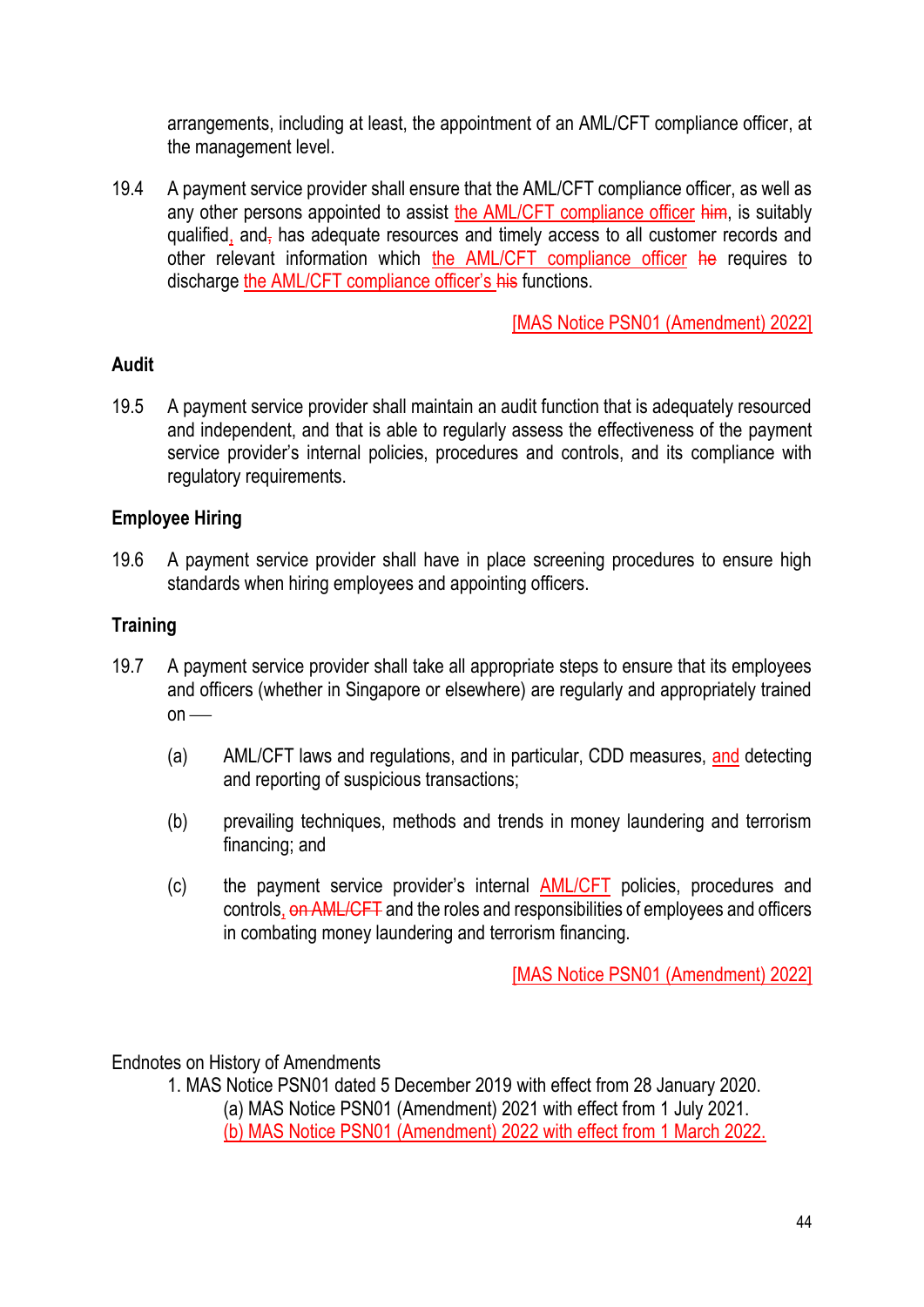# **Appendix 1**

1. Financial institutions that are licensed, approved, registered (including a fund management company registered under paragraph 5(1)(i) of the Second Schedule to the Securities and Futures (Licensing and Conduct of Business) Regulations (Rg. 10)) or regulated by the Authority but does not include a person (other than a person referred to in paragraphs 2 and 3) who is exempted from licensing, approval or regulation by the Authority under any Act administered by the Authority, including a private trust company exempted from licensing under section 15 of the Trust Companies Act 2005 (Cap. 336) read with regulation 4 of the Trust Companies (Exemption) Regulations (Rg. 1).

[MAS Notice PSN01 (Amendment) 2022]

2. Persons exempted under section 23(1)(f) of the Financial Advisers Act 2001 (Cap. 110) read with regulation 27(1)(d) of the Financial Advisers Regulations (Rg. 2).

[MAS Notice PSN01 (Amendment) 2022]

3. Persons exempted under section 99(1)(h) of the SFA Securities and Futures Act (Cap. 289) read with paragraph 7(1)(b) of the Second Schedule to the Securities and Futures (Licensing and Conduct of Business) Regulations.

[MAS Notice PSN01 (Amendment) 2022]

Note: For the avoidance of doubt, the financial institutions set out in Appendix 2 fall within Appendix 1.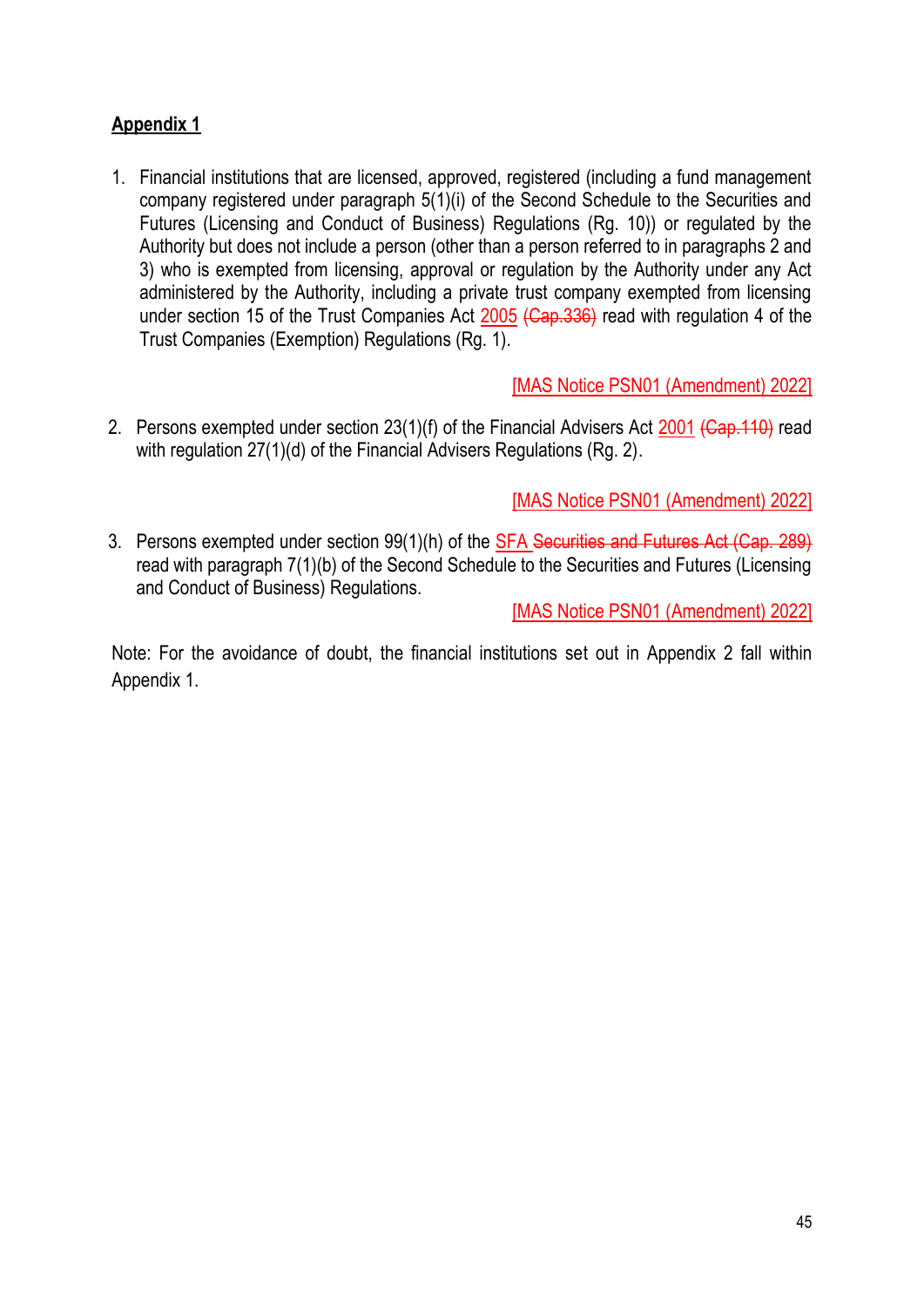# **Appendix 2**

1. Banks in Singapore licensed under the Banking Act 1970 (Cap. 19).

[MAS Notice PSN01 (Amendment) 2021] [MAS Notice PSN01 (Amendment) 2022]

2. Merchant banks in Singapore licensed under the Banking Act 1970.

[MAS Notice PSN01 (Amendment) 2021] [MAS Notice PSN01 (Amendment) 2022]

3. Finance companies licensed under section 6 of the Finance Companies Act 1967 (Cap. 108).

[MAS Notice PSN01 (Amendment) 2022]

4. Financial advisers licensed under section 6 of the Financial Advisers Act 2001 (Cap. 110) except those which only provide advice by issuing or promulgating research analyses or research reports, whether in electronic, print or other form, concerning any investment product.

[MAS Notice PSN01 (Amendment) 2022]

5. Holders of a capital markets services licence under section 82 of the SFA Securities and Futures Act (Cap. 289).

[MAS Notice PSN01 (Amendment) 2022]

- 6. Fund management companies registered under paragraph 5(1)(i) of the Second Schedule to the Securities and Futures (Licensing and Conduct of Business) Regulations (Rg. 10).
- 7. Persons exempted under section 23(1)(f) of the Financial Advisers Act 2001 read with regulation 27(1)(d) of the Financial Advisers Regulations (Rg. 2) except those which only provide advice by issuing or promulgating research analyses or research reports, whether in electronic, print or other form, concerning any investment product.

[MAS Notice PSN01 (Amendment) 2022]

8. Persons exempted under section 99(1)(h) of the SFA Securities and Futures Act read with paragraph 7(1)(b) of the Second Schedule to the Securities and Futures (Licensing and Conduct of Business) Regulations.

[MAS Notice PSN01 (Amendment) 2022]

9. Approved trustees approved under section 289 of the SFA Securities and Futures Act.

[MAS Notice PSN01 (Amendment) 2022]

10. Trust companies licensed under section 5 of the Trust Companies Act 2005 (Cap. 336).

[MAS Notice PSN01 (Amendment) 2022]